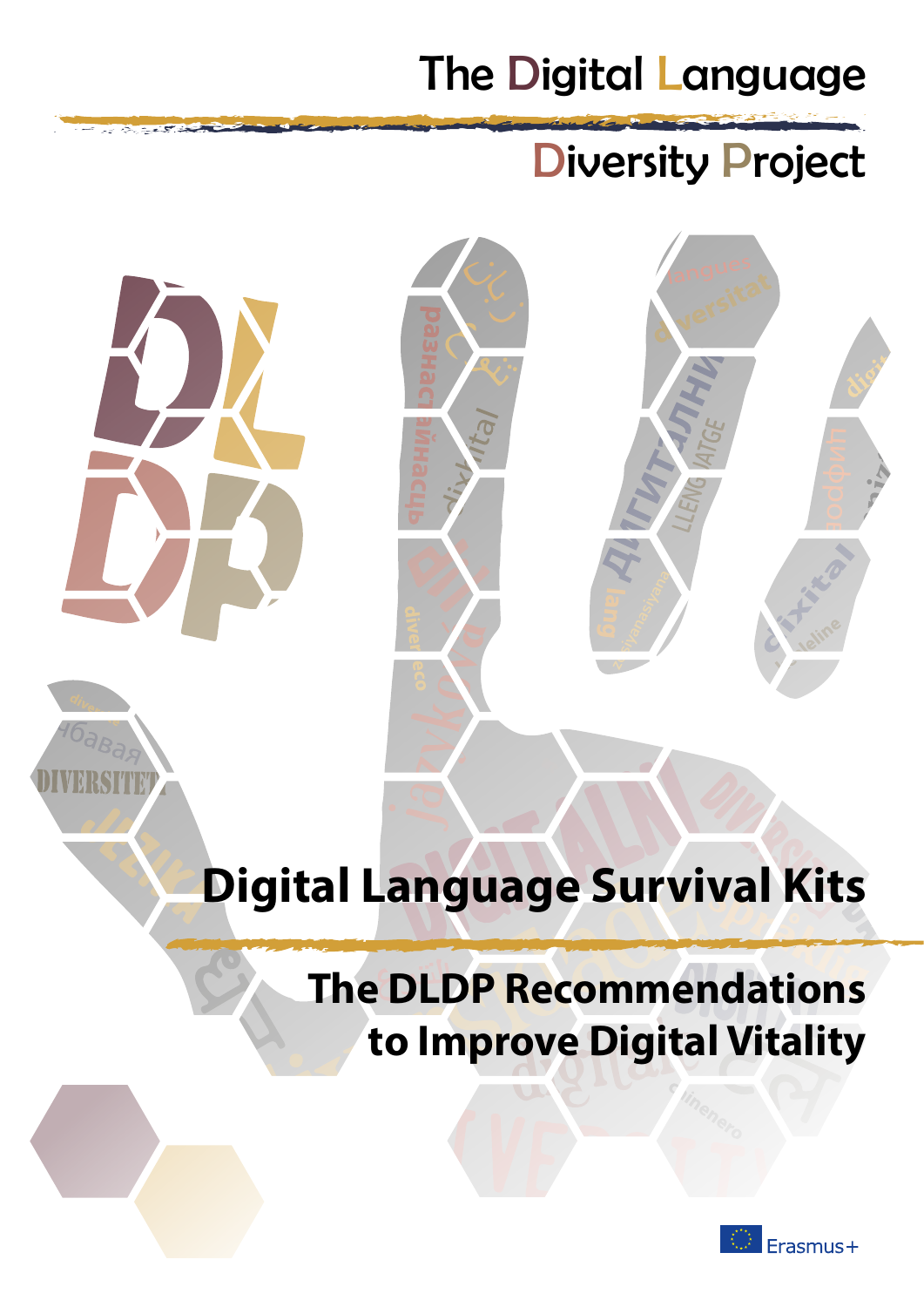

## **Imprint**

#### **The DLDP Roadmap**

Authors:

Klara Ceberio Berger, Antton Gurrutxaga Hernaiz, Paola Baroni, Davyth Hicks, Eleonore Kruse, Valeria Quochi, Irene Russo, Tuomo Salonen, Anneli Sarhimaa, Claudia Soria

This work has been carried out in the framework of The Digital Language Diversity Project (www. dldp.eu), funded by the European Union under the Erasmus+ Programme (Grant Agreement no. 2015-1-IT02-KA204-015090)

© 2018

This work is licensed under a Creative Commons Attribution 4.0 International License.

Cover design: Eleonore Kruse

#### **Disclaimer**

This publication reflects only the authors' view and the Erasmus+ National Agency and the Commission are not responsible for any use that may be made of the information it contains.



www.dldp.eu

 $\sqrt[\ell]{\boldsymbol{z}}$  www.facebook.com/digitallanguagediversity



 $\boxtimes$  dldp@dldp.eu www.twitter.com/dldproject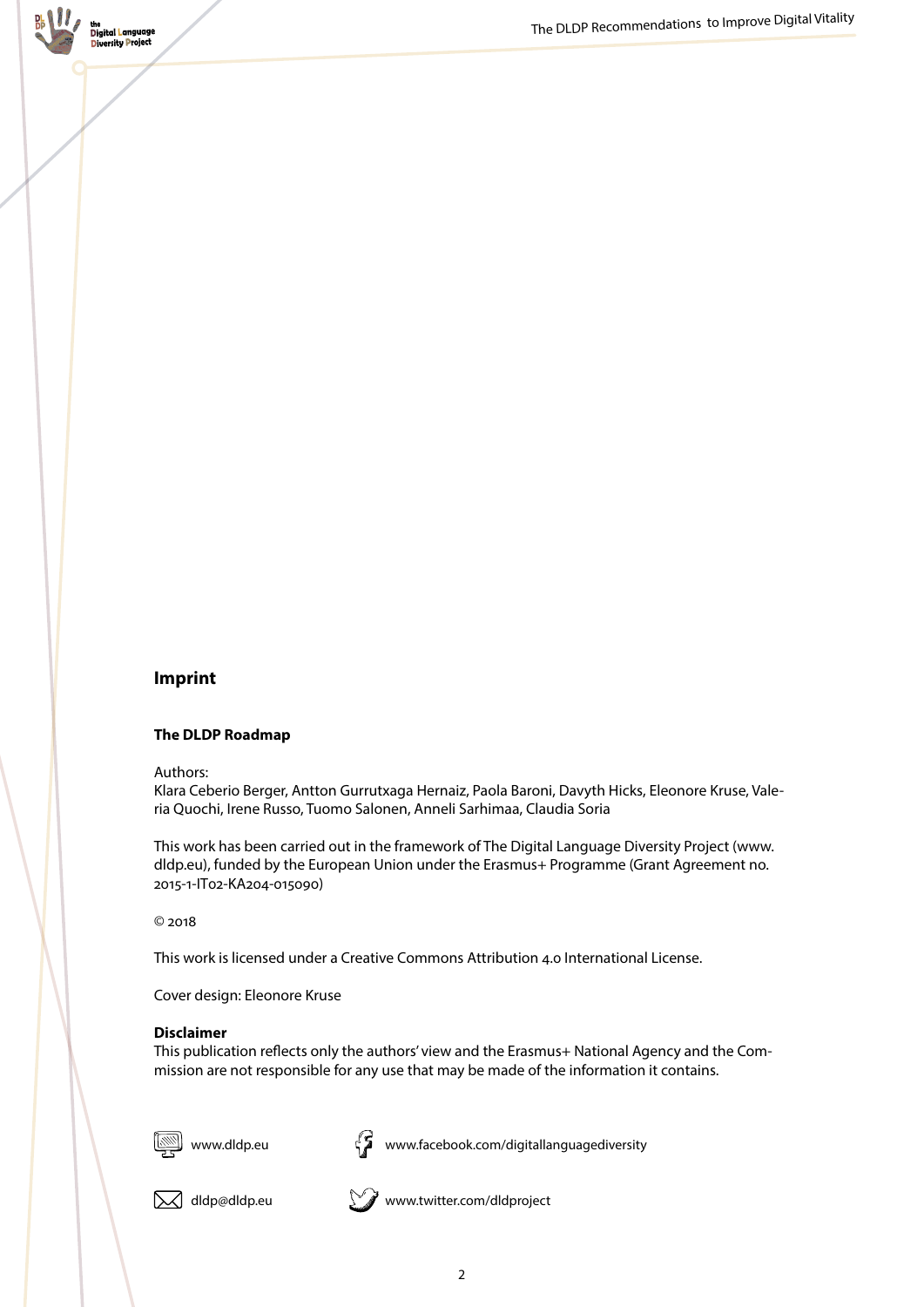# **Recommendations at a Glance**

# **Digital Capacity**

| <b>Indicator</b>                                                   | <b>Level</b>   | <b>Recommendations</b>                                                                                                                       |
|--------------------------------------------------------------------|----------------|----------------------------------------------------------------------------------------------------------------------------------------------|
| <b>Digital Literacy</b>                                            | 2,3            | Increasing digital literacy among your native language-speaking<br>community                                                                 |
|                                                                    | 2,3            | Promote the upskilling of language mentors, activists or dissemi-<br>nators                                                                  |
|                                                                    | 2,3            | Establish initiatives to inform and educate speakers about how to<br>acquire and use particular communication and content creation<br>skills |
|                                                                    | $\overline{2}$ | Teaching digital literacy to children in your language community<br>through the medium of your language from the outset                      |
| <b>Character Encod-</b><br>ing, Input and<br><b>Output Methods</b> | 2,3            | Ensuring that you have a dedicated keyboard for your language                                                                                |
| <b>Availability of Lan-</b><br>guage Resources                     | 2,3            | Develop basic language resources                                                                                                             |
|                                                                    | 2,3            | Dictionary making                                                                                                                            |
|                                                                    | 2,3            | <b>Spell Checker</b>                                                                                                                         |
|                                                                    | 2,3            | Start up the corpus experience                                                                                                               |
|                                                                    | 2,3            | Use tools such as concordancers for corpus querying                                                                                          |
|                                                                    | $\overline{4}$ | Develop intermediate and advanced language resources                                                                                         |
|                                                                    | $\overline{4}$ | Dictionary making: diversity, size, specialization and dissemination                                                                         |
|                                                                    | $\overline{4}$ | Increase corpus size and diversity                                                                                                           |
|                                                                    | $\overline{4}$ | Collect publicly available linguistic data from social media                                                                                 |
|                                                                    | $\overline{4}$ | Develop a part-of-speech tagger                                                                                                              |
|                                                                    | $\overline{4}$ | Use tools for corpus analysis and feed your dictionary with data<br>about language in use                                                    |
|                                                                    | $\overline{4}$ | First steps toward speech synthesis and recognition                                                                                          |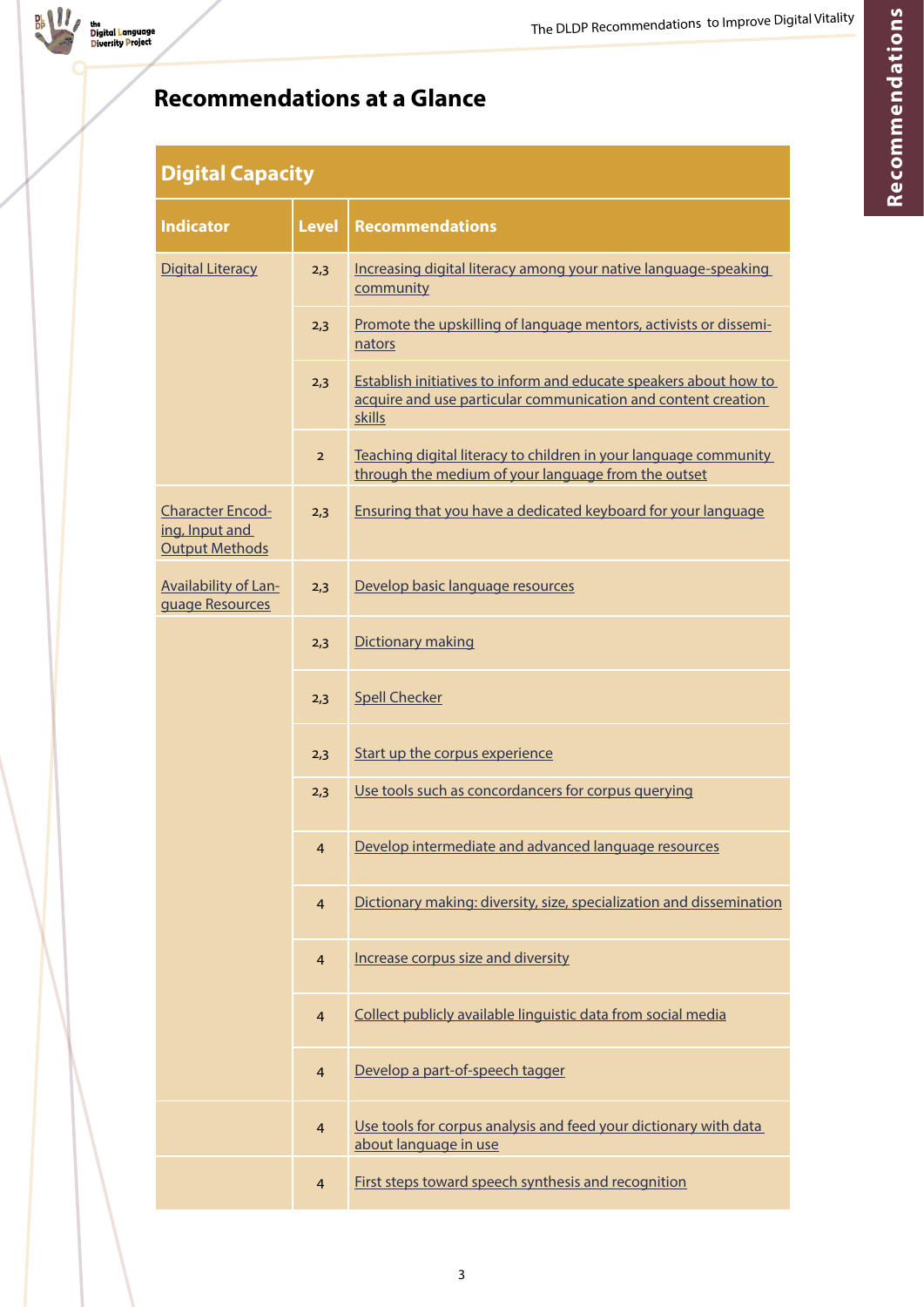| <b>Indicator</b>                                | <b>Level</b>   | <b>Recommendations</b>                                                                |  |
|-------------------------------------------------|----------------|---------------------------------------------------------------------------------------|--|
| Use for E-Commu-<br>nication                    | 2,3,4          | Estimating the value of RML use for interpersonal communication                       |  |
| Use on Social<br>Media                          | 2,3            | Visualizing the value of RML use on social media                                      |  |
| <b>Availability of</b><br><b>Internet Media</b> | 2,3,4          | Increase the amount of content and diversify the types of Internet<br>media           |  |
|                                                 | 2,3,4          | Increase the amount of text-type content (websites, blogs, forums)                    |  |
|                                                 | 2,3,4          | Create or feed a web-based archive of documents and recordings                        |  |
|                                                 | 2,3,4          | Stream online using free software tools                                               |  |
|                                                 | 2,3,4          | Record digital stories in your own language                                           |  |
|                                                 | 2,34           | Promote subtitling initiatives                                                        |  |
| <b>Wikipedia</b>                                | $\overline{2}$ | Create a Wikipedia in your language                                                   |  |
|                                                 | 3,4            | Take your Wikipedia to a higher level                                                 |  |
|                                                 | $\overline{3}$ | Promote an initiative to increase the number of wikipedia entries<br>in your language |  |
|                                                 | $\overline{4}$ | Initiatives to increase the size and quality of Wikipedia                             |  |

# **Digital Presence and Use**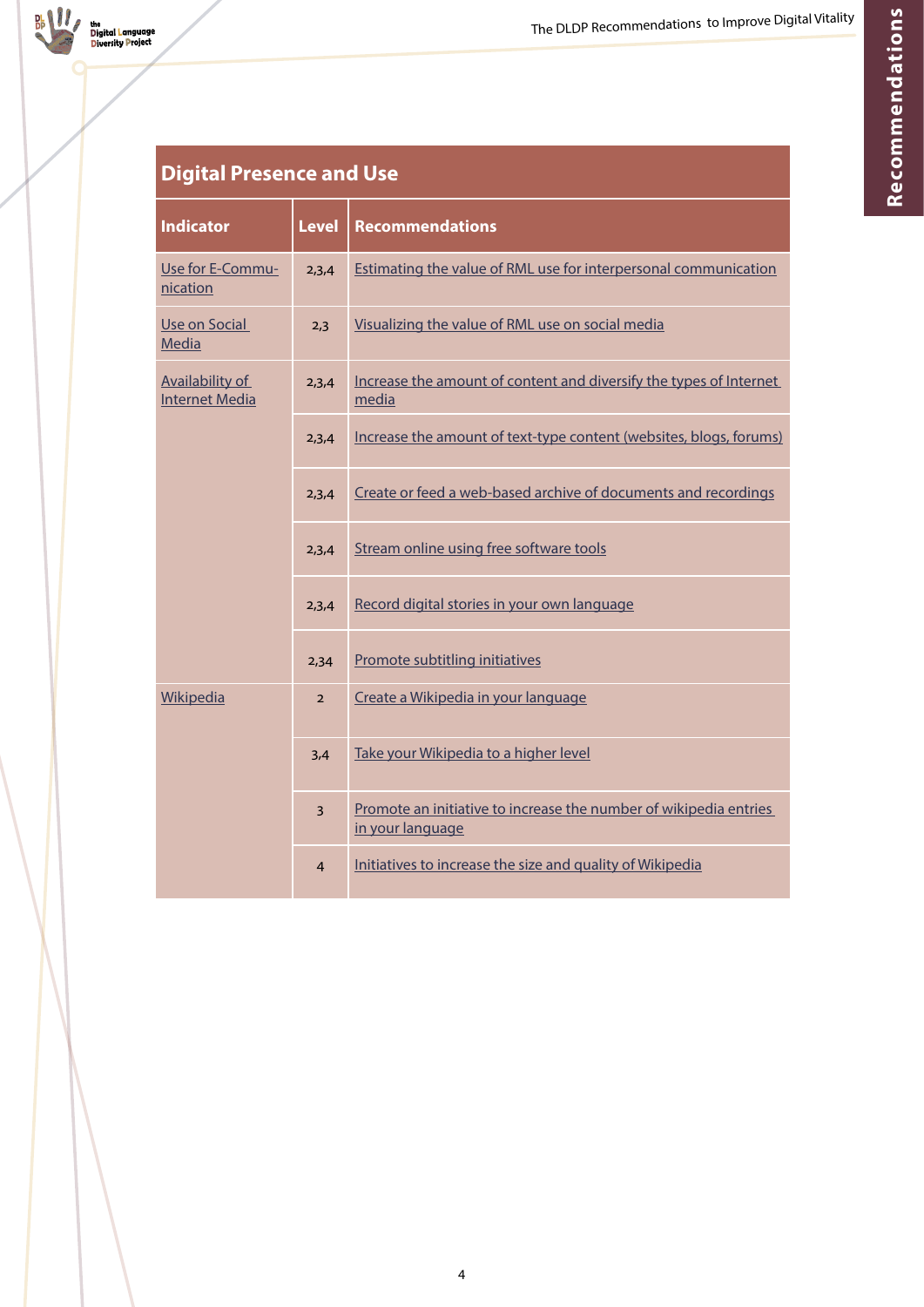# **Digital Performance**

| <b>Indicator</b>                                                             | <b>Level</b>            | <b>Recommendations</b>                                                                                                               |
|------------------------------------------------------------------------------|-------------------------|--------------------------------------------------------------------------------------------------------------------------------------|
| <b>Availability of</b><br><b>Internet Services</b>                           | 3,4                     | Expand the range of possibilities to use Internet services in your<br>language                                                       |
|                                                                              | 3,4                     | Collect information and experiences from your RML users' commu-<br>nity, to determine which are the most important and used services |
|                                                                              | 3,4                     | Estimate the value of using users' language in business                                                                              |
|                                                                              | 3,4                     | Develop smartphone apps                                                                                                              |
| <b>Localised Social</b><br><b>Network</b>                                    | 3,4                     | Initiatives for localising social media user interfaces                                                                              |
| <b>Localised Software:</b><br><b>Operating Systems</b><br>and Basic Software | $\overline{3}$          | Start a community effort to localise free software                                                                                   |
|                                                                              | $\overline{4}$          | Strengthen initiatives to localise the general purpose free or pro-<br>prietary software most used in the language community         |
|                                                                              | $\overline{4}$          | Consider video games as a valuable revitalisation opportunity                                                                        |
| Machine Transla-<br>tion Services                                            | 3,4                     | Pave the way to Google translation through community involve-<br>ment                                                                |
|                                                                              | 3                       | Develop and promote at least one MT system to and from the<br>majority language                                                      |
|                                                                              | $\overline{4}$          | Expand the number of language pairs; if it is not already, try to<br>make English one of the languages included                      |
| <b>Dedicated Internet</b><br><b>Top-Level Domain</b>                         | $\overline{\mathbf{4}}$ | Time to get an internet domain for the language                                                                                      |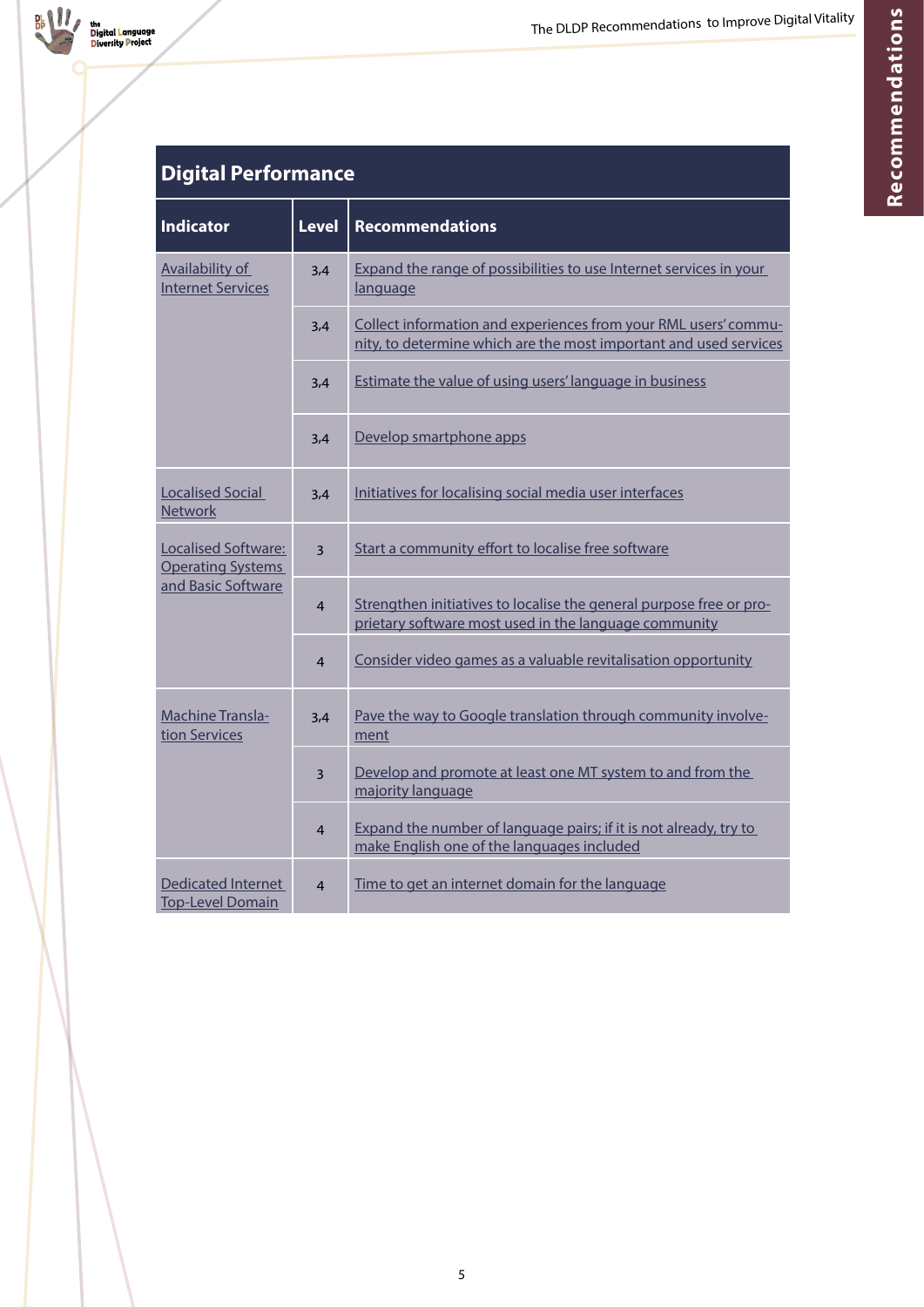

# **1. Recommendations to Improve Digital Vitality**

The Digital Language Survival Kit is an instrument which aims at allowing regional and minority languages' speakers and communities to a) self assess the degree of vitality of their language and b) learn about the kind of concrete actions and initiatives that can improve this level of vitality. This document is devoted to the second objective.

In this set of recommendations, we suggest some actions that may be taken—mostly at the grassroots level — to make a language progress towards the next steps of digital vitality.

The recommendations are organized in three sections, each one related to a type of indicator of digital vitality.

The recommendations are intended for three levels of digital vitality: Dormant, Emergent and Developing. Some recommendations are specific for a level, and some others are suitable for different levels.

# **1.1 Three Types of Digital Vitality Indicators**

## **1.1.1 Digital Capacity**

By *digital capacity* we mean the extent to which a language is infrastructurally and technologically supported and so that it is able to function in the digital world. A precondition is that the language should have at least one writing system; without it, no function in the digital world is possible. Basic conditions such as availability of Internet connection and digital literacy must be met for a community to use a language digitally. Similarly, the existence and availability of language resources and tools greatly determines the functionality of a language in digital contexts. For instance, functionalities such as spell checkers on smart phones can boost - in principle - its use by making its typing easier and faster. A language's digital capacity only refers to its potential to be used digitally, but it by no means guarantees that a community will use it. This is the case, for instance, of many European regional or minority languages: although most of these languages meet all the requirements of digital capacity, they are often little used in comparison to the official state language of the countries where they are spoken. Other factors (psychological submission, lack of competence in the written language, lack of available digital spaces - forums, blogs - where the language is used) can determine a poor digital use.

#### **1.1.2 Digital Presence and Use**

Once the infrastructural level of digital capacity is secured, it becomes possible for a language to be used on a variety of different media and for a wide range of different purposes. The second group of indicators (from 6 to 9) refers to how, and how much, a language is digitally used: whether and the extent to which it is used for communicating, for creative content production, or for educational entertainment purposes, for example. The common denominator for this group of indicators is that they relate to the creation of digital content in the language, whether it is used for communicating or for other purposes. Again, the indicators are ordered so as to suggest a certain progression upwards: texting, messaging, and e-mailing are seen as more basic functions than, for instance, writing Wikipedia articles or developing e-books or video games in the language. However, that does not imply that this order should be taken as a ladder, to go up rung by rung. Therefore, it is not mandatory that we must have Wikipedia to start producing or localising video games. The communicative function is considered as more basic than the other ones, following Gibson [8]. These digital uses of the language also encompass a progression from more private uses of the language to more public (and often official) ones. We have highlighted four indicators for this class: *Use for e-communication, Use on social media, Availability of Internet media,* and *Wikipedia.*

#### **1.1.3 Digital Performance**

Digital Performance groups together indicators referring to what can be digitally done with a language. This is a different way of looking at the extent to which a language is used over different media. The perspective here focuses more on the purposes for which it is used rather than on the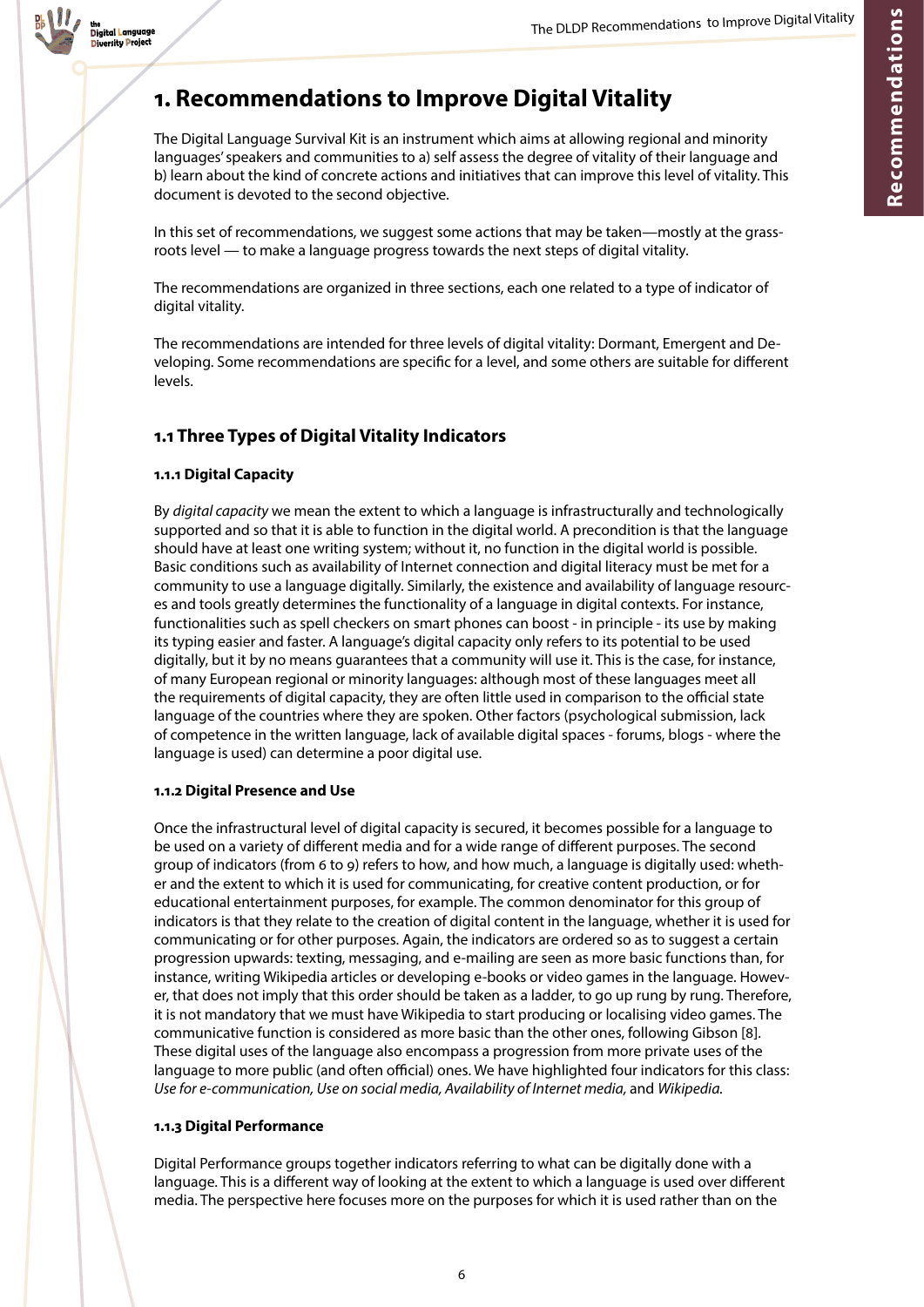

range of available media where it is used. We have identified five indicators for this group: *Availability of Internet services, Localised social network, Localised software, Machine translation tools/services,*  and *Dedicated Internet top-level domain.*

# **1.2. Levels of Digital Vitality**

In order to portray digital vitality, different levels have been described in the document "How to use the Digital Language Vitality Scale" (Ceberio et al., 2018). The scale has six levels, and the recommendations in this document are intended for three of them:

#### **Level 2 – Dormant**

For a language at the Dormant level of vitality, connectivity is ensured and there is some degree of Internet penetration; at least some language speakers are digitally literate. However, there is no technological support for the language (e.g. there is no keyboard support for writing the language). The language could be digitally used but it needs some basic technological development.

#### **Level 3 – Emergent**

For a language to be Emergent means that connectivity is well developed to enable pervasive use of the Internet and thus potentially use of the language digitally. Internet penetration is good and speakers are digitally literate. Overall, the language has limited technological support, but some basics are available and it is sometimes used at least for texting and instant messaging (i.e. private communication). A Wikipedia for the language might exist, but it is small and speakers might either not use it or not be aware of it. A few basic language resources might exist already.

#### **Level 4 – Developing**

A language at the Developing level of digital vitality shows some usage over communication and social media, although frequency may still be occasional. Some digital media and services may be available, as well as a medium-sized Wikipedia; basic language resources are in place, and there might be evidence of more advanced ones. At least one among the social media and the operating systems used by the speakers' community might be localised. An online machine translation service or tool might be available, for one language pair at least.

The lowest one, Pre-digital, and the highest two levels, Vital and Thriving have not been considered. In the case of Pre-digital, the recommendations should be aimed at increasing the connectivity of the communities, the digital literacy of the users, and solving the problems related to the encoding of characters. The languages examined by the DLDP are not in that situation. As for the two upper levels of the scale, there are few minoritised languages that enjoy this status; mostly, at these levels we find official languages of the EU.

## **1.3 Structure of the Recommendations**

Each recommendation is structured as follows:

- » The level(s) for which the recommendation is suitable: some recommendations are specific for a level, and some others are suitable for more than one level.
- » Explanatory text to motivate and describe the recommendation.
- » Addressees for whom the recommendation is intended: from individuals, users' groups and associations, to organisations and institutions, including research groups, software developers and companies.
- » Examples: successful or interesting cases in which the initiatives proposed in the recommendation have been carried out, or that can illustrate how it could be implemented.
- » Further reading: articles, blog posts or academic papers providing additional information on the recommendation.
- » Related module in the Training Program (TP) that contains information relevant to the recommendation.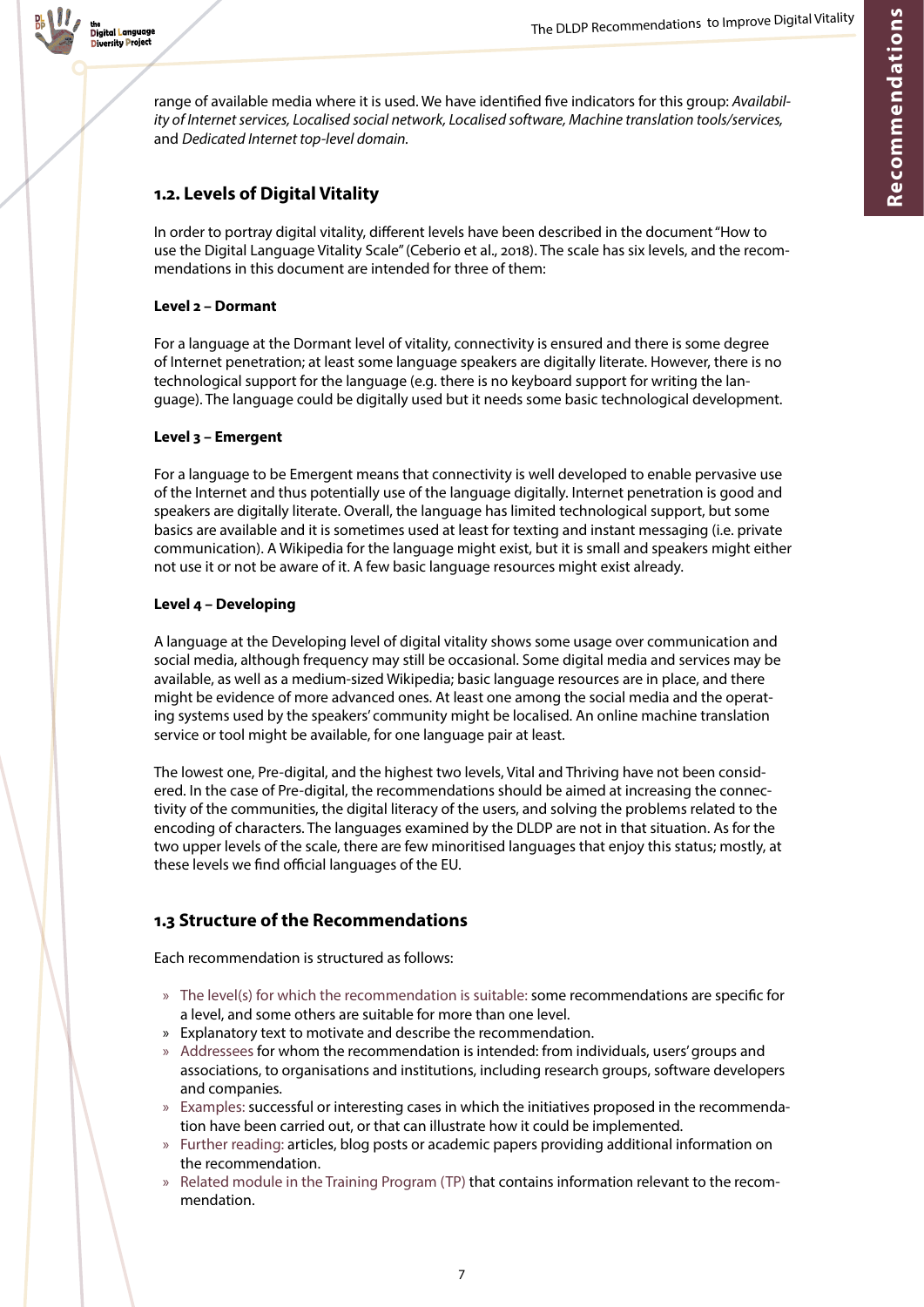

# **2. Digital Capacity**

**Main Course of Action:** Preparing your language for the digital environment

- » As a basic skill, promote literacy in the RML.
- » Ensure good, up-to-date, connectivity and pervasive internet penetration.
- » Promote (medium-high) digital competence of RML speakers (potential digital users).
- » Develop language resources and tools, involving different agents (users' communities, research groups, companies, policy makers).

## <span id="page-7-0"></span>**2.1 Digital Literacy**

#### <span id="page-7-1"></span>**R1 Increasing digital literacy among your native language-speaking community**

#### *Suitable for: 2 Dormant, 3 Emergent*

In order to actively participate in the digital world and to increase content in your own native language, language speakers need first to possess a variety of up-to-date digital competences and feel confident about them, irrespective of the language of use.

Taking **[DigComp](https://ec.europa.eu/jrc/en/publication/eur-scientific-and-technical-research-reports/digcomp-21-digital-competence-framework-citizens-eight-proficiency-levels-and-examples-use) [2.1](https://ec.europa.eu/jrc/en/publication/eur-scientific-and-technical-research-reports/digcomp-21-digital-competence-framework-citizens-eight-proficiency-levels-and-examples-use)** as a common reference, we can assume that, at this stage of language vitality, an average speaker would be at an 'Intermediate' proficiency level. The goal is thus to consolidate and increase the amount of speakers possessing this level of skills and at the same time promote the acquisition of 'advanced' proficiency in a variety of competences, particularly those identified under the first three competence areas (see [DIGCOMP The Digital Competence Framework For Citi](https://ec.europa.eu/jrc/sites/jrcsh/files/DIGCOMP-PAGE 02- UPDATED 02-06-2016.pdf)[zens](https://ec.europa.eu/jrc/sites/jrcsh/files/DIGCOMP-PAGE 02- UPDATED 02-06-2016.pdf) [–](http://www.indigitization.ca/) [The Competences\)](https://ec.europa.eu/jrc/sites/jrcsh/files/DIGCOMP-PAGE 02- UPDATED 02-06-2016.pdf):

- » Information and data literacy. Specifically: use of advanced search strategies/functions of different search engines; assess the reliability of the information found; use news feeds to keep updated on topics of interest; awareness of the novelties in information search and storage; use of cloud storage.
- » Communication and collaboration: use of a variety of communication tools (e-mail, chats, sms, blogs…), create and manage content with collaborative tools, active participation on online spaces, use of various online services (e-banking, ...), use of advanced communication functionalities and platforms such as video-conferencing and data-sharing.
- » Digital content creation: production and modification of complex multimedia content, use of a variety of digital platforms, tools and environments, creation of websites, use of advanced formatting functions of various word processing tools, correct application of licenses and copyright, use of programming languages, databases.

#### <span id="page-7-2"></span>**R1.1 Promote the upskilling of language mentors, activists or disseminators**

As these actors are the drivers and catalysts of the production of digital content, it is fundamental they possess higher skills than the average person in the community. Large associations and institutions should offer free online courses on advanced technology and encourage language activists and teachers especially, and other disseminators, to take these courses in order to upgrade their skills.

Addressees: associations, institutions, policy makers.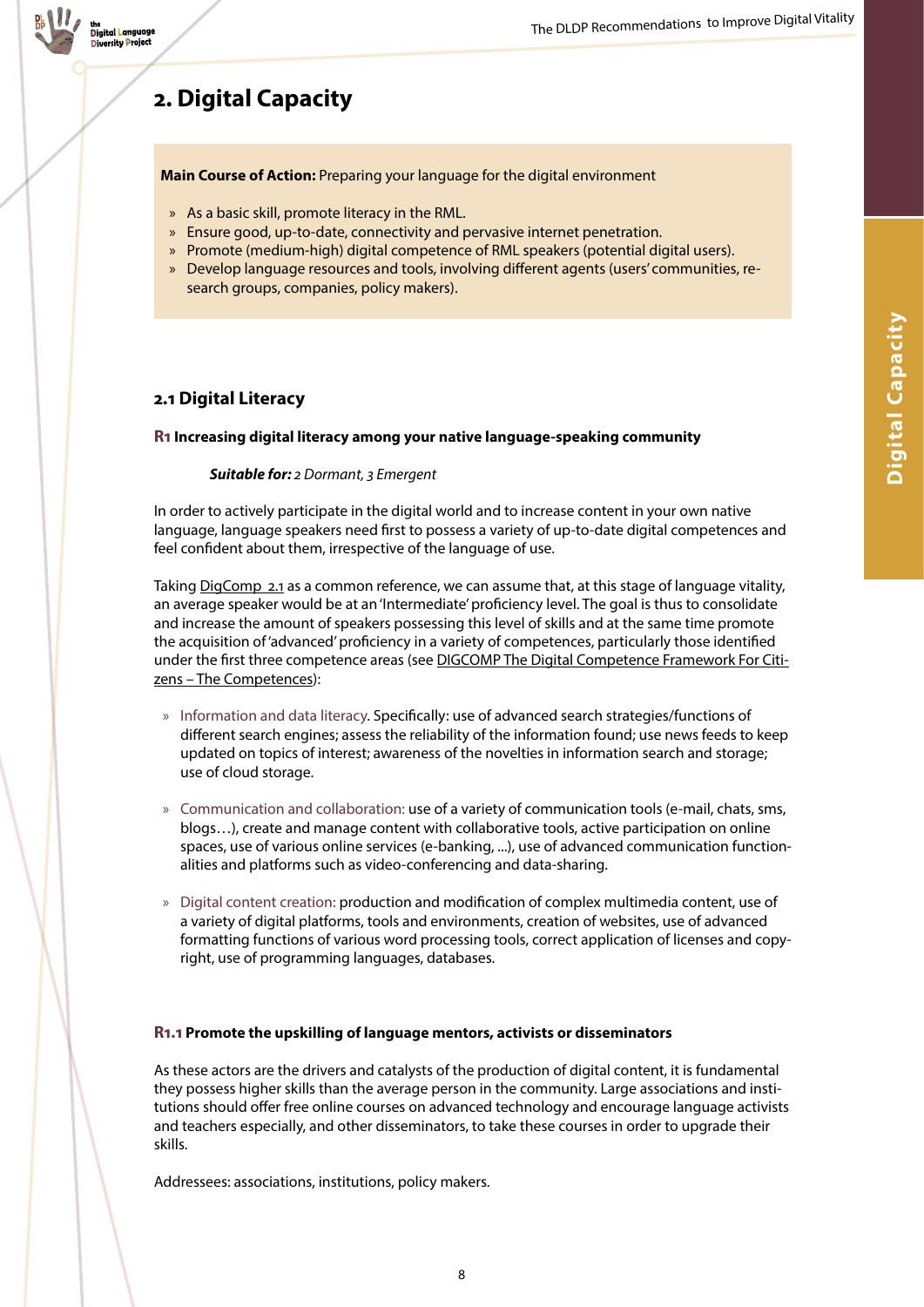



#### Examples:

- » [MENTEP Materials to develop digital competence in teaching](http://mentep.eun.org/resource-ecosystem/)
- » [MOOC List | Find MOOC and Free Online Courses from the Best Providers](https://www.mooc-list.com/)
- » [Google Training Center](https://newslab.withgoogle.com/training)[Learn the best ways to use Google Tools for reporting and storytelling.](https://newslab.withgoogle.com/training)
- » [Digital Tools Catalog Poynter's News University](https://www.newsu.org/resources/digital-tools)
- » [Udemy Video Production The Basics! Learn Video Production in an hour. Free Course](https://www.udemy.com/video-production/)

Further reading:

- » [Catálogo Andalucía es Digital](http://www.formacion.andaluciaesdigital.es/catalogo-cursos)
- » [Digital Culture and Writing \(Culture et Écriture Numériques\) \(EMMA\)](https://www.mooc-list.com/course/digital-culture-and-writing-culture-et-ecriture-num%C3%A9riques-emma)
- » [Europeana Space: Creative with Digital Heritage \(edX\)](https://www.mooc-list.com/course/europeana-space-creative-digital-heritage-edx)
- » [Learn How to Build Ecommerce Website From Scratch \(Eduonix\)](https://www.mooc-list.com/course/learn-how-build-ecommerce-website-scratch-eduonix)
- » [Developing Digital Skills in your Classroom 2nd Round EUN Academy](http://www.europeanschoolnetacademy.eu/web/developing-digital-skills-in-your-classroom-2nd-round)

#### <span id="page-8-0"></span>**R1.2 Establish initiatives to inform and educate speakers about how to acquire and use particular communication and content creation skills**

#### *Suitable for: 2 Dormant, 3 Emergent*

A simple initiative is to select and disseminate, through your personal contacts, on social media, or on your blog or website, relevant MOOCs, e-learning, and other open learning materials for improving digital skills among your community of speakers.

If you feel creative enough and have some expertise, you might also want to create a small video tutorial, a slideshow, or even to organise a face-to-face education meeting on relevant issues for your audience.

Addressees: individuals, language activists, associations.

Examples:

- » [https://www.wikihow.com](https://www.wikihow.com/)
- » <https://www.aranzulla.it/>

Related module in TP: 5

#### <span id="page-8-1"></span>**R1.3 Teaching digital literacy to children in your language community through the medium of your language from the outset**

#### *Suitable for: 2 Dormant*

Teaching digital literacy to children is of great importance. In this way, the language will be normalized for them in a digital environment and where children are able to progress far more than their parents in terms of coding skills, for example. Some open source material can be localized to help this process, e.g. [Scratch,](https://scratch.mit.edu/) training materials by [Raspberry Pi](https://www.raspberrypi.org/), or the Playful Coding - Learn2code & [Code2learn](http://playfulcoding.udg.edu/) project.

Addressees: individuals, language activists, associations.

Examples:

- » [About Scratch](https://scratch.mit.edu/about/)
- » [Getting started with the Raspberry Pi](https://projects.raspberrypi.org/en/projects/raspberry-pi-getting-started)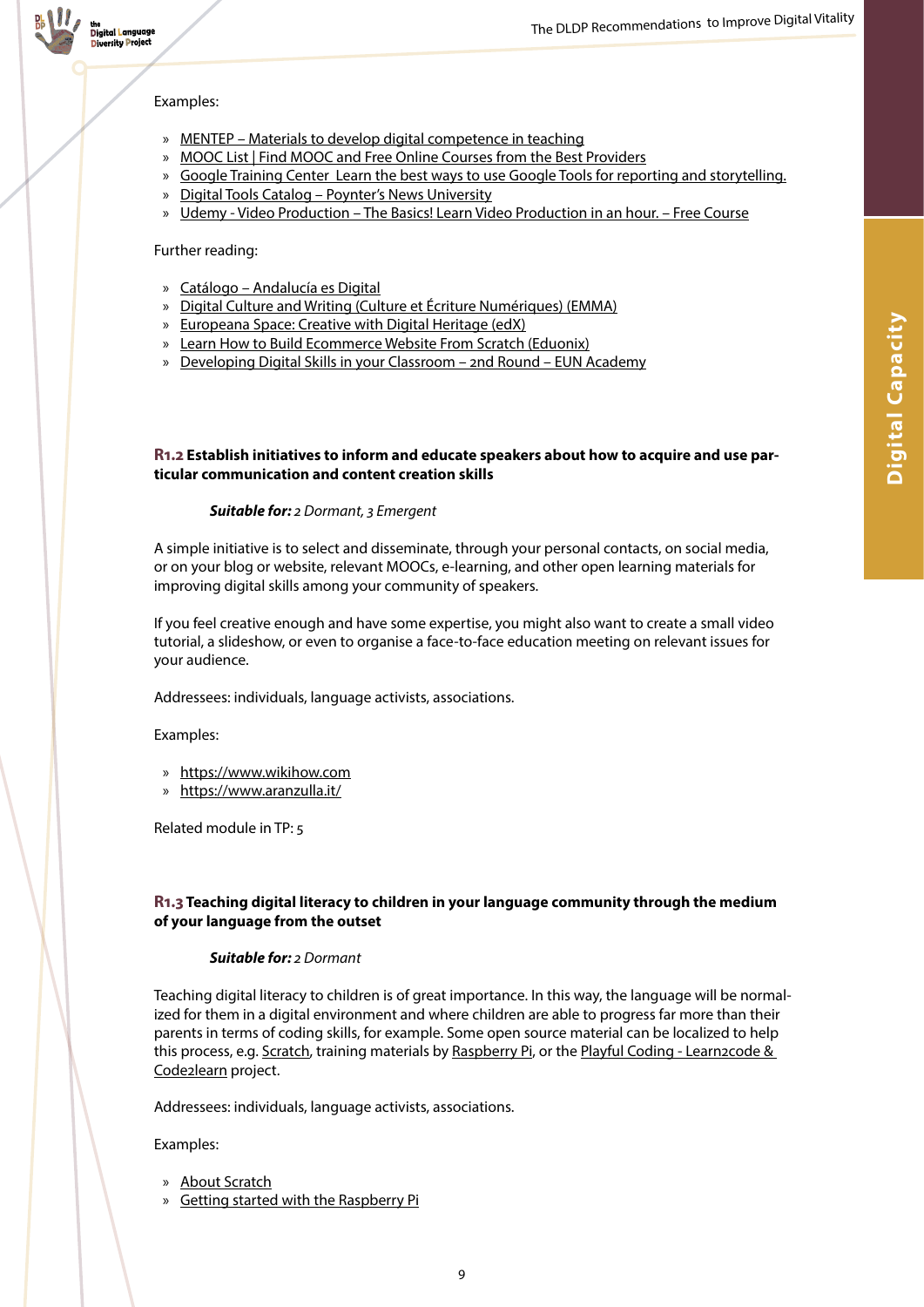

#### » [PlayFul Coding Videos](http://playfulcoding.udg.edu/video-about-project/)

Further reading:

» Prys, D., Jones, D., & Ghazzali, S. (2017)[. Using LT tools in classroom and coding club activities to](https://research.bangor.ac.uk/portal/en/researchoutputs/using-lt-tools-in-classroom-and-coding-club-activities-to-help-lrls-language-technologies-in-support-of-lessresourced-languages(12be0c75-2756-4111-aab7-8652dcfaa6a1).html)  [help LRLs Language Technologies in Support of Less-Resourced Languages.](https://research.bangor.ac.uk/portal/en/researchoutputs/using-lt-tools-in-classroom-and-coding-club-activities-to-help-lrls-language-technologies-in-support-of-lessresourced-languages(12be0c75-2756-4111-aab7-8652dcfaa6a1).html) In *8th Language and Technology Conference*. Poznan, Poland.

## <span id="page-9-0"></span>**2.2 Character Encoding, Input and Output Methods**

#### <span id="page-9-1"></span>**R2 Ensuring that you have a dedicated keyboard for your language**

#### *Suitable for: 2 Dormant, 3 Emergent*

A vast majority of people might not be able to type properly using their language because of the lack of a keyboard specific to that language, which includes the missing diacritics or symbols that are not universally supported by existing keyboards. This might easily discourage the most passionate writer. Ensure that you have a dedicated keyboard installed on your devices for your language. There are many free software applications for language input which removes the tedium of typing in a less supported language. For instance, **SwiftKey** makes available virtual keyboards for more than 190 languages and runs on both iOS and Android platforms. Google's [Gboard](https://play.google.com/store/apps/details?id=com.google.android.inputmethod.latin&hl=en) gives support to 185 language varieties.

If a virtual keyboard is not yet available for your language, you will need to lobby (together with local institutions or language activists) software developers to produce one.

Addressees: individuals

Examples:

- » [SwiftKey Keyboard for Android](https://itunes.apple.com/us/app/swiftkey-keyboard/id911813648?mt=8) [–](https://www.udemy.com/video-production/) [faster, easier mobile typing](https://itunes.apple.com/us/app/swiftkey-keyboard/id911813648?mt=8)
- » [Keyman](https://keyman.com/) [–](https://medium.com/wikitongues/getting-started-with-poly-fd1d3b0924dd) [Type to the world in your language](https://keyman.com/)
- » Gboard: now available for Android

Further reading:

- » [SwiftKey for iOS brings support for 100+ languages, design refresh and animated themes!](https://blog.swiftkey.com/swiftkey-for-ios-brings-support-for-100-languages-design-refresh-and-animated-themes/)
- » [10 Cool Gboard Features and How to Use Them Hongkiat](https://www.hongkiat.com/blog/new-gboard-features/)

Related module in TP: 5

## <span id="page-9-2"></span>**2.3 Availability of Language Resources**

Language resources are an essential condition for the development of more advanced language-based computer applications.

Although it is common to use the term *language resources*, it must be taken into account that tools are also included within that denomination. Among the resources are dictionaries, collections of texts or corpora, grammars, lexical and terminological databases, and knowledge bases, ontologies. Among the tools, spelling and style checkers, morphosyntactic analyzers, part-of-speech-taggers (POS taggers) and syntactic parsers, terminology and multiword expressions (MWE) extractors, automatic translators, and speech synthesis and recognition tools.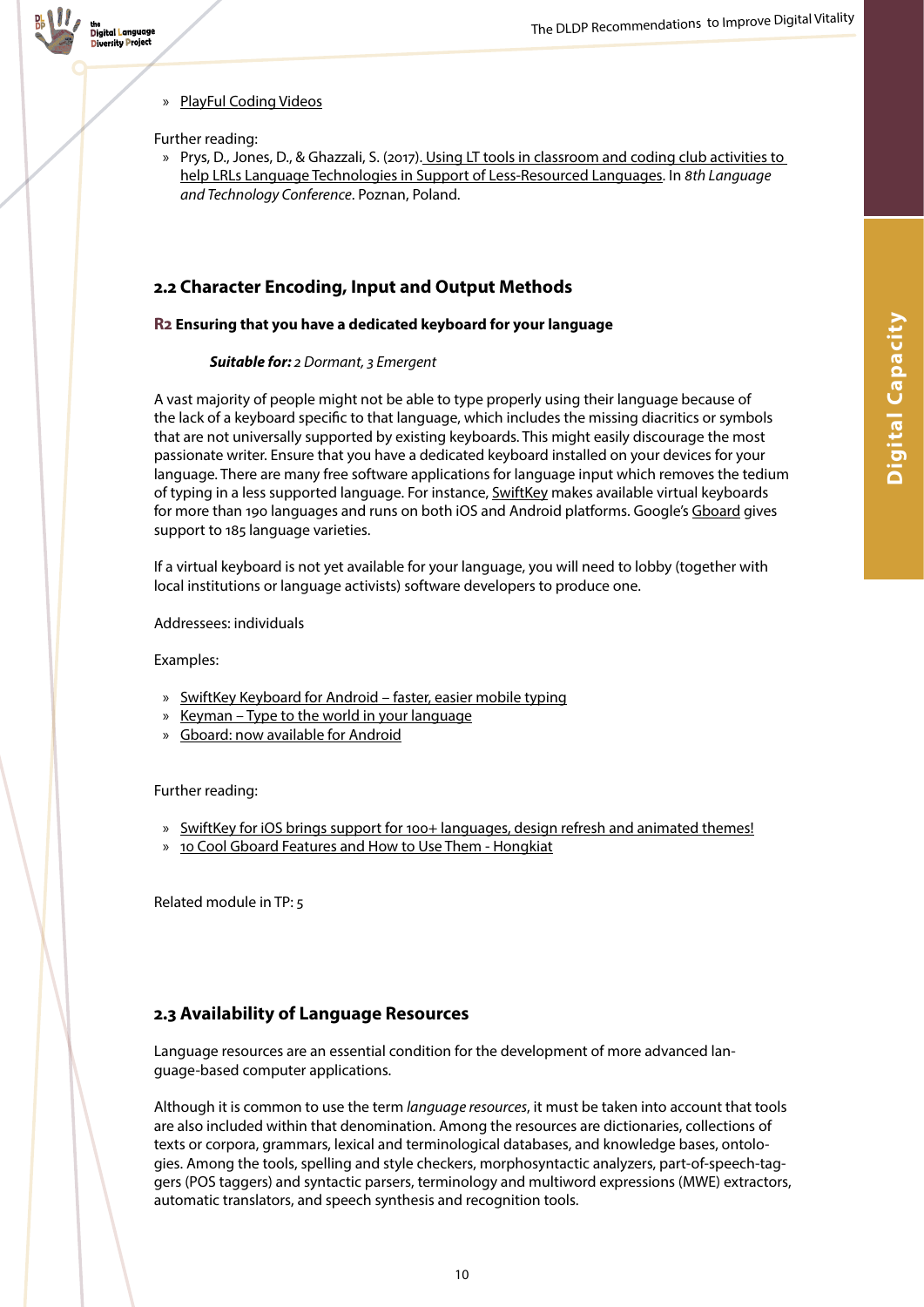Digital Language versity Project

> In order to evaluate the level of vitality of a language in relation to linguistic resources, in the document "How to use the Digital Language Vitality Scale" (Ceberio et al., 2018) we have classified the resources and tools into three levels: basic, intermediate and advanced resources.

- » Basic: monolingual and bilingual e-dictionaries; digital corpus (<100 million words); spell checker.
- » Intermediate: corpus driven monolingual dictionary; digital corpus (>100 million words); parallel corpora; web-corpora; term extraction software; Part-of-Speech tagging; basic machine translation (rule-based); speech synthesis.
- » Advanced: large corpora (>one thousand million), multilingual corpora; syntactic parsing; WordNet, semantic processing; advanced machine translation (statistical, hybrid, neural); speech recognition.

Of course, this classification is only indicative and should not be considered too strictly, but it can be useful for structuring the values of this indicator, and for organizing the recommendations below.

#### <span id="page-10-0"></span>**R3 Develop basic language resources**

#### *Suitable for: 2 Dormant, 3 Emergent*

Languages at the Dormant level of vitality suffer from scarcity of linguistic resources. Only the most basic resources are usually available. By far, the most basic resource is the dictionary, and, in the case of minority languages, the first existing dictionary is usually bilingual. There is therefore an evident need to start developing other types of basic resources.

By contrast, at the Emergent level it is very likely that there are already some e-dictionaries, a spell checker, and even a collection of texts or *corpus*. At this level the language community should aim to expand the range of resources, increase the size of them, as well as to advance in the development of new tools.

The following courses of action can be useful and suitable for both levels of vitality, depending on the specific situation of each language.

#### <span id="page-10-1"></span>**R3.1 Dictionary making**

A dictionary is a vital resource for a language. At the Dormant level, we can expect that at least one bilingual dictionary has been published. At the Emerging level, there is probably one or more dictionaries, be it bilingual or monolingual, and digital versions may also be accessible to be consulted on the internet.

Depending on the specific situation of the language, different actions can be carried out either to create new dictionaries or to enrich existing ones.

Building a dictionary is a task for experts. Until recently, printed and digital dictionaries have been, and most are still, made by lexicographers or, in the case of specialised dictionaries, by terminologists and domain experts. With the advent of the Web 2.0 paradigm, and especially after the success of Wikipedia, the idea of collaborative dictionary making is also progressing. In collaborative dictionaries, users enter data as new entries, definitions, equivalents in other languages, for example. This data is sometimes directly published, and normally reviewed by editors; alternatively, the reviewing work may be done before publishing.

Depending on the type of dictionary, its size and the precision at which it intends to describe the language, the work of experts is essential. But, in certain cases, a collaborative dictionary is able to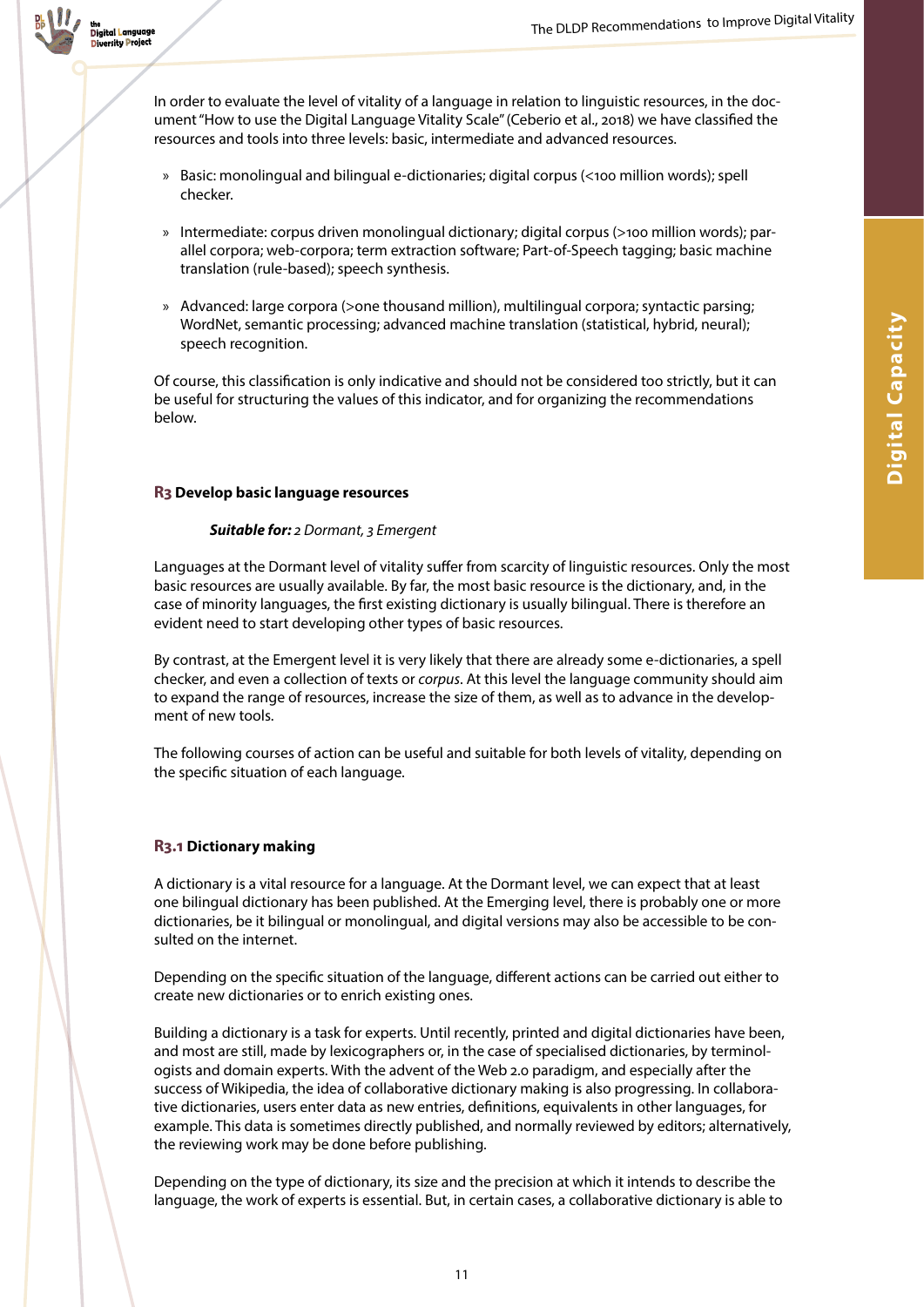

contribute to improving the digital capacity of a language, especially for minority languages, since they often lack the necessary infrastructure to make large investments.

As an example, any competent speaker of a language can build word lists, for instance using [Poly.](http://poly.wikitongues.org/) Poly is open source, modern software to share and learn every language in the world. Poly streamlines the process of creating and sharing dictionaries between any two languages. Speakers of languages without a written standard, including the world's 200 plus sign languages, are supported by native video functionality. That's why Poly is particularly suited for mainly oral languages.

Another option is [Openwords](http://www.openwords.com/), which defines itself as "a foreign language learning app for the world's open data." It is an open source language learning platform offering authoring lessons for students, and also allowing you to focus on lexicon, and prepare lessons to learn vocabulary.

Another project that offers the possibility of participating in the creation of a dictionary is [Wiktion](https://www.wiktionary.org/)[ary,](https://www.wiktionary.org/) a multilingual, web-based project to create a free content dictionary. It is collaboratively edited via a wiki, and it is available in 171 languages.

You may also look at [Webonary](https://www.webonary.org/), SIL International's platform for publishing dictionaries online.

For languages lacking a written standard, or for people not feeling confident enough in writing the language, a viable alternative is contributing to an audio dictionary. For example, [Lingua Libre](https://lingualibre.fr/) and [Forvo.](https://forvo.com/)

Please refer to the DLDP Training Programme for a list of available programmes and interfaces.

Addressees: individuals, users' groups, collectives.

Examples:

- » [Getting started with Poly](https://medium.com/wikitongues/getting-started-with-poly-fd1d3b0924dd) [–](https://www.udemy.com/video-production/) [Wikitongues](https://medium.com/wikitongues/getting-started-with-poly-fd1d3b0924dd) [–](https://www.udemy.com/video-production/) [Medium](https://medium.com/wikitongues/getting-started-with-poly-fd1d3b0924dd)
- » Openwords tutorial
- » [Wiktionary tutorial](https://en.wiktionary.org/wiki/Wiktionary:Tutorial)
- » [Webonary Dictionaries of the World](http://www.webonary.org/)
- » [Lingua Libre Help](https://lingualibre.fr/wiki/Help:Main)
- » [Forvo: the pronunciation dictionary. All the words in the world](https://forvo.com/)
- » [Stimmen fan Fryslân](https://lanfantaal.com/project/voices-of-friesland/) (Voices of Friesland)

Further reading:

- » [Learning every language in the world with Poly](https://medium.com/wikitongues/learning-every-language-in-the-world-with-poly-86211aee5ac1) [–](https://www.udemy.com/video-production/) [Wikitongues Medium](https://medium.com/wikitongues/learning-every-language-in-the-world-with-poly-86211aee5ac1)
- » [Dictionary making in endangered speech communities](http://www.mpi.nl/world/lrec/2002/papers/lrec-pap-07-Dictionary_Endangered_SpComm.pdf)
- » [How would you start a User Generated Dictionary for Minority Languages?](https://www.quora.com/How-would-you-start-a-User-Generated-Dictionary-for-Minority-Languages)

Related module in TP: 6

#### <span id="page-11-0"></span>**R3.2 Spell Checker**

In a digital environment, a spell checker is an essential tool. The use of automatic spell checking is widespread both in classic office applications and web environments, in the Cloud, and in apps for smartphones.

The construction of an automatic corrector is a task that requires skills at a computer and linguistic level. On the other hand, its complexity depends largely on the type of language. At a basic level, a spell checker uses a word list as a reference for acceptable spellings, is able to mark the words in the text that don't match any word in that list, and to propose to users some correct optional words as substitutes for the incorrect one.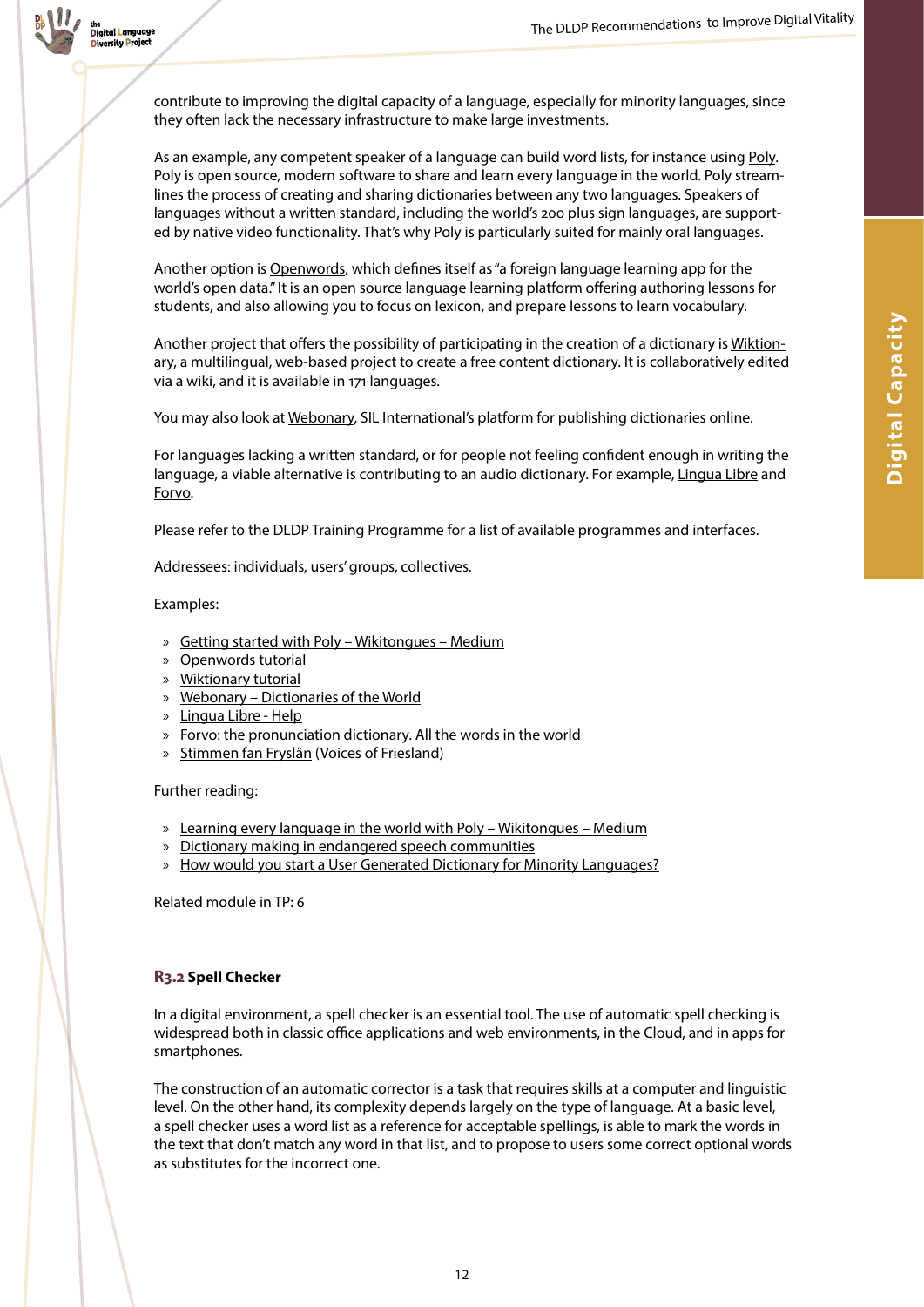

Thus, as a starting point, we need a dictionary. The problem is that usually not all the word forms used in texts are dictionary entries. For example, plural and gender variants and verb forms. You may include those forms in the list, but in languages with a highly inflected and productive morphology, this would not solve the problem.

One of the solutions on offer is [Hunspell](http://hunspell.github.io/), an spell checker and a morphological analyzer designed for languages with a rich morphology and complex compound word formation, designed in principle for the Hungarian language. Hunspell is free software, distributed under the terms of a GPL, LGPL and MPL tri-license. Hunspell is used in a large variety of software applications, e.g. LibreOffice, OpenOffice, Mozilla Firefox, Thunderbird and Google Chrome, and it is also used by proprietary software packages, like macOS, InDesign, memoQ, Opera and SDL Trados.

In order to analyze and correct a text in your language, Hunspell requires two files: a dictionary containing words and applicable flags (.dic), and a set of morphological rules (.aff), which specifies how these flags will control spell checking, for example the prefixes and suffixes that each type of dictionary entry can admit.

But, before embarking on the construction of this type of resource, you will need to check if there is a version for your language. Maybe there are resources for spell-checking in your language, but these may have not been installed or activated in your software or app. Hunspell dictionaries can be downloaded from [here.](https://github.com/wooorm/dictionaries) If you find a package for your language it is not difficult to start using it; we have provided some examples below.

Addressees: research groups, software developers.

#### Examples:

- » [How to install downloaded dictionary file on LO Ask LibreOffice](https://ask.libreoffice.org/en/question/53591/how-to-install-downloaded-dictionary-file-on-lo/)
- » [Add and remove Hunspell dictionaries in different languages in InDesign](https://helpx.adobe.com/indesign/kb/add_cs_dictionaries.html)
- » [I have a hunspell dictionary in my language I want to add, how do I do this?](https://support.mozilla.org/eu/questions/934537)
- » [hunspell format of Hunspell dictionaries and affix files](https://www.systutorials.com/docs/linux/man/4-hunspell/)
- » [Creating a spell check dictionary add-on Mozilla | MDN](https://developer.mozilla.org/en-US/docs/Mozilla/Creating_a_spell_check_dictionary_add-on)

#### Further reading:

- » [Xuxen, a spell checker for Basque](https://www.elhuyar.eus/en/site/services/teknologies/xuxen)
- » [What is the best way to go about developing a spell checker for a morphological rich and](https://www.researchgate.net/post/What_is_the_best_way_to_go_about_developing_a_spell_checker_for_a_morphological_rich_and_aggultinative_language)  [agglutinative language?](https://www.researchgate.net/post/What_is_the_best_way_to_go_about_developing_a_spell_checker_for_a_morphological_rich_and_aggultinative_language)

Related module in TP: 6

#### <span id="page-12-0"></span>**R3.3 Start up the corpus experience**

In a language at the Dormant or Emergent level of digital vitality, it is very likely that there is no corpus.

A corpus is basically a collection of texts that has been built with the goal of being representative of language use, either in general (a reference corpus) or in a given domain, genre, register, or time (a specialised corpus). Today, in 2018, it is normal for these texts to be in a digital format. At the basic level a corpus contains raw text. From there metadata or linguistic annotations may be added to enrich the corpus and increase its usefulness.

Corpora contain a large amount of information that can be used or consulted for different purposes. From a corpus we can learn a lot of things about our language. For example, new words, what are the most used words or variants of a word, which are the most used adjectives with a given noun, and so on. That information is useful, for example, to edit a dictionary. Other purposes can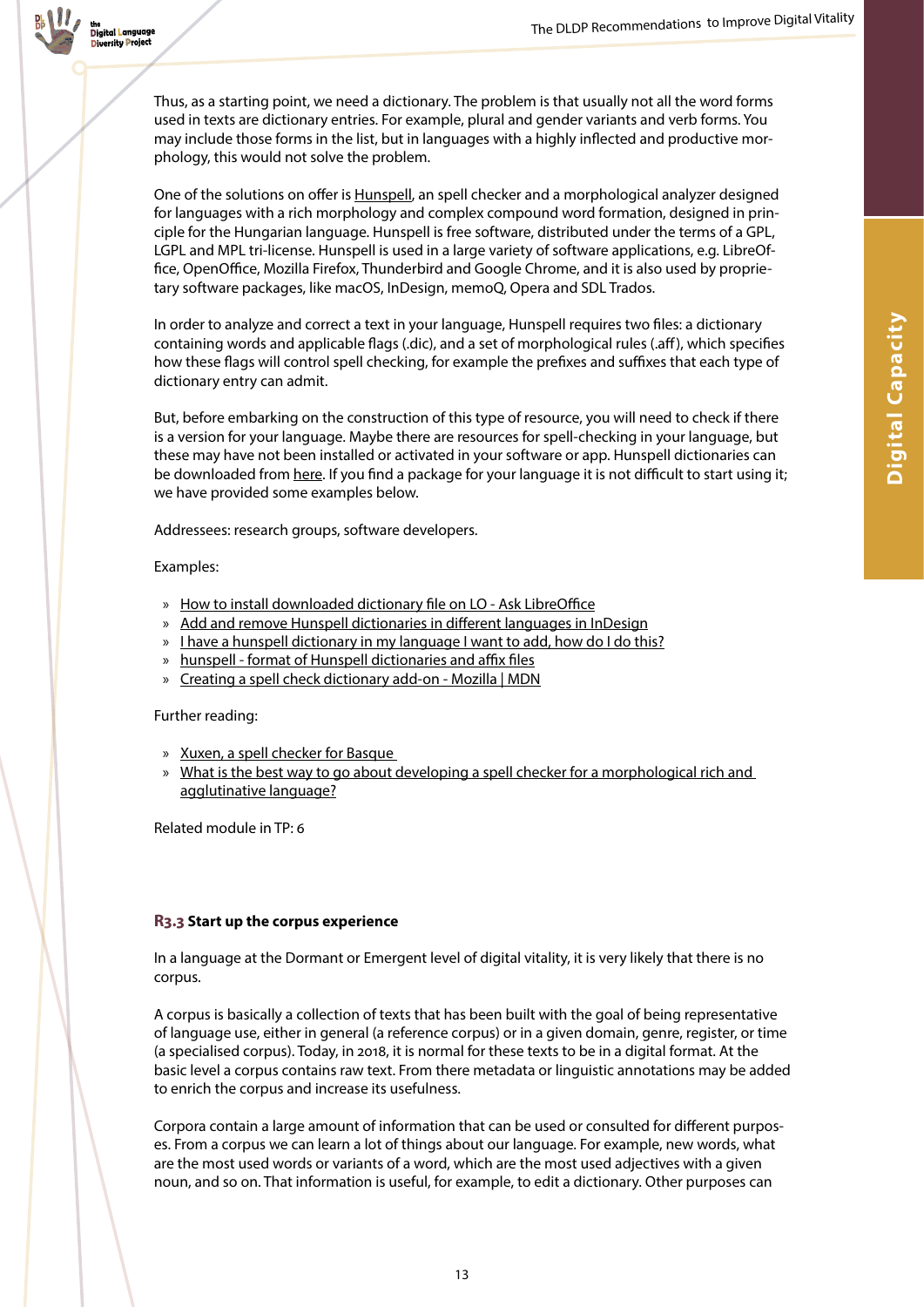



be the development of language resources and tools (e.g. spell checkers, machine translators), and testing linguistic tools.

Depending on the objectives and the scope, building a corpus is a substantial task which requires a collective effort, and will demand a considerable investment of time and funds. An initial design phase is usually desirable and some texts must be digitalized and revised.

Most RMLs may have difficult at this stage. The main problem is usually how to get the texts into a digital format and for this there are some options that can help us overcome this obstacle. Nevertheless, before launching an initiative to build a corpus we recommend visiting the site [An](http://crubadan.org/)[Crúbadán](http://crubadan.org/) - [Corpus](http://crubadan.org/) [Building](http://crubadan.org/) [for](http://crubadan.org/) [Minority](http://crubadan.org/) [Languages](http://crubadan.org/).

One possibility is to use work already available on the internet where texts have been digitized. But the viability of this web-based approach, also known as *web as corpus* approach, depends on the amount of web content in the RML, and our capacity to find and collect it (for instance, we must identify the pages written in our target language). Thus, it could be more realistic to consider this approach for a higher level of vitality. You can find more detailed information in the recommendation for level 4, Developing, [Increase corpus size and diversity.](https://docs.google.com/document/d/1cArJ3xxyosqQ5VV07haBBu1VbQ6wVB1sa4cMSgs51SA/edit#heading=h.eh9f5y24er6l)

Another option is to promote the creation of text repositories. This approach is closely related to the recommendation [Create or feed a web-based archive of documents and recordings](https://docs.google.com/document/d/1cArJ3xxyosqQ5VV07haBBu1VbQ6wVB1sa4cMSgs51SA/edit#heading=h.3go7o626gy3i) in the sec-tion Digital presence and use. The repository of [Nenek p](http://nenek.inali.gob.mx/ECAD/v2/)roject is a good example.

Finally, publicly available RML social media messages and posts may be useful. This type of data can be incorporated into a corpus with texts crawled from the web, and, in addition, can be used to analyse how uniform and coherent the different variants of the same language are. One mandatory step before embarking on this course is to check carefully the license of the data. This action has been more developed and detailed in the recommendation for level 4, Developing, [Collect publicly](https://docs.google.com/document/d/1cArJ3xxyosqQ5VV07haBBu1VbQ6wVB1sa4cMSgs51SA/edit#heading=h.bn3nkyp6k3pm)  [available linguistic data from social media.](https://docs.google.com/document/d/1cArJ3xxyosqQ5VV07haBBu1VbQ6wVB1sa4cMSgs51SA/edit#heading=h.bn3nkyp6k3pm)

Addressees: individuals, collectives, research groups, organisations.

#### Examples:

- » [An Crúbadán](http://crubadan.org/) [–](https://medium.com/wikitongues/getting-started-with-poly-fd1d3b0924dd) [Corpus Building for Minority Languages](http://crubadan.org/)
- » [BootCaT front-end tutorial](http://docs.sslmit.unibo.it/doku.php?id=bootcat:tutorials:basic_1)
- » [TextSTAT 2.7 User's Guide](https://www.uibk.ac.at/tuxtrans/docs/TextSTATusersguide.pdf)
- » [The Corpus of Facebook Welsh Language Texts](http://techiaith.cymru/corpora/facebook/?lang=en)
- » [indigenoustweets.com](http://indigenoustweets.com/)

#### Further reading:

- » [History of Corpus Linguistics](https://www.youtube.com/watch?v=L1kKKsWA6R4)
- » [Corpus Linguistics: The Basics](https://www.youtube.com/watch?v=32RjJ-lA-8Q)
- » [Nenek](http://www.nenek.mx/nenekdev/) [–](https://www.udemy.com/video-production/) [A cloud-based collaboration platform for the management of Amerindian resource](http://www.nenek.mx/nenekdev/)  **[languages](http://www.nenek.mx/nenekdev/)**
- » Kilgarriff, A., Reddy, S., Pomikálek, J. & Avinesh, P.V.S. (2010). [A Corpus Factory for many languag](https://www.sketchengine.co.uk/wp-content/uploads/2015/05/Corpus_Factory_2010.pdf)[es](https://www.sketchengine.co.uk/wp-content/uploads/2015/05/Corpus_Factory_2010.pdf) . In *Proceedings of LREC 2010, Seventh International Conference on Language Resources and Evaluation*. Valletta, Malta.
- » Honeycutt, C. & Cunliffe, D. (2010). [The use of the Welsh language on Facebook: An initial inves](http://www.tandfonline.com/doi/abs/10.1080/13691180902914628?src=recsys&journalCode=rics20)[tigation.](http://www.tandfonline.com/doi/abs/10.1080/13691180902914628?src=recsys&journalCode=rics20) In *Information, Communication & Society*, 13(2), pp.226-248.

Related module in TP: 6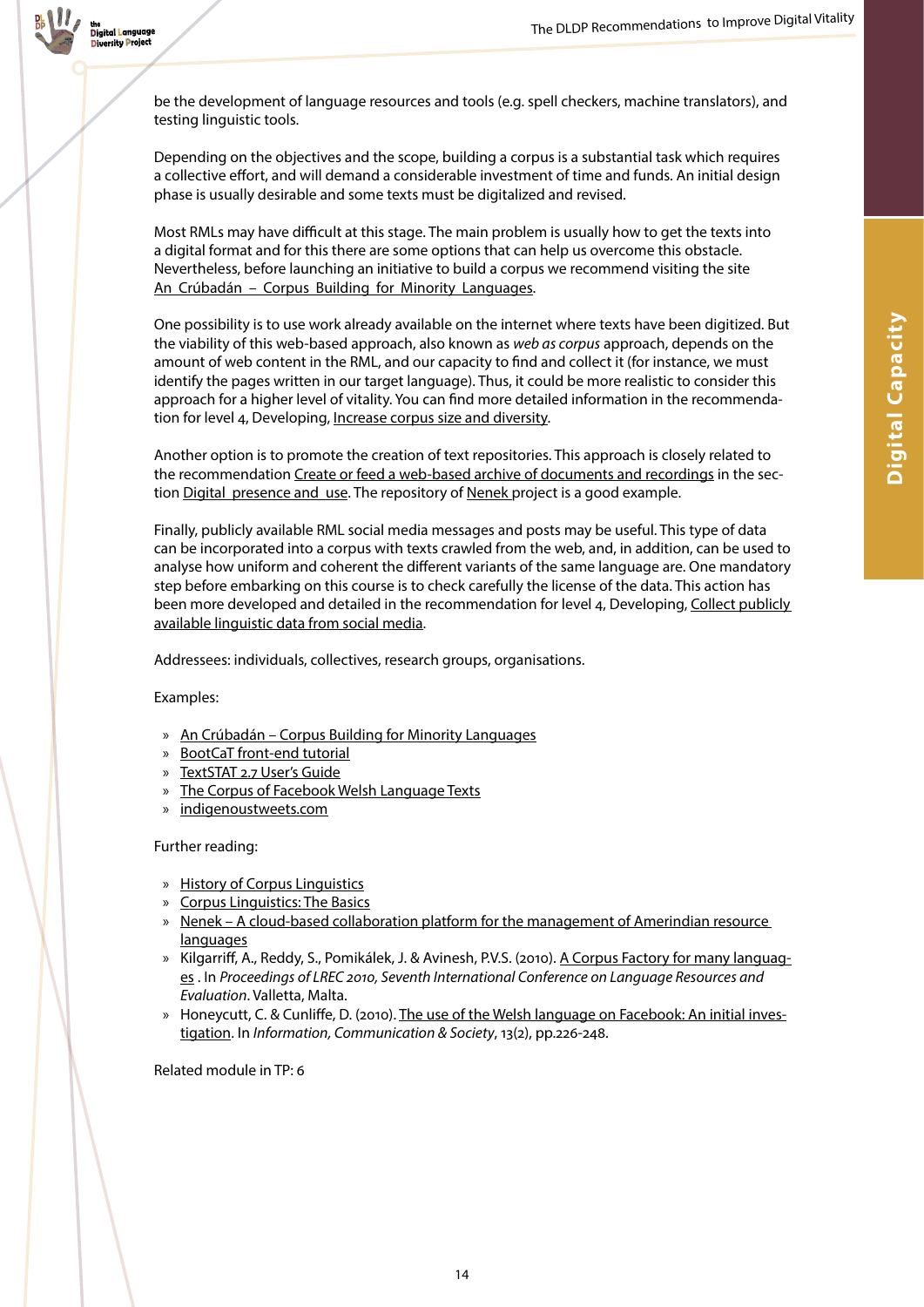

#### <span id="page-14-0"></span>**R3.4 Use tools such as concordancers for corpus querying**

As mentioned, it is very important for a language to have resources such as text corpora.

There are some simple but powerful tools, [concordancers](https://en.wikipedia.org/wiki/Concordancer), which could be very helpful to obtain information about words and their use, and that can be used with raw text, that is to say, with text that has not been analyzed to add linguistic information about the words. You can get information about the frequency of words, the most frequent combinations or collocations, and use the results for dictionary making and other language processing tasks.

Nevertheless, in order to exploit this kind of resource in the most efficient way, the ideal situation is to have those texts linguistically processed. A word or *lemma* can occur in different forms or *tokens*, as different genre forms, plural forms, irregular verbs, or, in some languages, inflectional forms. Thus, to obtain quality data, it is recommendable to have the text analyzed, at least at a basic level, such as knowing which lemma corresponds to each word in the text, and what is its part-ofspeech. Taking a step further, sometimes morphological analysis is almost a must, as it is usually the case that RMLs are morphologically rich and often this compounds the data sparsity issue.

A part-of-speech tagger, or POS tagger, is a tool to perform this task automatically, and it is an important milestone in the technological development of a language. If this kind of tool exists in your language it is recommended to use it, and to browse the corpus once it has been tagged. If this is not the case, it is highly recommended to promote initiatives for the development of this technolo-gy. In the recommendation [R4.4 Develop a part-of-speech tagger](https://docs.google.com/document/d/1cArJ3xxyosqQ5VV07haBBu1VbQ6wVB1sa4cMSgs51SA/edit#heading=h.901ullqr2spe) for level 4, Developing, you will find detailed information on this topic.

Addressees: individuals, collectives, research groups.

Examples:

- » [AntConc 3.4.0 Tutorial 1: Getting Started](https://www.youtube.com/watch?v=O3ukHC3fyuc) [–](https://medium.com/wikitongues/getting-started-with-poly-fd1d3b0924dd) [YouTube](https://www.youtube.com/watch?v=O3ukHC3fyuc)
- » [TextSTAT](https://www.youtube.com/watch?v=juVaI2nMWOE) [–](https://medium.com/wikitongues/getting-started-with-poly-fd1d3b0924dd) [Tutorial YouTube](https://www.youtube.com/watch?v=juVaI2nMWOE)

#### Further reading:

- » [AntConc: A freeware corpus analysis toolkit for concordancing and text analysis](http://www.laurenceanthony.net/software/antconc/)
- » [TextSTAT](http://neon.niederlandistik.fu-berlin.de/en/textstat/) [–](https://medium.com/wikitongues/getting-started-with-poly-fd1d3b0924dd) [Simple Text Analysis Tool](http://neon.niederlandistik.fu-berlin.de/en/textstat/)
- » [What are the most useful programs for forming text corpus or dictionary?](https://www.researchgate.net/post/What_are_the_most_useful_programmes_for_forming_text_corpus_or_dictionary)

Related module in TP: 6

#### <span id="page-14-1"></span>**R4 Develop intermediate and advanced language resources**

#### *Suitable for: 4 Developing*

At this level, it is likely that the basic resources are already available to users, and that some intermediate resources have already been developed. At this point it's time to complete the set of intermediate resources and to look toward the development of advanced resources and tools.

#### <span id="page-14-2"></span>**R4.1 Dictionary making: diversity, size, specialization and dissemination**

At the Developing level, there is likely to be more than one electronic dictionary available, most of which will be bilingual, and these are often accessible online.

Depending on the specific situation of the language, different actions can be carried out either to create new dictionaries or to enrich existing ones.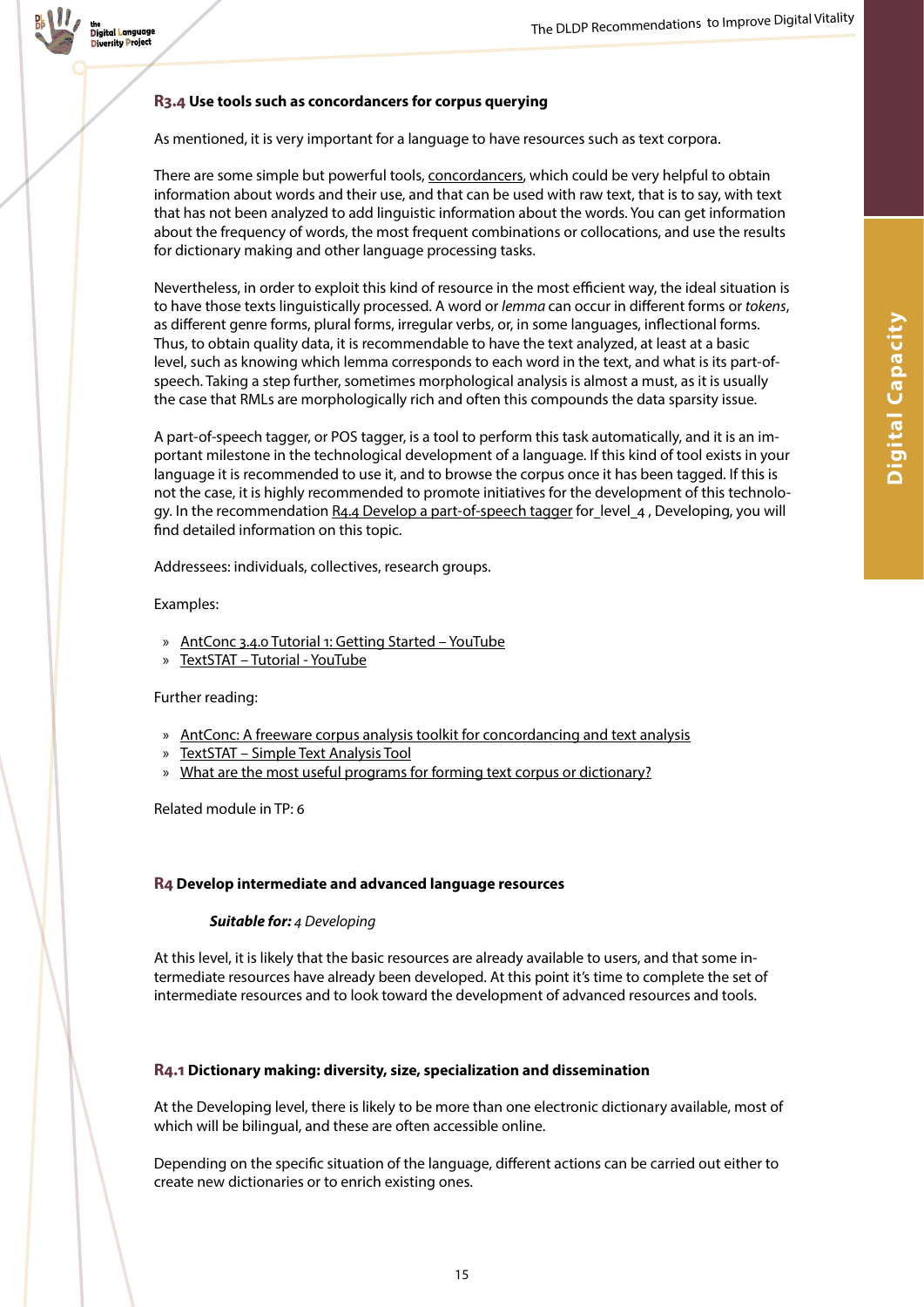

versity Project

The recommendations can be articulated around these four key words: diversity, size, specialization and dissemination. In other words, a language at the Developing level needs bilingual and monolingual dictionaries, of different size and coberture, and intended for different types of users and purposes (as students, learners, translators, or domain specialists). In addition, it is vital that these dictionaries are accessible on the internet and, especially, have apps for consultation. Successful experiences such as [Euskalbar](https://addons.mozilla.org/en-US/firefox/addon/euskalbar/) and [Hiztegiapp](https://play.google.com/store/apps/details?id=eus.elhuyar.hiztegiapp), which allow the user to consult practically all the monolingual and bilingual Basque dictionaries available on the Internet, as well as the corpora, can be inspiring.

Building a dictionary is a task for experts, but a competent speaker of a language can participate at least in some tasks on a dictionary making project. Nowadays technology offers the possibility of creating, editing and publishing dictionaries much more easily than, say, twenty years ago.

However, some types of projects require human, technological and financial infrastructure, which may be complicated for minority languages. For this reason projects have traditionally been carried out with the participation of or promotion by institutions, or by private publishers, with a business model based on the sale of printed versions.

All that is changing at great speed as the sale of printed dictionaries decreases from year to year, so much so that it is deemed as unrealistic to think that the market can now finance the publication of a dictionary, let alone a monolingual one, in a minority language.

Thus, public support, crowdfunding and collaborative work are the basis for dictionary making, more so in the case of minority languages.

A first recommendation is, therefore, launching initiatives to involve institutions and groups of speakers in such projects.

Below are some references for tools that can facilitate the work of preparing and publishing dictionaries.

Addresses: collectives, companies, institutions.

#### Examples:

Lexicographic dictionaries (monolingual or bilingual):

- » [FieldWorks](https://software.sil.org/fieldworks/) ([FLEx Quick Tour on Vimeo\)](https://vimeo.com/111419885)
- » [Lexonomy](https://www.lexonomy.eu/) ([Gentle introduction to Lexonomy](https://www.lexonomy.eu/docs/intro/))
- » [Tshwanalex \(](http://tshwanedje.com/tshwanelex/)[TLex Suite: Dictionary Compilation Software\)](https://youtu.be/D4Pn-NNy8is)

Specialized, technical or terminological projects:

- » [TermWiki In My Language | TermWiki.com](http://en.termwiki.com/TermWiki_In_My_Language)
- » [TermKate An integral web platform for the creation and publishing of terminological diction](http://termkate.elhuyar.eus/)[aries](http://termkate.elhuyar.eus/)

Dictionary apps:

» [SIL Dictionary app builder](https://software.sil.org/dictionaryappbuilder/)

Further reading:

- » Kroskrity, P.V. (2015). [Designing a dictionary for an endangered language community: Lexico](https://scholarspace.manoa.hawaii.edu/handle/10125/24637)[graphical deliberations, language ideological clarifications. U](https://scholarspace.manoa.hawaii.edu/handle/10125/24637)niversity of Hawaii Press.
- » Garret, A. (2018). [Online dictionaries for language revitalization,](http://linguistics.berkeley.edu/~garrett/garrett-dictionaries.pdf) to appear i[n The Routledge](https://www.routledge.com/The-Routledge-Handbook-of-Language-Revitalization/Hinton-Huss-Roche/p/book/9781138674493)  [handbook of language revitalization](https://www.routledge.com/The-Routledge-Handbook-of-Language-Revitalization/Hinton-Huss-Roche/p/book/9781138674493), edited by Leanne Hinton, Leena Huss, and Gerald Roche (Routledge, 2018).
- » Kotorova, E. (2016). [Dictionary for a Minority Language: the Case of Ket.](http://euralex.org/wp-content/themes/euralex/proceedings/Euralex 2016/euralex_2016_010_p129.pdf) In *Proceedings of the XVII EURALEX International Congress*.

Related module in TP: 6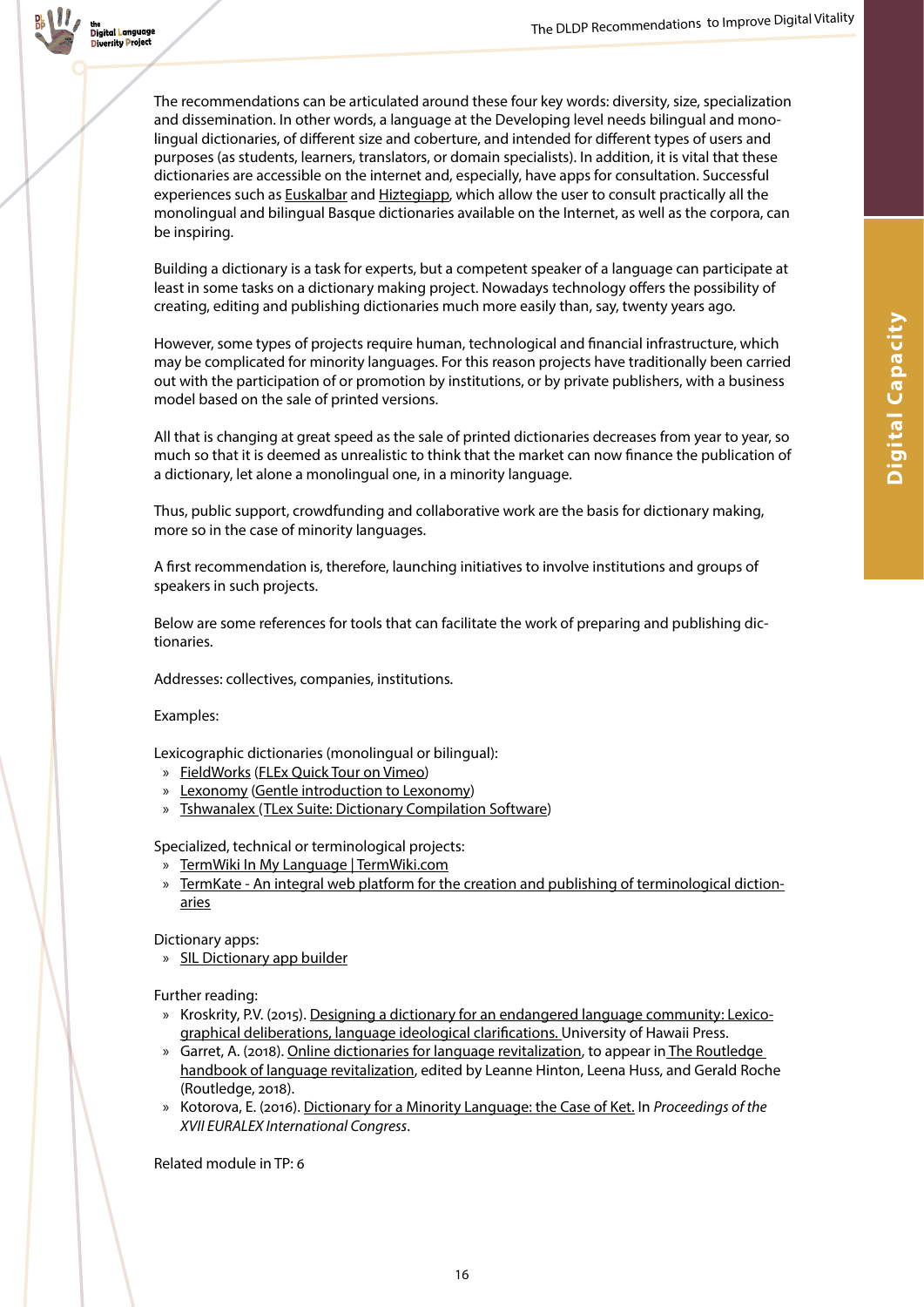

#### <span id="page-16-0"></span>**R4.2 Increase corpus size and diversity**

In a language at the Developing level of digital vitality, there are certainly one or more corpus resources. The next step is to aim for a corpus of considerable size, and also to begin preparing the construction of bilingual or parallel corpora, and specialised corpora.

Although in a broad sense any collection of texts could, in principle, be considered a corpus, it is commonly accepted that there are certain conditions for this. In the first place the objective of being useful to obtain data about the use of the language in general (reference corpus), or about the use in a certain domain, genre, register or time (specialized corpus). This objective is one of the most discussed issues in corpus design, and is related to the size and representativeness of the sample, or, at least, to the balance between the different types of text included. Secondly, today it is highly unlikely that a corpus would not be in a digital format. Finally, at the basic level, a corpus contains raw text, but, especially in the case of languages with rich morphology, it is usually considered almost essential that the corpus is linguistically annotated, including, for example, information on the lemma, part of speech and case of each token. Recommendations for corpus design and building can be found at [Corpus design criteria](http://www.natcorp.ox.ac.uk/archive/vault/tgaw02.pdf) (Atkins et al., 1992) and Corpus Linguistics: [corpus building principles](http://cl.indiana.edu/~md7/15/615/slides/02-basics/02b-building.pdf) (Markus Dickinson, 2015); for encoding, see [15 Language Corpora - The](http://www.tei-c.org/release/doc/tei-p5-doc/es/html/CC.html)  [TEI Guidelines - Text Encoding Initiative.](http://www.tei-c.org/release/doc/tei-p5-doc/es/html/CC.html)

A corpus with these characteristics is a rich source of information that can be used or consulted for different purposes: linguistic analysis of language use, development of other resources and tools, testing of hypotheses, and training of tools for automatic language processing. For example, dictionary making has benefitted a lot from corpus analysis: we can learn about new words, what are the most used words or variants of a word, or which are the most used adjectives with a given noun.

However, the fulfilment of these conditions, especially the first one, can be a challenge even for majority languages, which usually are not poorly resourced. Building such a corpus is a substantial task which requires a collective effort, and demands an investment of time and funds that may be beyond some RML community's means.

One of the main problems is how to get a considerable amount of texts in digital format. Dealing with publishers and authors can become an arduous task, and works are not always available in a format that can be incorporated into the corpus at low cost. A possibility that can help us overcome this obstacle is to adopt a web-based approach, or web as corpus approach. On the internet, texts are already digitized, but the viability of this strategy depends not only on the amount of web content in the RML, but also on our capacity to find and collect it. For instance, we must identify the pages written in our target language. If you don't have the means to develop a tool for that, there are some tools that facilitate that task, such as [TextSTAT](http://neon.niederlandistik.fu-berlin.de/en/textstat/) and [BootCaT](http://bootcat.dipintra.it/). The first one uses a *crawling* system, and you must specify the URL you want to catch. In order to identify which websites has content in the language you are working with it can be helpful to ask the language community to offer URLs of known existing language specific sites. BootCat offers an additional functionality: you can specify a set of seed words, and, using Bing as a search engine the tool combines those words to perform several searches and collect the documents retrieved. You can use words that are exclusive to your language or that belong to a given domain (to build domain-specific corpora).

A complementary way to collect are text repositories. This approach is closely related to the recommendation [Create a web-based archive of documents and recordings](https://docs.google.com/document/d/1cArJ3xxyosqQ5VV07haBBu1VbQ6wVB1sa4cMSgs51SA/edit#heading=h.3go7o626gy3i) in the section [Digi](https://docs.google.com/document/d/1cArJ3xxyosqQ5VV07haBBu1VbQ6wVB1sa4cMSgs51SA/edit#heading=h.bx5q10nftw34)[tal presence and use](https://docs.google.com/document/d/1cArJ3xxyosqQ5VV07haBBu1VbQ6wVB1sa4cMSgs51SA/edit#heading=h.bx5q10nftw34).

When talking about the considerable size for a monolingual and general corpus of a RML, we could take 100 million words as a desirable challenge. Although smaller corpora have been used in RML studies and projects, and we could hardly question their usefulness, there is a strong reason to insist on the need for the corpus to be large. The quality of data-driven NLP tools that are trained on linguistic data, often in the form of either raw or annotated text, depends largely on the size of the corpus. Corpora are also useful for evaluating language tools on gold standard versions, which are human revised and extremely valuable.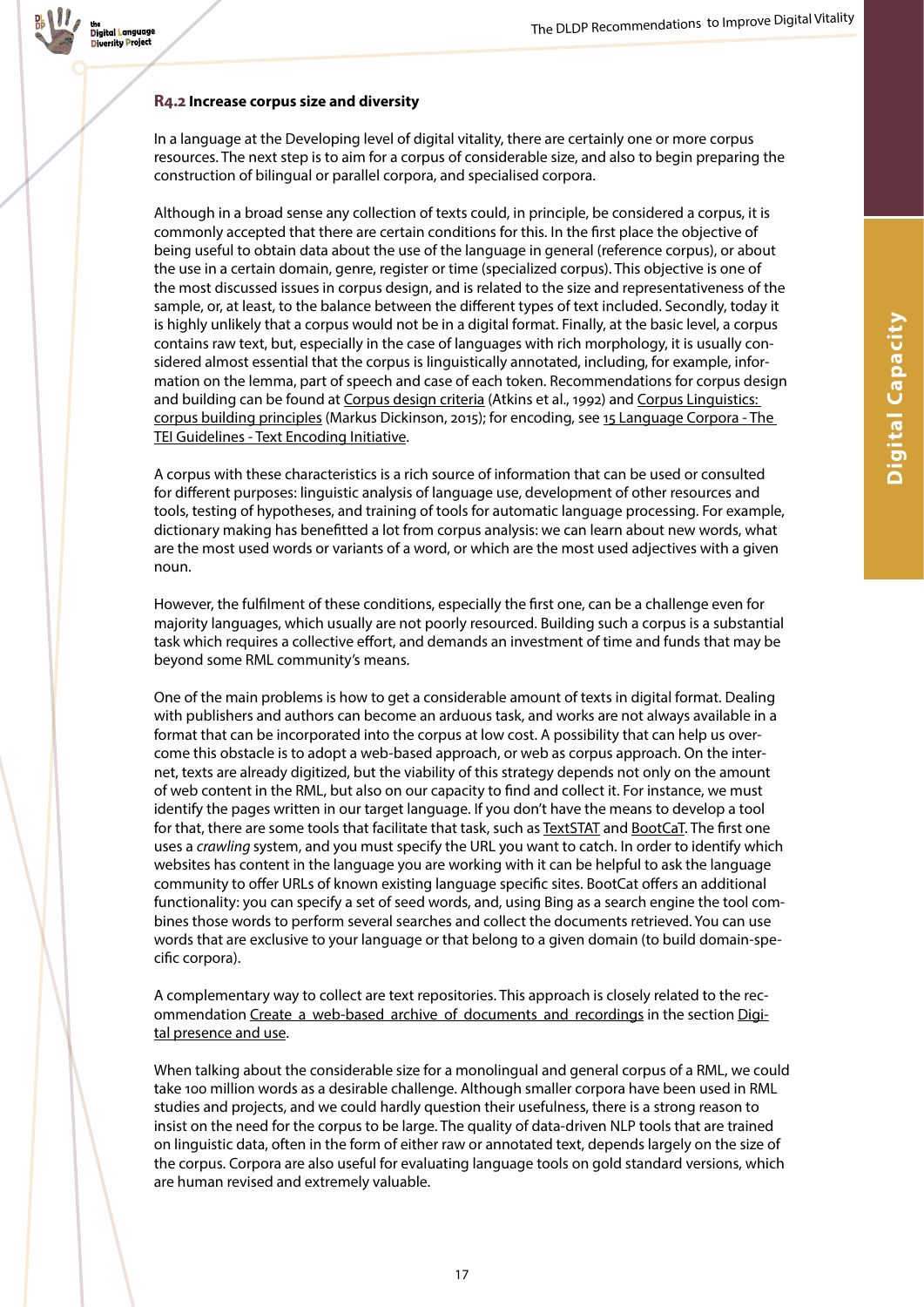**Digital Capacity**

**Digital Capacity** 



Parallel corpora are collections of texts which are translations of each other (actually, a source text and its translation). Parallel corpora are a very valuable resource for translators, but also for bilingual dictionary making, as we can know how a given word, expression or term has been translated. The most basic type of parallel corpus is a collection of bilingual documents. If we know which documents are a translation of each other, then we can say that the corpus is aligned at document level. It is far more useful to obtain parallel corpora aligned at sentence level. An ideal procedure to build them is to take translation memories (TM) as a starting point. TMs are the result of the human translation process when a [Computer-Assisted Translation \(CAT\)](https://en.wikipedia.org/wiki/Computer-assisted_translation) tool is used. Otherwise, we can aligned bilingual documents automatically using tools such as [Wordfast Aligner](https://www.wordfast.net/index.php?go=align) or [hunalign – sen](http://mokk.bme.hu/en/resources/hunalign/)[tence aligner.](http://mokk.bme.hu/en/resources/hunalign/) Another possibility is to detect bilingual texts in the internet. This is not a trivial task but there are some experiences in RMLs that can be inspiring, for instance, Bitextor, ILSP Focused Crawler and PaCo2. Another possible source of parallel corpora are the sections of articles from different languages' wikipedias which are translations of each other. Wikipedias are not identical. Strictly speaking they are considered as *comparable corpora*. But we know that they share some content, and some techniques have been developed to find and align them.

Finally, specialised corpora are a reliable source of data to make specialized or terminological dictionaries. As in the case of general corpora, the traditional way to build specialised corpora is to collect texts and documents belonging to a given domain, but, we can also choose a *web as corpus* approach which has proven to be quite an adequate source of data (see, for example, Gurrutxaga et al, 2010). To build a domain-specialised corpus from the web the *seed words* approach can be very useful. BootCaT offers this possibility.

Addressees: collectives, research groups, organisations.

#### Examples:

- » [BootCaT Simple Utilities to Bootstrap Corpora and Terms from the Web](http://bootcat.dipintra.it/) || [BootCaT front-end](http://docs.sslmit.unibo.it/doku.php?id=bootcat:tutorials:basic_1)  [tutorial](http://docs.sslmit.unibo.it/doku.php?id=bootcat:tutorials:basic_1)
- » [TextSTAT Simple Text Analysis Tool](http://neon.niederlandistik.fu-berlin.de/en/textstat/)
- » [Building your own corpus TextSTAT and AntConc](https://eflnotes.wordpress.com/2013/03/06/building-your-own-corpus-textstat-antconc/)
- » [ILSP Focused Crawler ILSP NLP](http://nlp.ilsp.gr/redmine/projects/ilsp-fc)
- » [Bitextor: the automatic bitext generator](https://sourceforge.net/p/bitextor/wiki/Home/)
- » [hrWaC and slWac: Compiling Web Corpora for Croatian and Slovene](https://pdfs.semanticscholar.org/773d/8c08d0a3733e39002522dc37404f7fc87508.pdf)
- » [W2c- large multilingual corpus | Martin Majlis Academia.edu](http://www.academia.edu/3106186/W2c-_large_multilingual_corpus)
- » [TenTen Corpus Family](https://en.wikipedia.org/wiki/TenTen_Corpus_Family) [–](https://medium.com/wikitongues/getting-started-with-poly-fd1d3b0924dd) [Wikipedia](https://en.wikipedia.org/wiki/TenTen_Corpus_Family)

#### Further reading:

- » Atkins, S., Clear, J., & Ostler, N. (1992). [Corpus design criteria.](http://www.natcorp.ox.ac.uk/archive/vault/tgaw02.pdf) *Literary and linguistic computing*, *7*(1), 1-16.
- » Gurrutxaga, A., Leturia, I., Pociello, E., San Vicente, I. & Saralegi, X., (2010). [Exploiting the Internet](https://www.researchgate.net/profile/Igor_Leturia/publication/230785926_Exploiting_the_Internet_to_build_language_resources_for_less_resourced_languages/links/0912f5045d35fe436f000000.pdf)  [to build language resources for less resourced languages.](https://www.researchgate.net/profile/Igor_Leturia/publication/230785926_Exploiting_the_Internet_to_build_language_resources_for_less_resourced_languages/links/0912f5045d35fe436f000000.pdf) In *7th SaLTMiL Workshop on Creation and use of basic lexical resources for less-resourced languages LREC 2010,* Valetta, Malta.
- » Lynn, T., Foster, J., Dras, M. & Dhonnchadha, E.U. (2012). [Active Learning and the Irish Treebank](https://www.researchgate.net/publication/274379543_Active_Learning_and_the_Irish_Treebank), In *Proceedings of the Australasian Language Technology Association Workshop 2012* (pp. 23-32), Dunedin, NZ.
- » San Vicente, I. & Manterola, I. (2012). [PaCo2: A Fully Automated tool for gathering Parallel Corpo](http://mt-archive.info/LREC-2012-SanVicente.pdf)[ra from the Web.](http://mt-archive.info/LREC-2012-SanVicente.pdf) In *LREC* (pp. 1-6).
- » Smith, J.R., Quirk, C. & Toutanova, K. (2010). [Extracting parallel sentences from comparable](https://aclanthology.info/pdf/N/N10/N10-1063.pdf)  [corpora using document level alignment.](https://aclanthology.info/pdf/N/N10/N10-1063.pdf) In *Human Language Technologies: The 2010 Annual Conference of the North American Chapter of the Association for Computational Linguistics* (pp. 403-411). Association for Computational Linguistics.

Related module in TP: 6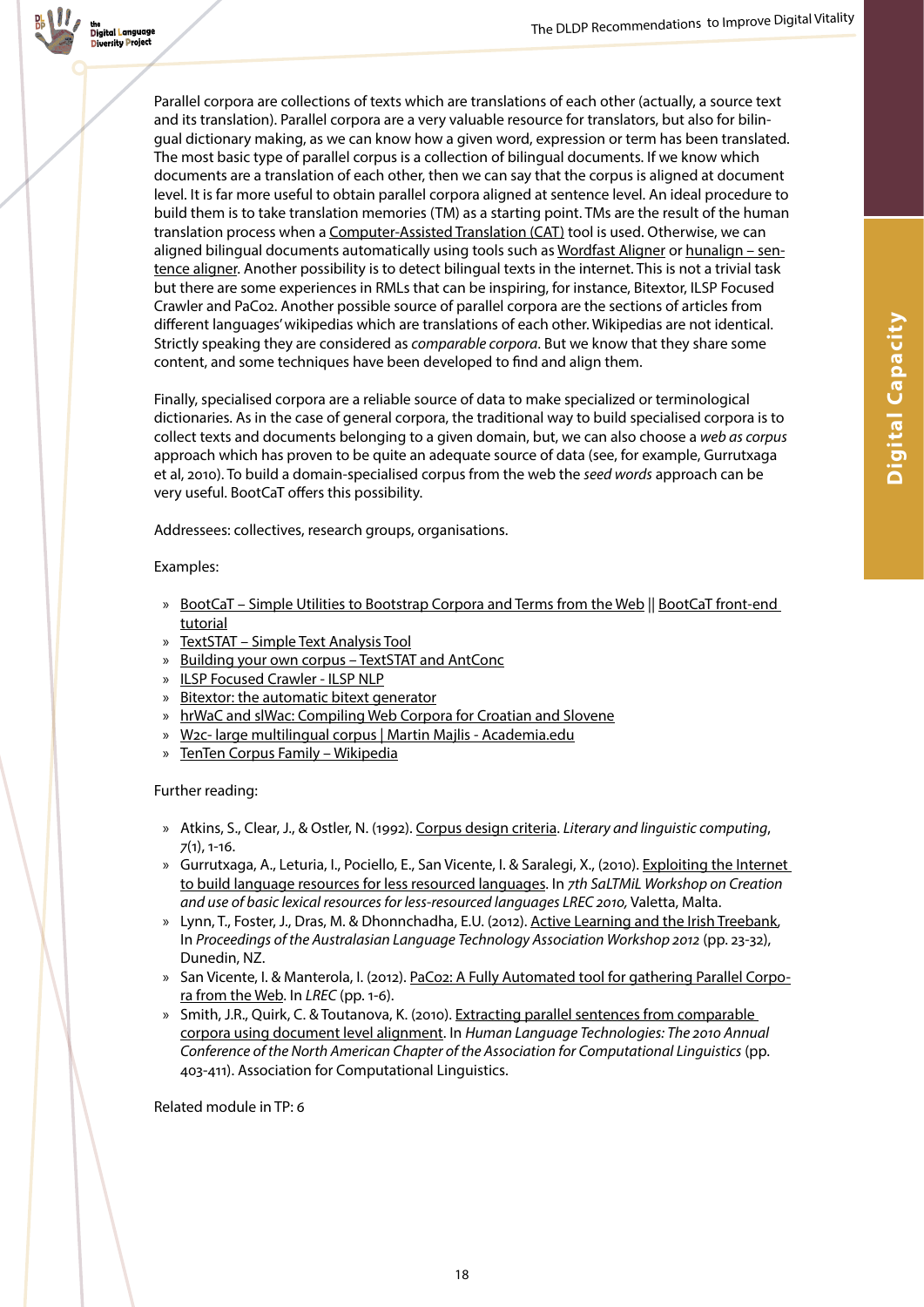

#### <span id="page-18-0"></span>**R4.3 Collect publicly available linguistic data from social media**

The DLDP recommends making full use of publicly available RML social media messages and posts. Especially on Facebook there are dedicated public pages that promote discussions about cultural and language issues related to the minority language, with people naming objects in a picture with the aim to compare if everyone is using the same word or people sharing poems and songs.

There are different routes that can be followed when data from social media are taken into account:

- » A corpus with texts crawled from the web could be integrated with data from social media;
- » A dataset of textual data from social media can be used to analyse how uniform and coherent are the different variant of the same language;
- » The same dataset can be used by developers to build software that handle lemmatization or annotation at the level of part of speeches.

One mandatory step before embarking in this challenge would be to check carefully the license of the data.

This type of text is often considered noisy as it is unedited user-generated content that can contain misspellings or be ungrammatical. Those texts would constitute a specific type of corpus based on this linguistic nature, but it is useful for other purposes (analysing evolution of language use over time, snapshot of language use in real time, analysis of code-switching and other interesting linguistic phenomenon).

Addressees: research groups, software developers.

Examples:

- » [The Corpus of Facebook Welsh Language Texts](http://techiaith.cymru/corpora/facebook/?lang=en)
- [indigenoustweets.com](http://indigenoustweets.com/)

Further reading:

- » Honeycutt, C. & Cunliffe, D. (2010). [The use of the Welsh language on Facebook: An initial inves](http://www.tandfonline.com/doi/abs/10.1080/13691180902914628?src=recsys&journalCode=rics20)[tigation.](http://www.tandfonline.com/doi/abs/10.1080/13691180902914628?src=recsys&journalCode=rics20) In *Information, Communication & Society*, 13(2), pp.226-248.
- » Lynn, T., Scannell, K. & Maguire, E. (2015). Minority language Twitter: Part-of-speech tagging and [analysis of Irish tweets.](https://borel.slu.edu/pub/wnut.pdf) In *ACL-IJCNLP 2015*, p.1.
- » Lackaff, D. & Moner, W. J. (2016). [Local languages, global networks: Mobile design for minority](https://dl.acm.org/citation.cfm?id=2987612)  [language users.](https://dl.acm.org/citation.cfm?id=2987612) In *Proceedings of the 34th Annual International Conference on the Design of Communication* (SIGDOC '16)

Related module in TP: 6

#### <span id="page-18-1"></span>**R4.4 Develop a part-of-speech tagger**

As already mentioned, it is very important for a language to have resources such as text corpora.

In order to exploit this kind of resource in the most efficient way, the ideal situation is to have those texts linguistically processed. A word or *lemma* can occur in different forms or *tokens*, as different genre forms, plural forms, irregular verbs, or, in some languages, inflectional forms. Thus, to obtain quality data, it is recommended to have the text analyzed, at least at a basic level, such as knowing which lemma corresponds to each word in the text, and what is its part-of-speech. A part-ofspeech tagger, or POS tagger, is a tool to perform this task automatically, and it is an important milestone in the technological development of a language. There are some downstream applications that benefit (e.g. term and collocation extraction, named entity recognizers, parsers, grammar checkers, information retrieval, etc). Besides, POS taggers and morphological analysers are an important part of some types of machine translation systems. If this kind of tool exists in your lan-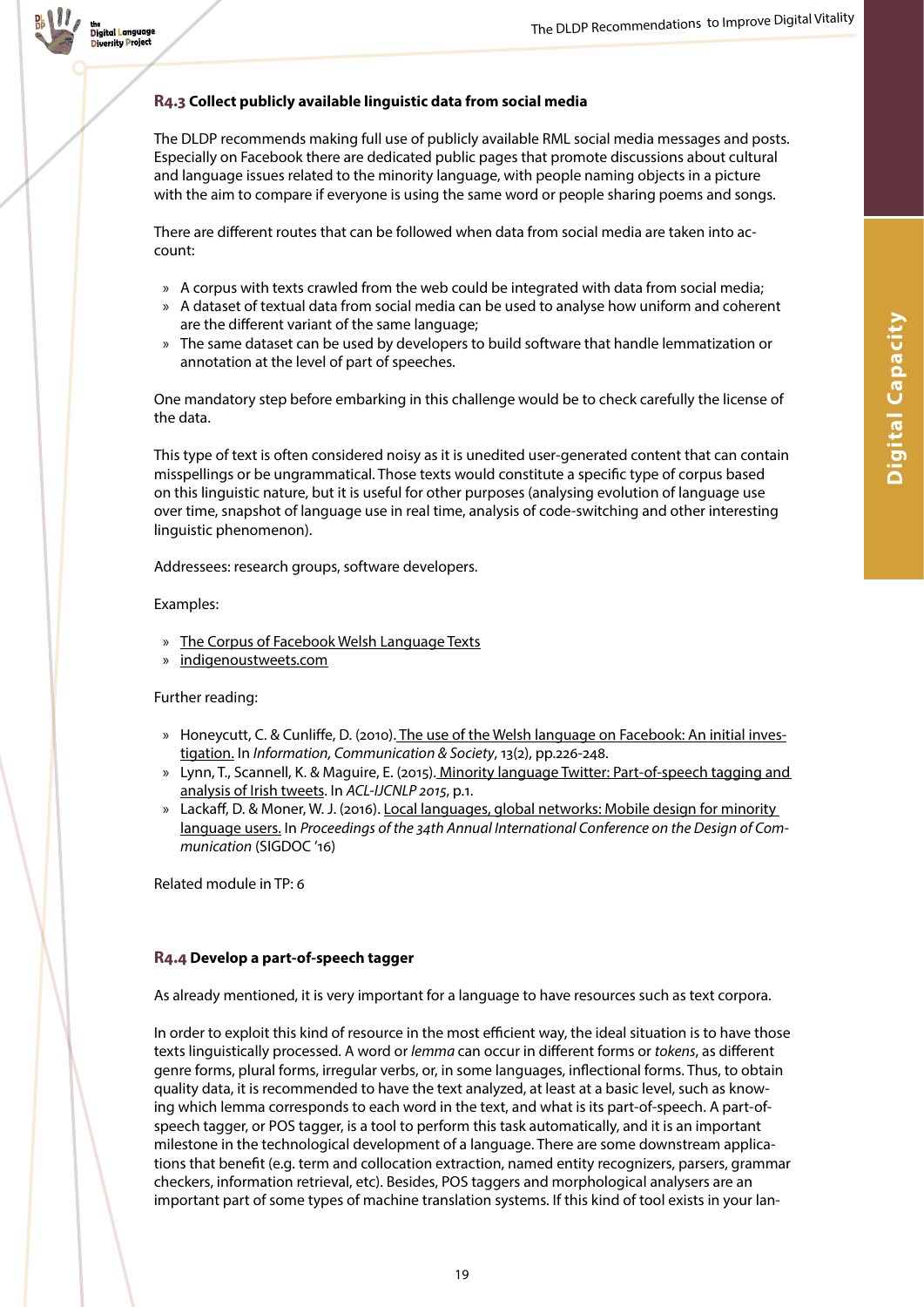

guage, it is recommended to use it and to browse the corpus once it has been tagged. If this is not the case it is highly recommended to promote initiatives for the development of this technology.

Addressees: research groups, software developers.

Examples:

- » [Tagging Occitan using French and Castillan Tree Tagger](https://hal.archives-ouvertes.fr/hal-00986426)
- » Uí Dhonnchadha, E. (2009). [Part-of-Speech Tagging and Partial Parsing for Irish using Fi](http://doras.dcu.ie/2349/)[nite-State Transducers and Constraint Grammar.](http://doras.dcu.ie/2349/) Doctoral dissertation, Dublin City University.
- » [Minority language Twitter: Part-of-speech tagging and analysis of Irish tweets](http://www.computing.dcu.ie/~tlynn/W-NUT.pdf)
- » [Welsh Parts-of-Speech tagger API](http://techiaith.cymru/api/parts-of-speech-tagger-api/?lang=en)
- » [Apertium Morphological analysis](http://beta.apertium.org/index.eng.html?choice=eng#analyzation)
- » [EUSTAGGER: Lemmatizer/tagger for Basque](http://ixa2.si.ehu.es/eustagger/)

Further reading:

- » [Learning POS Tagging & Chunking in NLP GreyAtom Medium](https://medium.com/greyatom/learning-pos-tagging-chunking-in-nlp-85f7f811a8cb)
- » [Part of Speech Tagging with NLTK](https://pythonprogramming.net/part-of-speech-tagging-nltk-tutorial/)
- » [A Good POS Tagger in About 200 Lines of Python Matthew Honnibal](http://honnibal.wordpress.com/2013/09/11/a-good-part-of-speechpos-tagger-in-about-200-lines-of-python/)

Related module in TP: 6

#### <span id="page-19-0"></span>**R4.5 Use tools for corpus analysis and feed your dictionary with data about language in use**

There are some simple but powerful tools, [concordancers](https://en.wikipedia.org/wiki/Concordancer), which could be very helpful to obtain information about words and their use, and that can be used with raw text, that is to say, with text that has not been analyzed to add linguistic information about the words. You can get information about the frequency of words and the most frequent combinations or *collocations*, and use the results for dictionary making and other language processing tasks. More detailed information and references about these types of tools have been already provided in the recommendation R4.3 Use [tools such as concordancers for corpus querying,](https://docs.google.com/document/d/1cArJ3xxyosqQ5VV07haBBu1VbQ6wVB1sa4cMSgs51SA/edit#heading=h.khvkjxqblyd5) for levels Dormant and Emergent.

But if you have a POS tagger in your language the potential for obtaining data about the use of the language is much greater. You can get the frequencies of use of not only word forms in the text (*tokens*) but dictionary entries (*lemmas*), find new words not included in the dictionary, or investigate how words are combined to form expressions, collocations, complex terms. To do this, you need a corpus query system, or tool for corpus analysis (in [corpus-analysis.com,](https://corpus-analysis.com/) you will find several tools of this kind).

Addressees: research groups, software developers.

#### Examples:

- » [Corpkit: a tool for investigating text](https://interrogator.github.io/corpkit/)
- » [The IMS Open Corpus Workbench \(CWB\)](http://cwb.sourceforge.net/)
- » [NoSketch Engine](https://nlp.fi.muni.cz/trac/noske)
- » [BlackLab An open source corpus search engine](http://inl.github.io/BlackLab/index.html)
- » [Unitex GramLab](http://www-igm.univ-mlv.fr/~unitex)

#### Further reading:

- » [The IMS Open Corpus Workbench \(CWB\) Corpus Encoding Tutorial](http://cwb.sourceforge.net/files/CWB_Encoding_Tutorial.pdf)
- » [5 Reasons: Anke Luedeling on "Corpus Linguistics"](https://www.youtube.com/watch?v=21a-lOghoK0)

Related module in TP: 6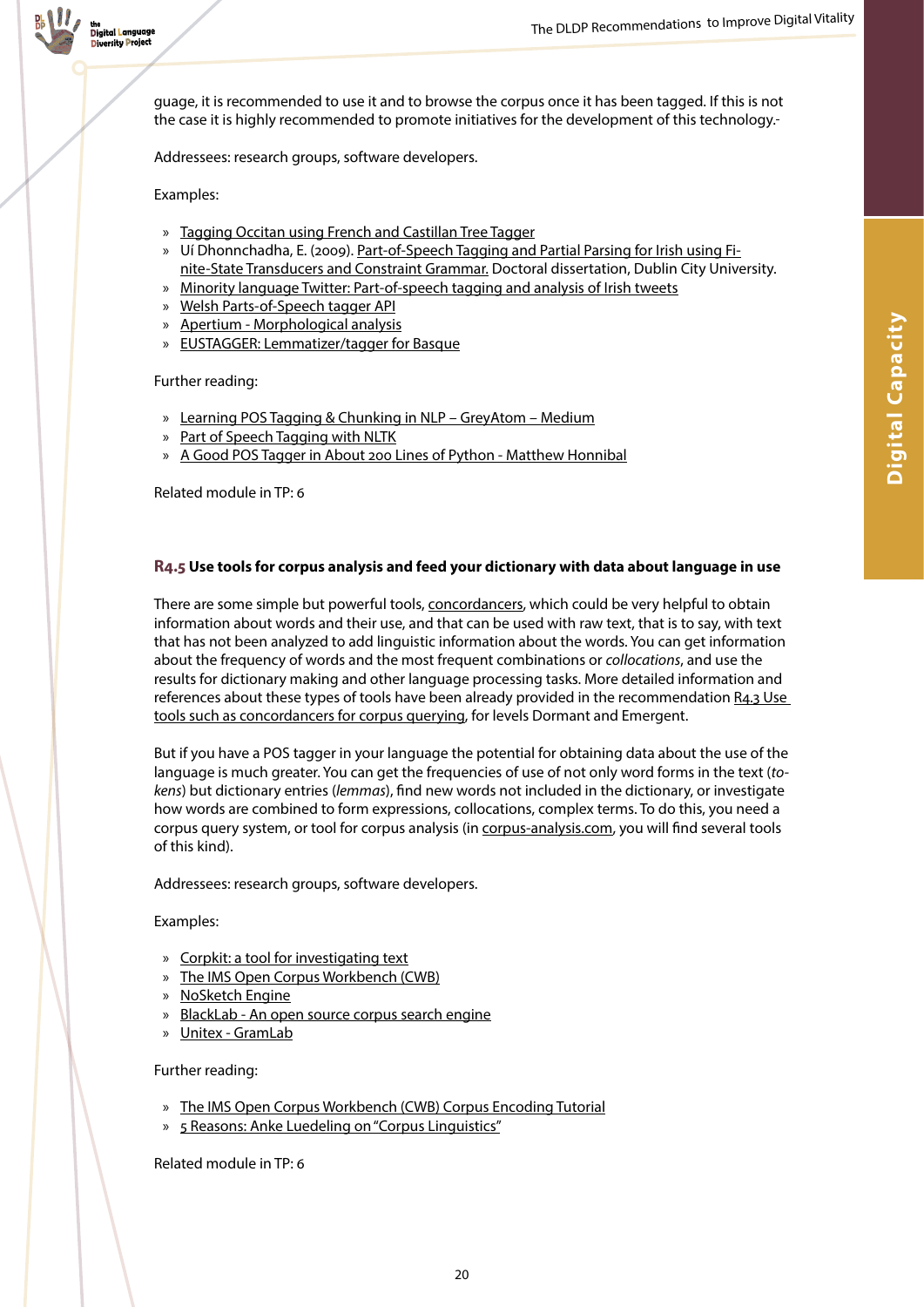

#### <span id="page-20-0"></span>**R4.6 First steps toward speech synthesis and recognition**

Speech synthesis is the computer-generated simulation of human speech. It is one of the two main tasks of speech technology, the other being speech recognition. When a language begins to enter the world of these technologies it is normal to begin with the synthesis because it is a task that is easier than speech recognition.

Developing speech technologies opens a range of possibilities for applications among which there are notably systems for people with disabilities (screen readers for people with limited vision, speech synthesizers for people with speech impairment, , or recognition systems for people with disabilities that preclude using conventional computer input devices). On the other hand, speech synthesisers have proven extremely valuable for online learning when learners do not have access to native speakers. For instance, this has been particularly effective for overseas learners of Irish who may find the Irish orthography difficult to pronounce. In addition, synthesis is necessary, together with recognition, as a component of a system in which the user can communicate using natural language with the computer or mobile devices.

The development of speech technologies is a technically advanced task. Therefore, the recipients of this recommendation are research groups and software developers. However, certain synthesis technologies (such as concatenative synthesis) use real speech samples and at this point it is important to have the participation of speakers who can provide locutions to create a speech database, or even contribute with their own voice.

Addressees: research groups, software developers.

#### Examples:

- » [The MARY Text-to-Speech System \(MaryTTS\)](http://mary.dfki.de/)
- » [Festcat Catalan Speech Synthesis](http://festcat.talp.cat/en/readme.php)
- » [eSpeakNG](https://github.com/espeak-ng/espeak-ng/)
- » [abair.ie The Irish Language Synthesiser](http://www.abair.tcd.ie/?page=synthesis&lang=eng)
- » [Aholab TTS](http://aholab.ehu.es/tts/)
- » [The Welsh National Language Technologies Portal Speech](http://www.abair.tcd.ie/?page=synthesis&lang=eng)
- » [Mozilla Common Voice](https://voice.mozilla.org/en)

#### Further reading:

- » [Speech Synthesis for Minority Languages: A Case Study on Scottish Gaelic](http://www.u.arizona.edu/~jjberry/ALC2.pdf)
- » [Issues in Porting TTS to Minority Languages](http://www.outsideecho.com/llsti/pubs/LREC_shalonova_tucker.pdf)
- » [Frisian TTS, an example of bootstrapping TTS for minority languages](https://scholar.google.com/scholar_url?url=http://www.isca-speech.org/archive_open/ssw5/ssw5_097.html&hl=en&sa=T&oi=gsb&ct=res&cd=0&ei=TFiiWr3hPISqmAHF-pLICA&scisig=AAGBfm02EX8ib17PJ7MEiF8Z5X7rbr9Hjw)
- » Chasaide, A. N., Chiaráin, N. N., Wendler, C., Berthelsen, H., Murphy, A., & Gobl, C. (2017). The [abair initiative: Bringing spoken irish into the digital space](https://www.isca-speech.org/archive/Interspeech_2017/pdfs/1407.PDF). In *Proceedings of Interspeech 2017*.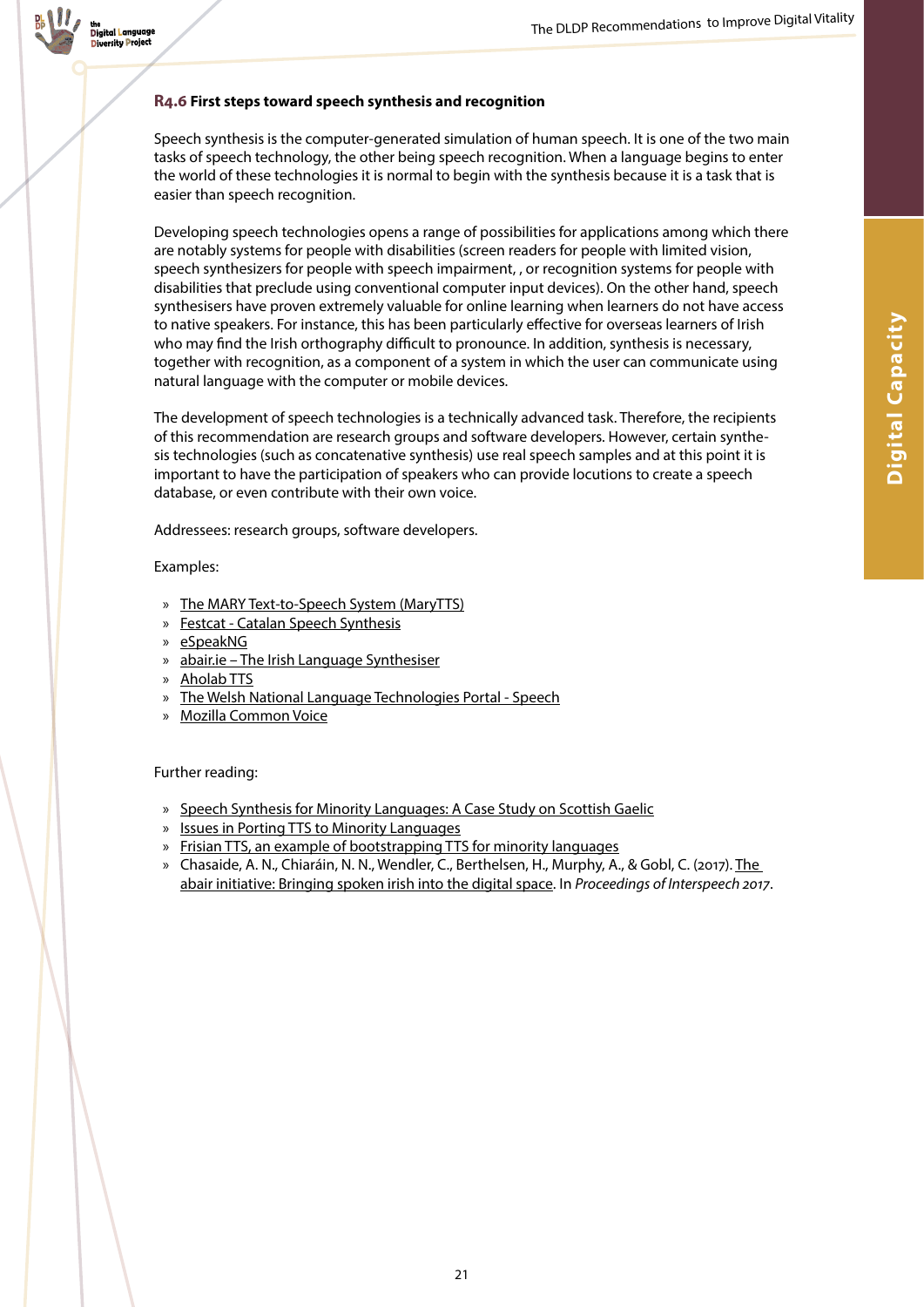

# **3. Digital Presence and Use**

**Main Course of Action:** Promote use and content creation and sharing

- » Find and try ways to encourage people to use their RML in private e-communication and social media;
- » Promote the creation of these types of contents: web pages and websites, blogs, forums, but also Internet radio and TV;
- » Initiatives for uploading and sharing media in RMLs;
- » Crowdsourcing subtitling;
- » Wikipedia: create, edit, correct, update.

## <span id="page-21-0"></span>**3.1 Use for E-Communication**

#### <span id="page-21-1"></span>**R5 Estimating the value of RML use for interpersonal communication**

#### *Suitable for: 2 Dormant, 3 Emergent, 4 Developing*

Regarding digital interpersonal communication among people there are different types of e-communication. Instant messaging, for example, shares many features with orality. Thus, in a digital environment, a language that is not used in e-communication is a language that is not spoken. Another important aspect of e-communication is its use in more formal registers such as as e-mailing in a professional context.

Addressees: individuals, collectives, organizations, institutions.

#### Examples:

- » [Tribo, a loita normalizadora e cotiá entre os máis pequenos](https://translate.google.es/translate?sl=gl&tl=en&js=y&prev=_t&hl=en&ie=UTF-8&u=http%3A%2F%2Fpraza.gal%2Fmovementos-sociais%2F6664%2Ftribo-a-loita-normalizadora-e-cotia-entre-os-mais-pequenos%2F&edit-text=&act=url)
- » [Campaign to use Welsh in the European Football Cup](http://www.mentrauiaith.cymru/newyddion/osian-roberts-yn-lansio-ymgyrch-y-bel-pasior-bale-dros-gymru/?lang=en)
- » [Mintzanet: an Option for Practicing the Basque Language Anywhere in the World](http://basquetribune.com/mintzanet-an-option-for-practicing-the-basque-language-anywhere-in-the-world/)

## <span id="page-21-2"></span>**3.2 Use on Social Media**

#### <span id="page-21-3"></span>**R6 Visualizing the value of RML use on social media**

#### *Suitable for: 2 Dormant, 3 Emergent*

Social media represents an important new domain with the potential to impact positively on the use of a minority language. As such, they are a crucial indicator of the digital vitality of a language. Social media has the power of turning everyone into content creators.

In the case of a language at the Emergent level of digital vitality there may already be an incipient use of language in a social network. You can take advantage of that reality and use it to further boost the use of your language in that network, and to encourage speakers to introduce the use of the language in networks where it is not very present.

The key message here is the ability to connect individuals or groups who previously would have had no connection or who are otherwise dispersed geographically. Increasing the networks online increases the presence and the strength of the language. Normalising its use within these forums encourages others to do so.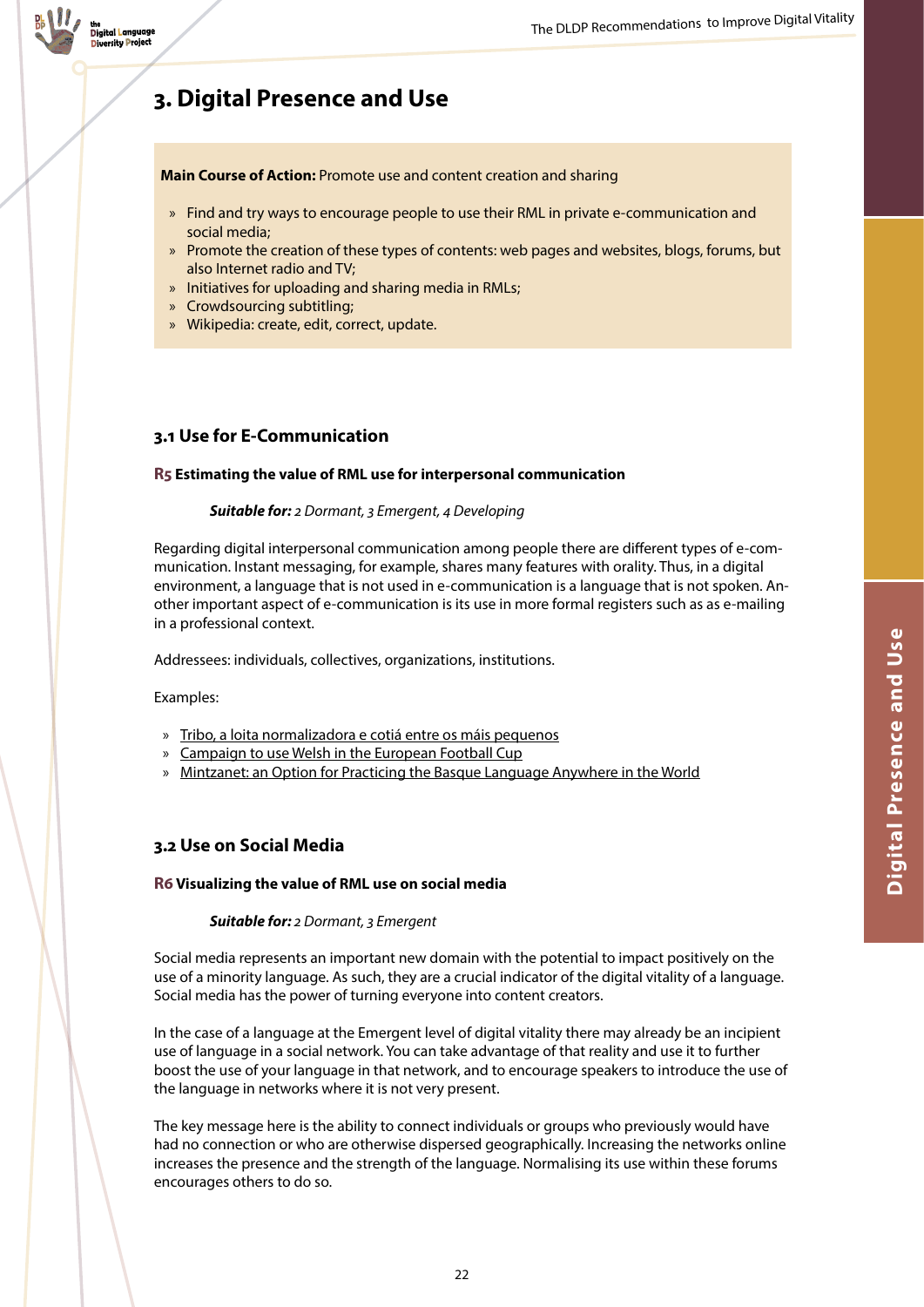

Besides, social media provides a more relaxed environment for learners of a language. The informal settings allows learners to feel comfortable with their level and to be more confident in exchanging with other speakers.

This is what happened to Luxembourgish. Luxembourgish is a spoken language on a small territory and the online community became a huge, connected community. All Luxembourgers or those who have relations with Luxembourg all over the globe started to communicate in Luxembourgish on the internet. The community became much, much bigger than its linguistic space was, and because the spelling and the grammar would often vary in personal messages, this led the government to launch a new initiative to reframe the way Luxembourgish is written. Read more at: [Reading:](https://www.euractiv.com/section/languages-culture/interview/reding-endangered-languages-could-be-saved-by-the-internet/)['Endangered languages](https://www.euractiv.com/section/languages-culture/interview/reding-endangered-languages-could-be-saved-by-the-internet/)[could](https://www.euractiv.com/section/languages-culture/interview/reding-endangered-languages-could-be-saved-by-the-internet/)[be](https://www.euractiv.com/section/languages-culture/interview/reding-endangered-languages-could-be-saved-by-the-internet/)[saved](https://www.euractiv.com/section/languages-culture/interview/reding-endangered-languages-could-be-saved-by-the-internet/)[by](https://www.euractiv.com/section/languages-culture/interview/reding-endangered-languages-could-be-saved-by-the-internet/)[the](https://www.euractiv.com/section/languages-culture/interview/reding-endangered-languages-could-be-saved-by-the-internet/)[internet'](https://www.euractiv.com/section/languages-culture/interview/reding-endangered-languages-could-be-saved-by-the-internet/).

Another dimension of social media is that should be exploited as much as possible to promote language related activities that are happening locally or nationally. Correct use (strategic marketing strategies) can increase the awareness of organised events, meet-up groups and so on.

Addressees: individuals, collectives, organisations (everyone using social media for communication).

Examples:

- » [Language use on social media p](https://www.mercator-research.eu/projekten/project-storage/language-use-on-social-media/)roject [\(Language use of Frisian bilingual teenagers on social](https://www.mercator-research.eu/fileadmin/mercator/documents/publications/2016_-_Jongbloed-Faber_et_al._-_Language_use_of_Frisian_bilingual_teenagers_on_social_media.pdf)  [media](https://www.mercator-research.eu/fileadmin/mercator/documents/publications/2016_-_Jongbloed-Faber_et_al._-_Language_use_of_Frisian_bilingual_teenagers_on_social_media.pdf))
- » [Facebook as a potential site for non-standard Breton](https://www.academia.edu/32907045/Facebook_as_a_potential_site_for_non-standard_Breton?auto=download)
- » [How social media breathes life into the Irish language | Teresa Lynn | TEDxFulbrightDublin](https://www.youtube.com/watch?v=LM3ISST2eg8)
- » [A simple proposal for increasing social media use by language learners](https://medium.com/@lackaff/a-simple-proposal-for-increasing-social-media-use-by-language-learners-1fadf2649e3d)

#### Further reading:

- » [BBC News Micro-blogging in a mother tongue on Twitter](http://news.bbc.co.uk/2/hi/programmes/click_online/9450488.stm)
- » [What motivates language users to write in minority languages in social media, and what kinds](https://site.uit.no/some/2017/05/02/what-motivates-language-users-to-write-in-minority-languages-in-social-media-and-what-kinds-of-challenges-and-opportunities-do-they-meet/)  [of challenges and opportunities do they meet?](https://site.uit.no/some/2017/05/02/what-motivates-language-users-to-write-in-minority-languages-in-social-media-and-what-kinds-of-challenges-and-opportunities-do-they-meet/)
- » Jones, A. (2015). [Social Media for Informal Minority Language Learning: Exploring Welsh Learn](http://doi.org/10.5334/jime.ak)[ers' Practices.](http://doi.org/10.5334/jime.ak) In *Journal of Interactive Media in Education*. 2015(1), p. Art. 7
- » Bhroin, N.N. (2013). [Small Pieces in a Social Innovation Puzzle? Exploring the Motivations of Mi](http://citeseerx.ist.psu.edu/viewdoc/download?doi=10.1.1.734.2727&rep=rep1&type=pdf#page=221)[nority Language Users in Social Media](http://citeseerx.ist.psu.edu/viewdoc/download?doi=10.1.1.734.2727&rep=rep1&type=pdf#page=221) In, Storsul T. & Krumsvik, A.H. (2013). [Media Innovations:](http://www.nordicom.gu.se/sites/default/files/publikationer-hela-pdf/media_innovations._a_miltidisciplinary_study_of_change.pdf)  [A Multidisciplinary Study of Change.](http://www.nordicom.gu.se/sites/default/files/publikationer-hela-pdf/media_innovations._a_miltidisciplinary_study_of_change.pdf) Göteborg: Nordicom pp. 219-238
- » Jones, E. H. G. & Uribe-Jongbloed, E. (Eds.). (2012). [Social media and minority languages: Con](https://books.google.es/books/about/Social_Media_and_Minority_Languages.html?id=NaVr-sc2BZQC&redir_esc=y)[vergence and the creative industries](https://books.google.es/books/about/Social_Media_and_Minority_Languages.html?id=NaVr-sc2BZQC&redir_esc=y) (Vol. 152). Multilingual Matters.

Related module in TP: 3

## <span id="page-22-0"></span>**3.3 Availability of Internet Media**

#### <span id="page-22-1"></span>**R7 Increase the amount of content and diversify the types of Internet media**

#### *Suitable for: 2 Dormant, 3 Emergent, 4 Developing*

The presence on the internet of content in a given language is a very noticeable indicator of its vitality. The content on the web is accessible to everyone and a language with little content in the form of web pages, blogs, forums, audio or video, lacks visibility and presence in the digital environment.

Some effective measures could be taken to increase the amount of media types already present in the language, and to incorporate new types.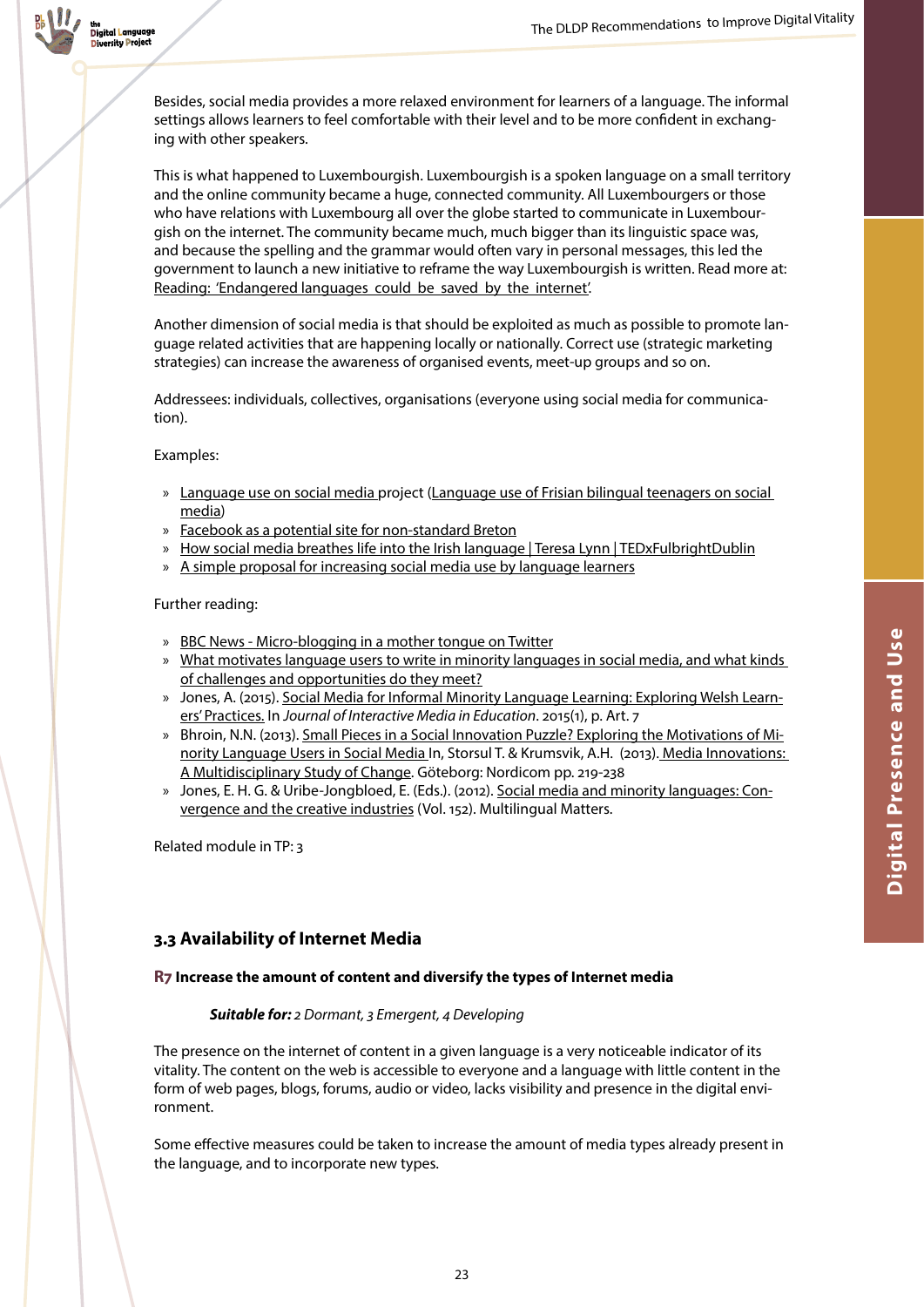

#### <span id="page-23-0"></span>**R7.1 Increase the amount of text-type content (websites, blogs, forums)**

The presence on the web of this type of content is basic and essential for any language. For most regional and minority languages which have achieved a considerable presence on the Internet, much of the web content belongs to these categories.

Therefore, everything that promotes and facilitates the creation and publication of this type of content will benefit the language and its users.

Nowadays, there are many applications and services that facilitate this task. Among the well-known names we can mention WordPress, Blogger, and Wix, but you may find many more options in the references of the "Further reading" section.

Addressees: individuals, collectives, organisations.

#### Examples:

- » [The Maya Tz'utujil initiative:](https://rising.globalvoices.org/indigenous-language-digital-activism/maya-tzutujil/%7D%7BThe Maya Tz%E2%80%99utujil initiative) the Maya Tz'utujil initiative is a space on Facebook, Twitter and WordPress to teach, learn, and broadcast the Tz'utujil language, which primarily covers the geographic national area of Guatemala, and includes multiple collaborative partners who have become fully linked to the digital initiative.
- » [Basque Language on the Web: Making an Impact](http://basquetribune.com/lost-in-translation/)

#### Further reading:

- » [6 Differences Between Blogging in a Minority Language versus English](https://whistlinginthewind.org/2017/01/19/6-differences-between-blogging-in-a-minority-language-versus-english/)
- » [How to Choose the Best Blogging Platform in 2018 \(Compared\)](https://www.wpbeginner.com/beginners.../how-to-choose-the-best-blogging-platform/)
- » [The 16 best free blogging platforms](https://www.creativebloq.com/web-design/best-blogging-platforms-121413634)
- » [Best 10 Free Website Builders | 2018's Best Website Builders](https://www.thebest10websitebuilders.com/)

Related module in TP: 5

#### <span id="page-23-1"></span>**R7.2 Create or feed a web-based archive of documents and recordings**

For a language having very little digital vitality, a web-based archive of recordings or documents can be created. Non-speakers of the language can contribute as well. The resource may prove useful for re-establishing a language, or for drawing interested but insecure speakers to start using the language.

- » Create and feed repositories of texts in your language
- » Diversify the types of media in your language, including audio and video content
- » Contribute to existing repositories, such as Wikitongues

Addressees: collectives, organisations, institutions, individuals.

#### Examples:

- » [Indigitization Toolkit for the Digitization of First Nations Knowledge](http://www.indigitization.ca)
- » [Endangered Languages Documentation Programme \(ELDP\)](http://www.eldp.net/)
- » [Greenstone Digital Library Software](http://www.greenstone.org/)
- » [Wikitongues](https://wikitongues.org/)
- » [BasaBALIWiki](http://dictionary.basabali.org/) (see also Alissa Sterns' message in the TP)
- » [Yadiko Ukruri initiative 'jitómagaro uai'](https://rising.globalvoices.org/indigenous-language-digital-activism/yadiko-jitomagaro/)
- » [Cultural Codex](https://culturalcodex.com)
- » [AIKUMA Project preserving endangered languages](http://www.aikuma.org)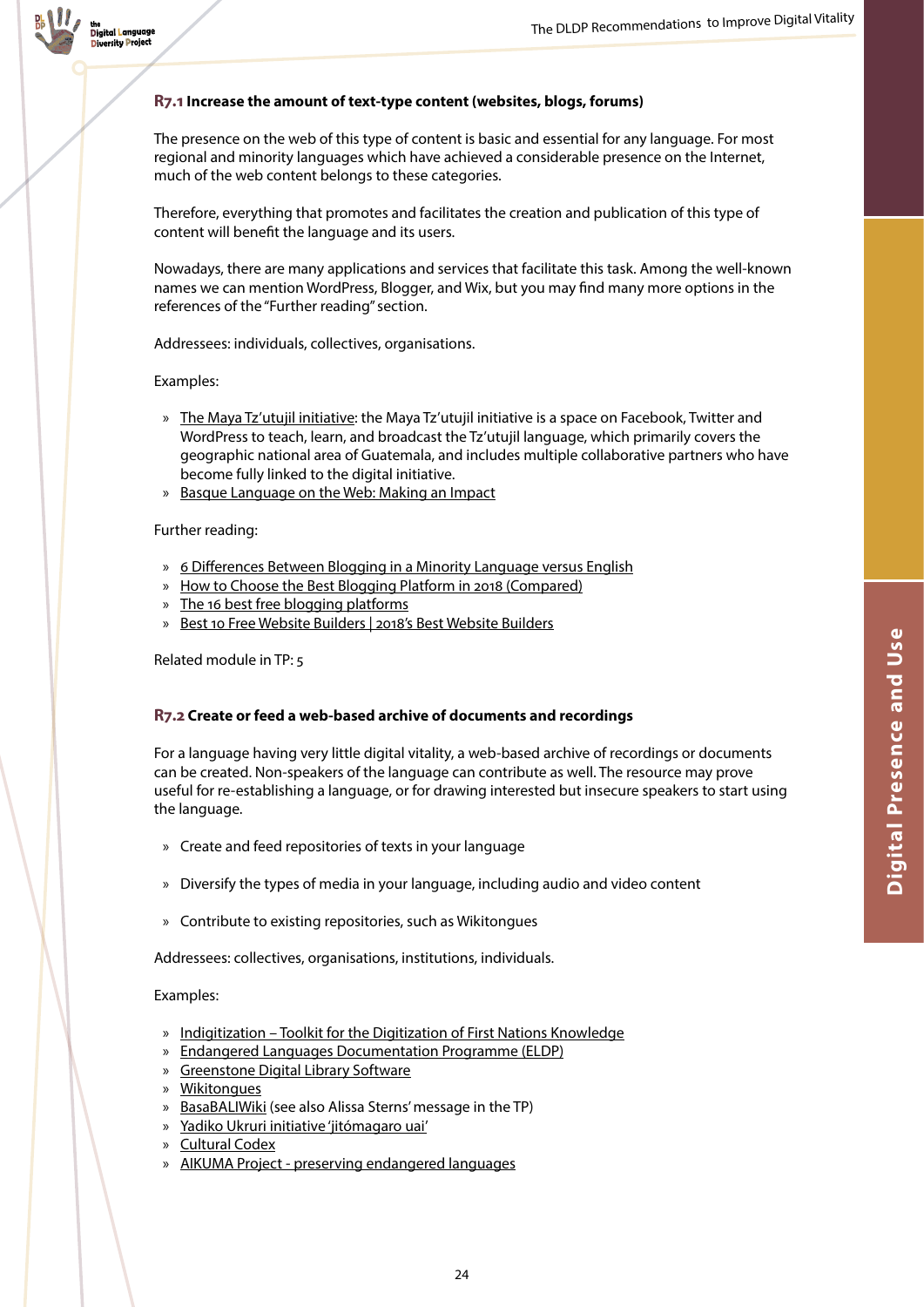

Further reading:

<sub>the</sub><br>Digital <mark>Language</mark><br>Diversity Project versity Project

- » Nichols, D.M., Witten, I.H., Keegan, T.T., Bainbridge, D. & Dewsnip, M. (2005). [Digital libraries and](https://researchcommons.waikato.ac.nz/bitstream/handle/10289/1822/nichols-nrhm-2005.pdf?sequence=2&isAllowed=y)  [minority languages.](https://researchcommons.waikato.ac.nz/bitstream/handle/10289/1822/nichols-nrhm-2005.pdf?sequence=2&isAllowed=y) In *New Review of Hypermedia and Multimedia*, 11(2), 139-155
- » [Nenek](http://www.nenek.mx/nenekdev/) [–](https://www.udemy.com/video-production/) [A cloud-based collaboration platform for the management of Amerindian resource](http://www.nenek.mx/nenekdev/)  **[languages](http://www.nenek.mx/nenekdev/)**

Related module in TP: 5

#### <span id="page-24-0"></span>**R7.3 Stream online using free software tools**

An online radio station can be an effective means of spreading a language and making it regain visibility, in particular for dispersed or scattered communities. The availability of free software makes it relatively easy. You can take inspiration from the stories reported below.

Addressees: individuals, collectives, organisations.

Examples:

- » [Brazil's First Indigenous Online Radio Station Uses Digital Media to Promote Native Languages](https://rising.globalvoices.org/blog/2017/08/09/brazils-first-indigenous-online-radio-station-uses-digital-media-to-promote-native-languages-and-communities/)  [and Communities](https://rising.globalvoices.org/blog/2017/08/09/brazils-first-indigenous-online-radio-station-uses-digital-media-to-promote-native-languages-and-communities/)
- » [Meet the Young Ecuadorians Behind the First Kichwa-Language Radio Show in the US](https://globalvoices.org/2017/01/25/meet-the-young-ecuadorians-behind-the-first-kichwa-language-radio-show-in-the-us/)

Further reading:

- » [Icecast,](http://www.icecast.org) a streaming media (audio/video) server that can be used to create an Internet radio station.
- » [Top 5 Free Tools to Live Stream Your Event Online](https://blog.capterra.com/free-live-stream-tools-event/) [–](https://www.udemy.com/video-production/) [Capterra Blog](https://blog.capterra.com/free-live-stream-tools-event/)

Links to TP module: 5

#### <span id="page-24-1"></span>**R7.4 Record digital stories in your own language**

Digital storytelling is defined as (Barret, 2005):

"Digital Storytelling is the modern expression of the ancient art of storytelling. Digital stories derive their power by weaving images, music, narrative and voice together, thereby giving deep dimension and vivid color to characters, situations, experiences, and insights."

Digital storytelling is being used, among other areas, in education (Hoven, 2009):

"Digital storytelling is increasingly being used as a means of encouraging reflective learning and/or assessment in many language and language teacher education programs around the world. Digital storytelling can provide language teachers and learners with rich scope for helping learners to identify with foreign languages and cultures or first languages ( $L_1$ ) and cultures ( $C_1$ ) that are being lost, and to feel more comfortable about using these languages for real purposes."

From that perspective, it can be useful for language revitalization purposes.

Addressees: individuals.

Examples:

- » [Digital Storytelling: What it is… And… What it is NOT](http://langwitches.org/blog/2015/08/18/digital-storytelling-what-it-is-and-what-it-is-not/)
- » [How Storytelling Can Do Wonders in Blogging](http://www.kumailhemani.com/storytelling-blogging/)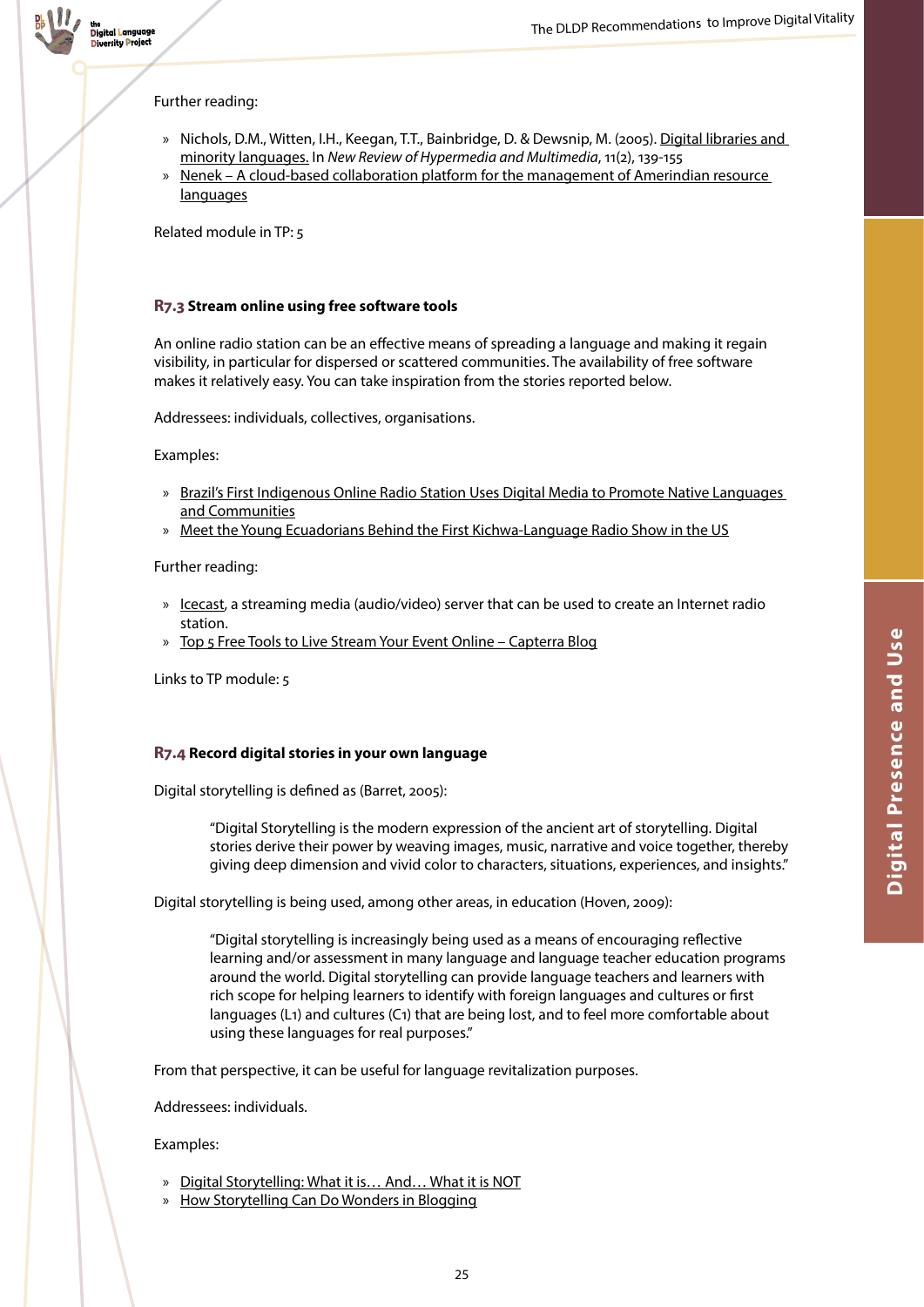

Further reading:

- » [Frequently-Asked Questions about Digital Storytelling](http://electronicportfolios.org/digistory/faq.html)
- » Hoven, D. (2009). [Digital Storytelling in Indigenous Education: Internet Technologies to \(Re-\)](https://books.google.es/books?hl=en&lr=&id=kQ1dAgAAQBAJ&oi=fnd&pg=PA47&dq=debra+hoven+storytelling&ots=e6UpsMuxxj&sig=bo3_fM68bg5N0pJYmIy67yKpNmA)  [Establish L1 and C1 Literacy and Fluency.](https://books.google.es/books?hl=en&lr=&id=kQ1dAgAAQBAJ&oi=fnd&pg=PA47&dq=debra+hoven+storytelling&ots=e6UpsMuxxj&sig=bo3_fM68bg5N0pJYmIy67yKpNmA)  In *Internet-Based Language Learning: Pedagogies and Technologies*, p.47.

Related module in TP: 5

#### <span id="page-25-0"></span>**R7.5 Promote subtitling initiatives**

In the digital environment the subtitling of films and videos has benefitted from the possibilities of working collaboratively. There are many projects in which volunteers translate the subtitles of a film or movie into a growing number of languages. This is an opportunity for RMLs. Something that was previously difficult and expensive may now be a reality thanks to the collective work of RML speakers, either to be able to watch films in their original version with subtitles in their RML, or to give more output to original works in the RML, subtitling them in languages of greater diffusion.

Addressees: individuals, collectives.

Examples:

- » [Amara: Caption, Subtitle and Translate Video](https://amara.org)
- » [PerMondo](http://www.permondo.eu/volunteers/introduction-to-subtitling/) [–](https://www.udemy.com/video-production/) [Introduction to subtitling](http://www.permondo.eu/volunteers/introduction-to-subtitling/)
- » [TED translations](https://www.ted.com/participate/translate/get-started)
- » [Contribute translated content YouTube Help](https://support.google.com/youtube/answer/6054623?hl=en)

Further reading:

- » [Crowdsourcing Subtitles for Endangered Languages](https://blog.nationalgeographic.org/2014/09/16/crowdsourcing-subtitles-for-endangered-languages/)
- » [Review: Amara is a Web-based service that lets anyone transcribe and translate online video](https://www.pcworld.com/article/2032787/review-amara-is-a-web-based-service-that-lets-anyone-transcribe-and-translate-online-video.html)
- » [How Crowdsourced Video Translation Works: Webinar Q&A with Amara](http://www.3playmedia.com/2015/09/21/how-crowdsourced-video-translation-works-webinar-qa-with-amara/)
- » [Is crowdsourcing translation a threat or an opportunity for the audiovisual market?](http://termcoord.eu/2017/04/is-crowdsourcing-translation-a-threat-or-an-opportunity-for-the-audiovisual-market/)
- » [Azpitituluak, a Project for Basque Subtitles](http://basquetribune.com/azpitituluak-a-project-for-basque-subtitles/)
- » Dowling, M., Lynn, T. & Way, A. (2017). A Crowd-sourcing Approach for Translations of Minority [Language User-Generated Content.](https://www.researchgate.net/publication/317411709_A_Crowd-sourcing_Approach_for_Translations_of_Minority_Language_User-Generated_Content_UGC) In *Proceedings of 1st Workshop on Social MT*, Prague, Czech Republic.

Related module in TP: 5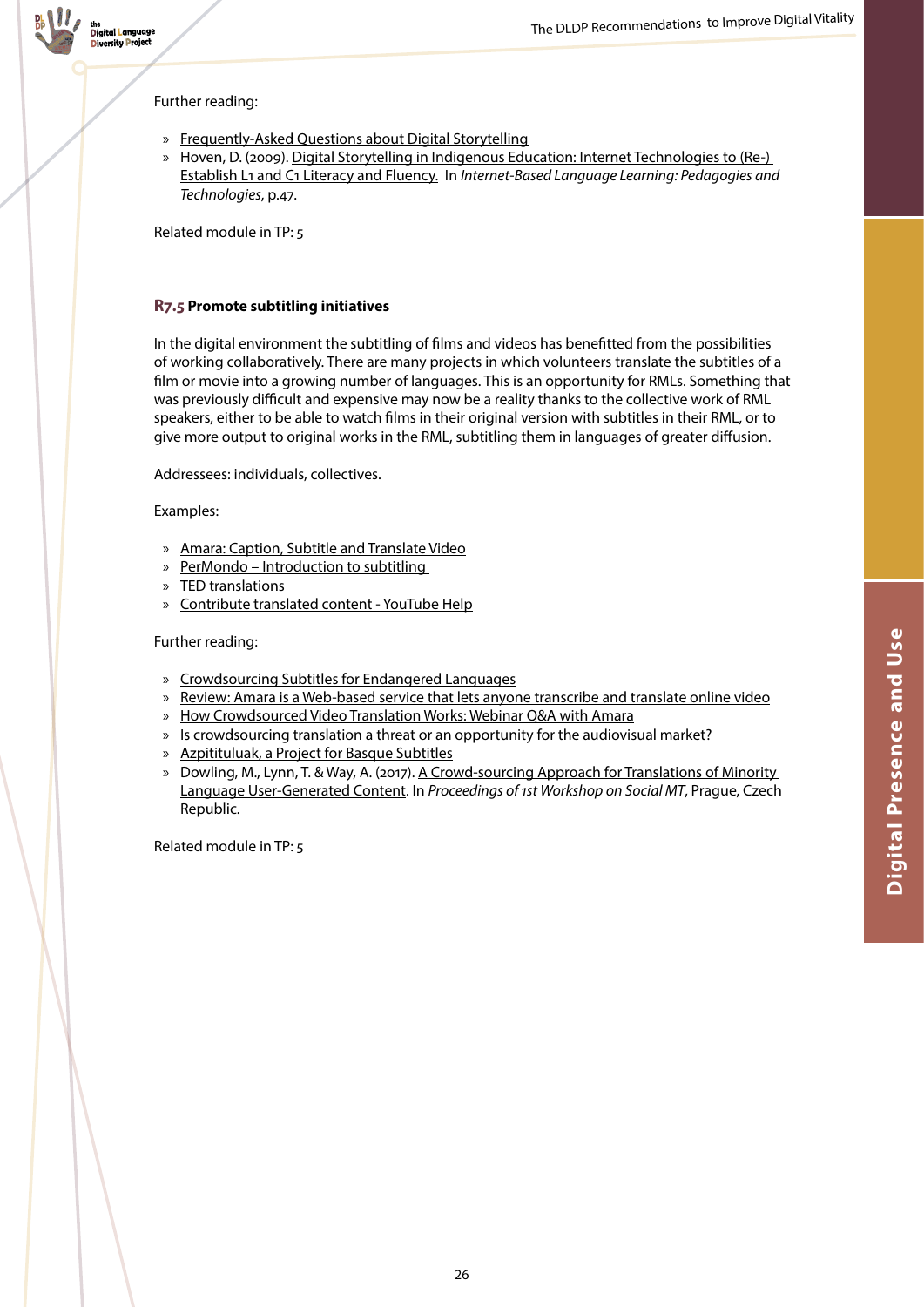

# <span id="page-26-0"></span>**3.4 Wikipedia**

It is very probable that there is a wikipedia in your language, but it could be small and speakers might either not use it or not be aware of it. Taking into account that Wikipedia is a very indicative resource of the vitality of a language, it is important to make it grow and improve. In the Detailed [list of Wikipedias,](https://en.wikipedia.org/wiki/List_of_Wikipedias#Detailed_list) you can check whether there is a Wikipedia in your language and, if so, its most relevant figures (as the number of articles or active users).

In the case that there is no Wikipedia in the language, the recommendation is to start a project and/or translate the Wikipedia user interface.

#### <span id="page-26-1"></span>**R8 Create a Wikipedia in your language**

#### *Suitable for: 2 Dormant*

The Wikimedia Foundation establishes a series of criteria and requirements for the creation of a new wikipedia. Before submitting an application, we must consult the page [Language proposal](https://meta.wikimedia.org/wiki/Language_proposal_policy)  [policy](https://meta.wikimedia.org/wiki/Language_proposal_policy), where we are informed of the criteria that the foundation follows to consider a proposal eligible, as well as the process for its approval or rejection.

One the requisites for final approval is the translation of Wikipedia interface into the new language. [Localisation statistics](https://www.mediawiki.org/wiki/Localisation_statistics) describe the current availability of translations for the MediaWiki interface into different languages. The translation of the software behind Wikipedia is done on a website called [translatewiki.net](https://translatewiki.net/) (see [Translating the software that powers Wikipedia\)](https://medium.com/r12n/translating-the-software-that-powers-wikipedia-c00733503f7a).

On the other hand in the page [Requests for new languages](https://meta.wikimedia.org/wiki/Requests_for_new_languages) we can verify if a proposal for our language has already been presented, and at what stage it is.

Once we have decided to request the creation of a new wikipedia, we will follow the instructions given on [instructions for adding to new request.](https://meta.wikimedia.org/wiki/Language_committee/Handbook_(requesters)#Making_a_new_request)

If the requirements for eligibility are met, the [language committee](https://meta.wikimedia.org/wiki/Special:MyLanguage/language_committee) should verify it as "eligible". The next step is to begin writing a test project on the *Incubator wiki*, where potential Wikimedia project wikis in new-language versions can be arranged, written, tested and proven worthy of being hosted by the Wikimedia Foundation. For a full list of wikis on Wikimedia Incubator, see Incubator: Wikis.

Finally, if all requirements have been met and a detailed investigation finds no unresolved problems, the [l](https://meta.wikimedia.org/wiki/Special:MyLanguage/language_committee)anguage committee will notify the whole community of pending approval by adding a notice to Talk: Language committee. If no further problems come up the request will be approved and developers will be asked to create the wiki.

#### <span id="page-26-2"></span>**R9 Take your Wikipedia to a higher level**

#### <span id="page-26-3"></span>**R9.1 Promote an initiative to increase the number of wikipedia entries in your language**

#### *Suitable for: 3 Emergent*

A typical case of a language at Emergent level would be to have a wikipedia of 10,000 entries approximately. Any increase should be considered an achievement, but, when considering a challenge, reaching 100,000 entries would be a great success.

How to activate users to work on Wikipedia?

» Orientate user's to include local or regional content on the RML Wikipedia. To attract more users, it is important to differentiate your RML Wikipedia as a resource where we will find information that is not found in other wikipedias, or that is more detailed and elaborated. But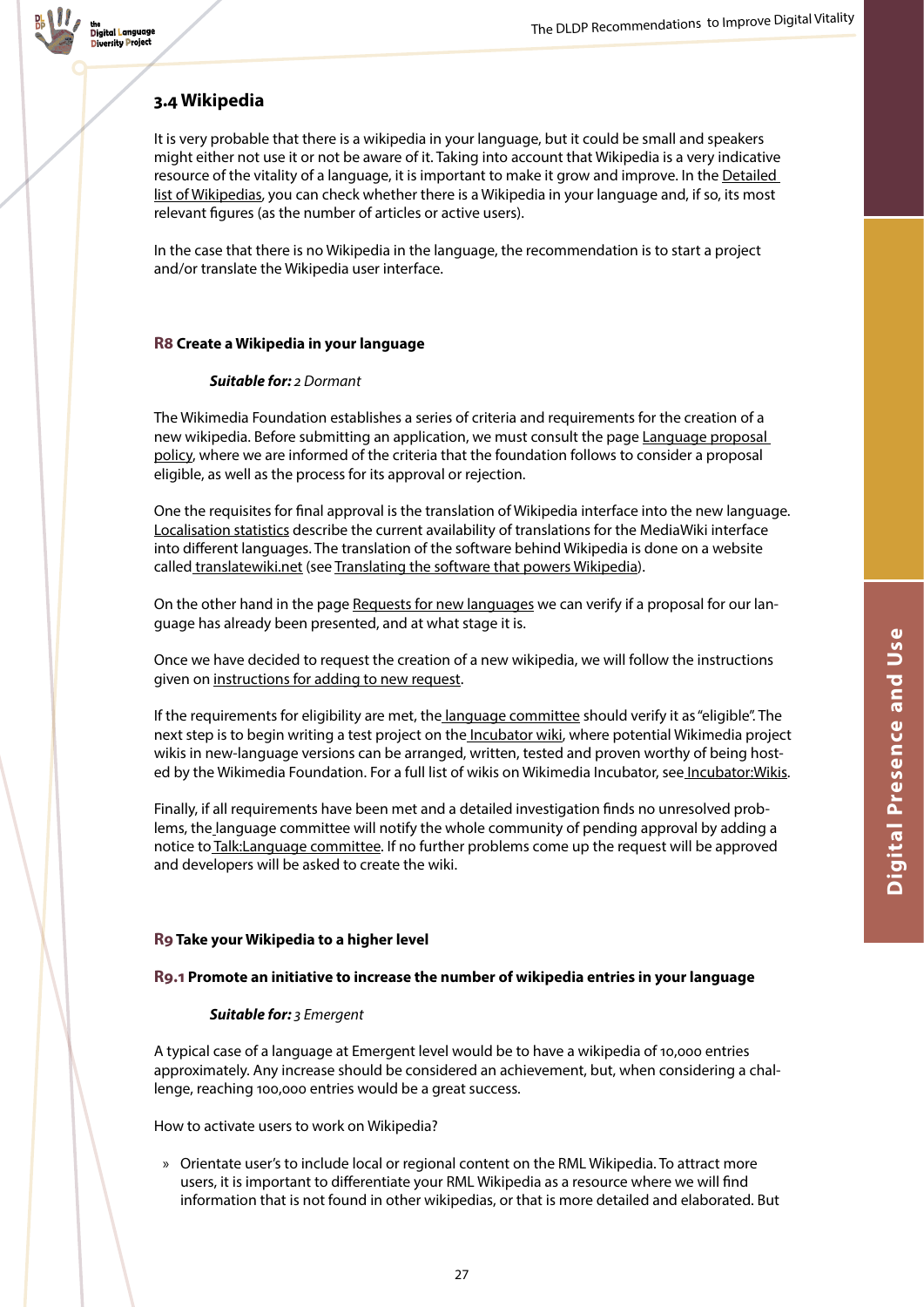

that should not result in abandoning the inclusion of articles of a more general nature (such as science, humanities, history, art).

- » Engage secondary level schools to educate pupils on wiki editing (class creates a page on your local town/sports club, for example).
- » Set up a workshop to train trainers (through the RML), establishing the correct terms. Providing a workshop to new editors in their RML is more enticing than doing so in the alternative major language.
- » Identify the most popular wiki pages (in general) and highlight them as priority articles for editors to translate.
- » Try to involve local authorities in the promotion of Wikipedia, through campaigns that encourage its use, give support to wikipedians' communities, and help with editing and correction.

Addressees: individuals, collectives.

Examples:

- » [Les secrets de Wikipedia en breton](https://www.google.es/url?sa=t&rct=j&q=&esrc=s&source=web&cd=1&ved=0ahUKEwiOu5KZ8vDYAhUTsBQKHcyJBFEQFggnMAA&url=https%3A%2F%2Fabp.bzh%2Fles-secrets-de-wikipedia-en-breton-18997&usg=AOvVaw0KOySXecdJdxfH0IMrHfRt) [–](https://www.udemy.com/video-production/) [Agence Bretagne Presse \(in French\)](https://www.google.es/url?sa=t&rct=j&q=&esrc=s&source=web&cd=1&ved=0ahUKEwiOu5KZ8vDYAhUTsBQKHcyJBFEQFggnMAA&url=https%3A%2F%2Fabp.bzh%2Fles-secrets-de-wikipedia-en-breton-18997&usg=AOvVaw0KOySXecdJdxfH0IMrHfRt)
- » [La version en breton de Wikipedia a atteint 30 000 articles](http://www.agencebretagnepresse.com/fetch.php?id=16510) [\(in French\)](https://www.google.es/url?sa=t&rct=j&q=&esrc=s&source=web&cd=1&ved=0ahUKEwiOu5KZ8vDYAhUTsBQKHcyJBFEQFggnMAA&url=https%3A%2F%2Fabp.bzh%2Fles-secrets-de-wikipedia-en-breton-18997&usg=AOvVaw0KOySXecdJdxfH0IMrHfRt)
- » [10th anniversary of Wikipedia in Asturian](http://blog.wikimedia.org/2014/11/18/10th-anniversary-wikipedia-asturian/)
- » [The founders of Wikipedia highlight the Asturian version](https://translate.google.es/translate?sl=es&tl=en&js=y&prev=_t&hl=en&ie=UTF-8&u=https%3A%2F%2Fwww.lne.es%2Fsociedad-cultura%2F2015%2F10%2F22%2Ffundadores-wikipedia-destacan-version-asturiano%2F1830529.html&edit-text=&authuser=0) (English version by Google Translate from the [original](http://www.lne.es/sociedad-cultura/2015/10/22/fundadores-wikipedia-destacan-version-asturiano/1830529.html) in Spanish)
- » [Welsh Wikipedia reaches 100,000 articles](https://blog.wikimedia.org.uk/2018/03/welsh-wikipedia-reaches-100000-articles/)

Further reading:

- » [Oportunidades y retos para el conocimiento libre en lenguas indígenas en Wikipedia](https://upload.wikimedia.org/wikipedia/commons/e/ee/Informe_Wikipedia_Lenguas_Indigenas.pdf)
- » [The keenest Wikipedians](https://www.economist.com/blogs/johnson/2013/03/languages-internet) [–](https://www.udemy.com/video-production/) [Languages on the internet](https://www.economist.com/blogs/johnson/2013/03/languages-internet) [–](https://www.udemy.com/video-production/) [The Economist](https://www.economist.com/blogs/johnson/2013/03/languages-internet)
- » [Aboriginal language Wikipedia faces cultural hurdles, say researchers](https://www.theguardian.com/australia-news/2015/may/26/aboriginal-language-wikipedia-faces-cultural-hurdles-say-researchers)
- » [Crean Wikipedia en Náhuatl; van por otras en Maya y Mixe](http://www.poblanerias.com/2014/10/crean-wikipedia-en-nahuatl-van-por-otras-en-maya-y-mixe/)

Related module in TP: 4

#### <span id="page-27-0"></span>**R9.2 Initiatives to increase the size and quality of Wikipedia**

#### *Suitable for: 4 Developing*

A wikipedia already exists in the language, most likely of medium size (between 10,000 and 100,000 articles), but taking into account that Wikipedia is a very indicative resource of the vitality of a language, it is important to make it grow in the number and extension of the articles, and improve their quality.

Wikipedia is a resource that includes a wide variety of content types, and, therefore, gives the opportunity to work in different areas and aspects to improve it. We will consider here the followings characteristics relating to the articles:

- » **Number:** Any increase should be considered positively, but, when considering a challenge for a Developing language, reaching or even approaching 100,000 entries would also be a big achievement. Needless to say, going beyond this milestone should be considered a success of the first magnitude.
- » **Type:** Orientate user's to include local or regional content on the RML Wikipedia. To attract more users, an option is to differentiate your RML Wikipedia as a resource where we will find information that is not found in other wikipedias, or that is more detailed and elaborated. But, especially at this level, that should not result in abandoning the inclusion of articles of a more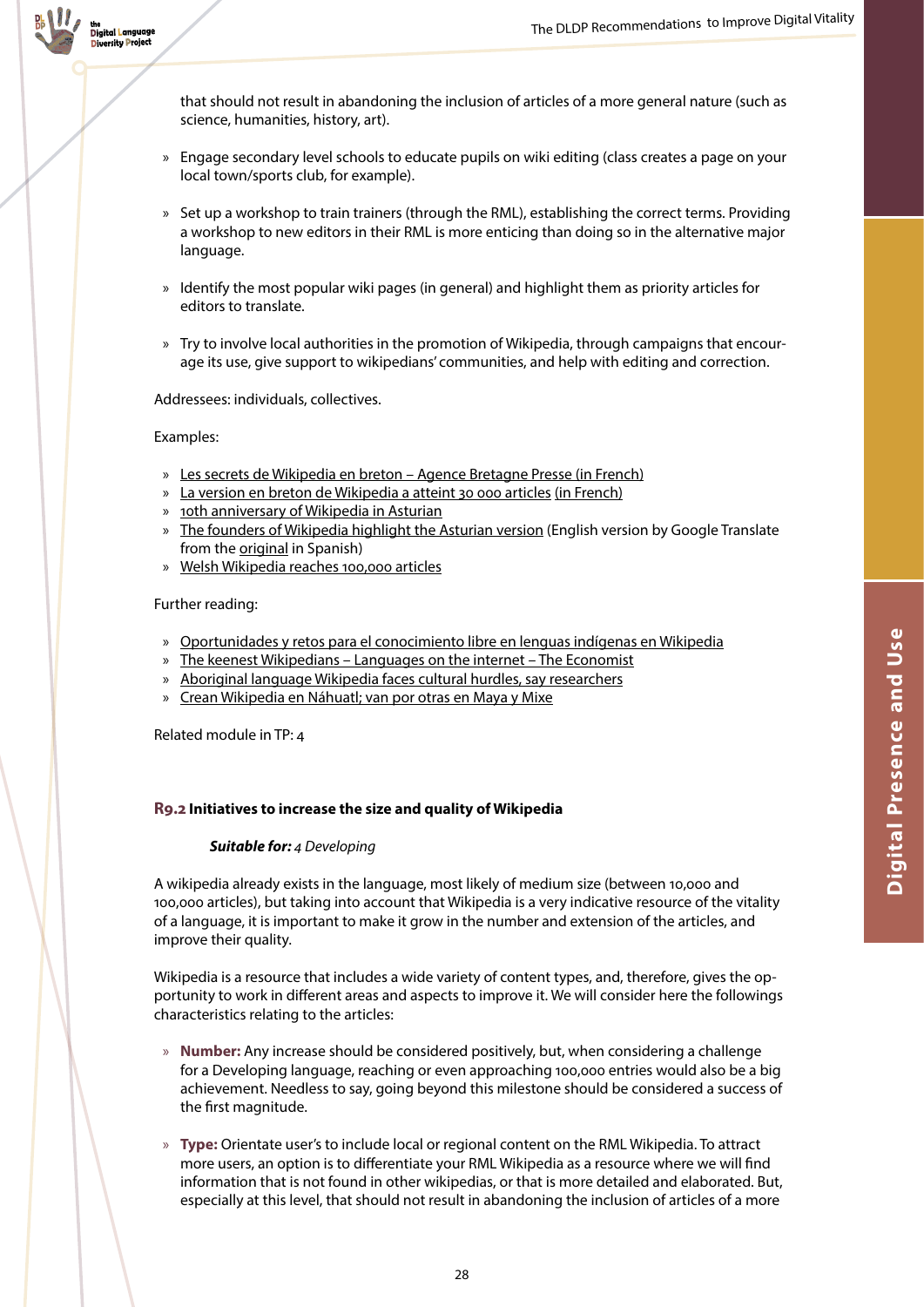Digital Language versity Project

> general nature, in the areas of science, humanities, history, art, or any other type of content that can be relevant to the users and their daily life (popular pages on celebrities, brands, sports), particularly if we want to encourage and entice the next generation of speakers to use these digital resources. Without this type of information, the language runs the risk of reproducing in Wikipedia the sociolinguistic situation of diglossia that it suffers in society, and cannot contribute to reverse it. It must be a mixed strategy. A search on the most read and contributed to Wikipedia articles will help inform this approach.

- » **Length or extension:** For a language at the Developing level of digital vitality it is worth starting to consider the extension of the articles as a parameter of great importance. If we want users who enter Wikipedia looking for encyclopedic information, beyond the mere definition of the entry, do so in the Wikipedia of the language, it is crucial to give the articles a length that can minimally satisfy that need, even if we are aware that they will always find more data in major language Wikipedias.
- » **Language quality:** In some Wikipedias of minority languages, there is a wide concern about the linguistic quality of the articles. It is very important to find a balance: if the quality is insufficient, the prestige of Wikipedia in the language may be damaged, but if too much emphasis is placed on demanding a high level of quality, certain users may be discouraged and may not take part. For example, authors of articles for Wikipedia in Sardinian can choose among three varieties (Limba Sarda Comuna, Logudoresu and Campidanesu) and a link to an external spell checker for these varieties is provided, with the suggestion to check the coherence of the text before posting it on Wikipedia.

#### **Ways to involve users in the Wikipedia edition:**

- » Organize an editathon during local festivals and promote translation projects in education, also as a way to improve digital literacy.
- » Engage secondary level schools to educate pupils on wiki editing (class creates a page on your local town/sports club, for example).
- » Set up a workshop to train trainers (through the RML), establishing the correct terms. Providing a workshop to new editors in their RML is more enticing than doing so in the alternative major language.
- » Identify the most popular wiki pages (in general) and highlight them as priority articles for editors to translate.
- » Try to involve local authorities in the promotion of Wikipedia through campaigns that encourage its use, give support to wikipedians' communities, and help with editing and correction.

Addressees: individuals, collectives.

#### Examples:

- » [Celtic Knot Wikipedia Language Conference](https://wikimedia.org.uk/wiki/Celtic_Knot_Conference_2018)
- » [Basque Wikimedians User Group](https://meta.wikimedia.org/wiki/Basque_Wikimedians_User_Group)
- » [Collaboration with Wikipedia in 2016 and 2017](http://www.ehu.eus/ehusfera/ifbloga/2017/04/10/collaboration-with-wikipedia-in-2016-and-2017/)
- » [Catalan Wikipedia Creation](https://en.wikipedia.org/wiki/Catalan_Wikipedia#Creation)

#### Further reading:

- » [Galipedia, the Wikipedia in Galician, is now 15 years old](https://translate.google.es/translate?sl=es&tl=en&js=y&prev=_t&hl=en&ie=UTF-8&u=https%3A%2F%2Fvoltaico.lavozdegalicia.es%2F2018%2F03%2Fgalipedia-15-aniversario%2F&edit-text=&authuser=0) (English version by Google Translate from the [original](https://voltaico.lavozdegalicia.es/2018/03/galipedia-15-aniversario/) in Spanish)
- » [The Basque Wikipedia, Local Knowledge Gone Global \(and back](http://basquetribune.com/the-basque-wikipedia-local-knowledge-gone-global-and-back/))
- » [Wikipedia in Catalan, leader in the 1,000 most important articles](https://translate.google.es/translate?sl=ca&tl=en&js=y&prev=_t&hl=en&ie=UTF-8&u=https%3A%2F%2Fwww.elperiodico.cat%2Fca%2Ftecnologia%2F20160112%2Fla-viquipedia-en-catala-lider-en-els-1000-articles-mes-importants-abans-del-15e-aniversari-4809197&edit-text=&authuser=0) (English version by Google Translate from the [original](https://www.elperiodico.cat/ca/tecnologia/20160112/la-viquipedia-en-catala-lider-en-els-1000-articles-mes-importants-abans-del-15e-aniversari-4809197) in Catalan)

29

Related module in TP: 4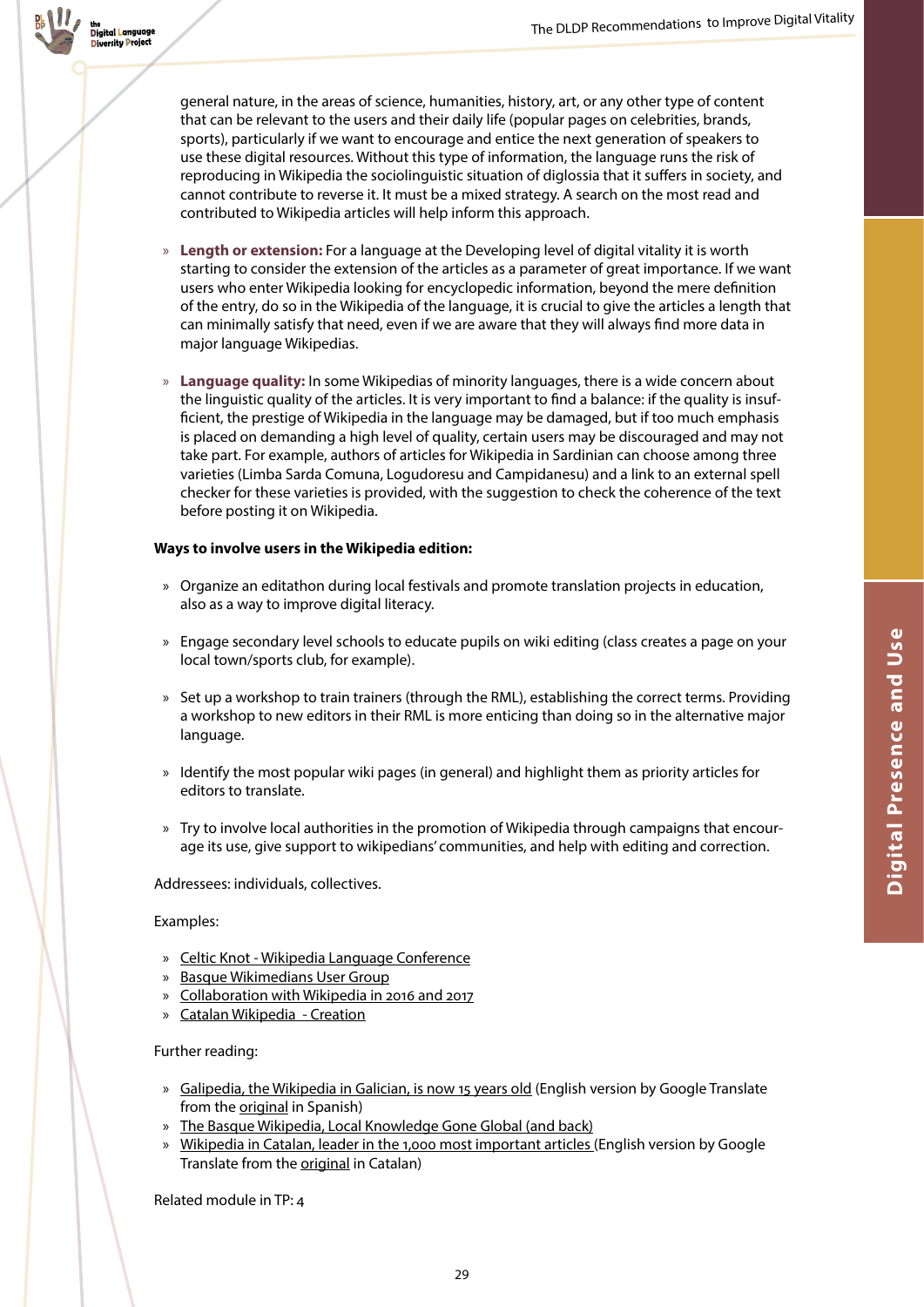

# **4. Digital Performance**

**Main Course of Action:** Create opportunities to do things digitally in your language

- » Promote demand of Internet services in RMLs
- » Localisation of software and users interfaces
- » Machine Translation services
- » Obtain a dedicated domain

## <span id="page-29-0"></span>**4.1 Availability of Internet Services**

#### <span id="page-29-1"></span>**R10 Expand the range of possibilities to use Internet services in your language**

#### *Suitable for: 3 Emergent, 4 Developing*

For a language to be digitally operative, it is essential that you can "do things" on the web. We are talking about services such as e-banking, health, shopping, tourism, culture or news.

#### <span id="page-29-2"></span>**R10.1 Collect information and experiences from your RML users' community, to determine which are the most important and used services**

In the case of a language at the level 3 of vitality, it is typical, for example, the scarcity of health services, e-banking or e-commerce. However, it may not be so in the case of your language.

A language in level 4 is supposed to have some functionality on the internet. If the language has a certain level of official recognition, the public administration is likely to provide online services in the language. One possible line of work is to expand and strengthen that area, but, at the same time, to work so that the private sector is aware of the convenience of addressing its clients and users in the RML. In any case, our action should be oriented towards the needs of the speakers. It is therefore very important to detect which services the speakers would like to use in their RML.

Therefore, before launching an initiative to encourage administration or companies to offer their services in your language, it is necessary to have precise information about the real situation and the needs of users in order to establish some priorities.

One way to obtain this information is to conduct a survey among users. You can take as a starting point the questionnaire developed in the DLDP project and translate it into your language.

Once you have received the results of the survey you can organize a campaign to have the services in your language most wanted by speakers. Most services are under the responsibility of local or central authorities. Get in touch with the people responsible for those services. Ask whether a language officer is available.

In order to make the services responsible aware you should stress the importance of local language for people's well-being and inclusion.

Addressees: collectives, organisations.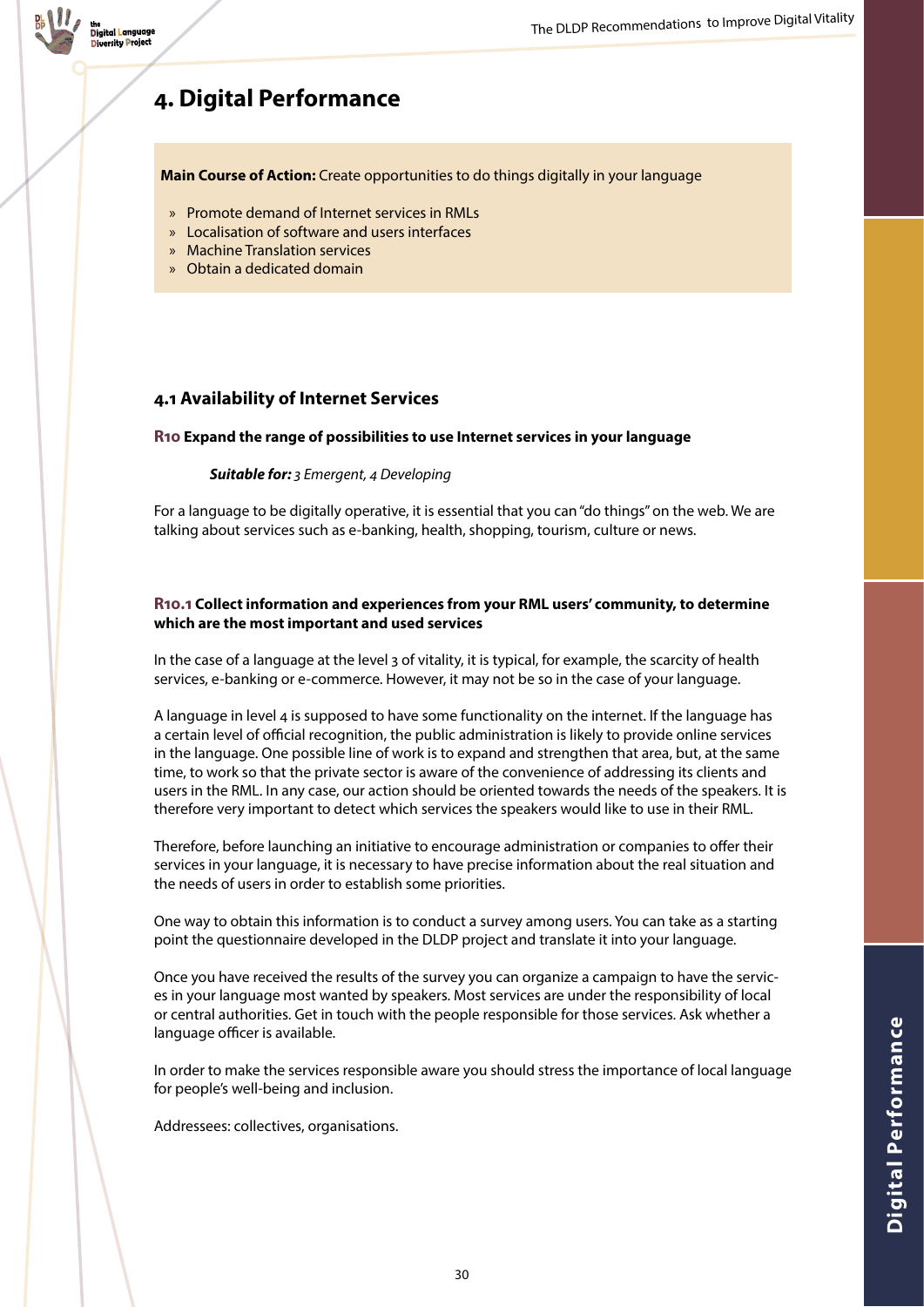

#### Examples:

- » [The 'Survey on Digital Fitness' | the Digital Language Diversity Project](http://www.dldp.eu/en/content/survey-digital-fitness)
- » Paricio Martín, S.J. & Martínez Cortés, J.P. (2014). El uso del aragonés en Internet y las nuevas [tecnologías: herramientas y repercusión](http://www.aragonsociologia.org/app/download/5802911759/EL%2BUSO%2BDEL%2BARAGON%24C3%2489S%2BEN%2BINTERNET%2BY%2BLAS%2BNUEVAS%2BTECNOLOG%24C3%248DAS.pdf). In *Actas II Jornadas Aragonesas de Sociología.* pp. 105- 120. Zaragoza, 2014.

Further reading:

» [Why language matters for the Millennium Development Goals - Unesco](http://unesdoc.unesco.org/images/0021/002195/219521E.pdf)

#### <span id="page-30-0"></span>**R10.2 Estimate the value of using users' language in business**

Globalization has further highlighted the importance of language in commerce. It is increasingly accepted that online consumers in most countries indicate a higher level of comfort with websites in their own language. This applies to the case of RMLs, even more so if we are aware of the emotional factors that play an undeniable role in the image that a brand seeks to create with consumers. That's why the language factor deserves to be taken into account when designing a business strategy.

Addressees: companies, organisations.

Examples:

- » [Let languages shout out your business benefits](https://www.theguardian.com/small-business-network/2016/jun/20/let-languages-shout-out-your-business-benefits)
- » [The Benefits of Translating into Minority Languages](http://blog.globalizationpartners.com/the-benefits-of-translating-into-minority-languages.aspx) [–](https://www.udemy.com/video-production/) [Translation](http://blog.globalizationpartners.com/the-benefits-of-translating-into-minority-languages.aspx)

#### Further reading:

- » [Language Means Business](https://www.strategy-business.com/advertorial/Rosetta-Stone-Language-Means-Business?gko=126ea)
- » [The Importance of Language in Global E-Commerce | TransPerfect](http://www.transperfect.com/blog/importance-language-global-e-commerce)
- » [The Value of Language in e-Commerce white paper](https://www.capitatranslationinterpreting.com/wp-content/uploads/2014/09/Capita-TI-WHITE-PAPER-The-Value-of-Language-in-Ecommerce-SEPT-2014.pdf)
- » Cunliffe, D., Pearson, N. & Richards, S. (2010). E-commerce and Minority languages: a Welsh perspective. *Language and the Market, Palgrave Macmillan, Basingstoke*, pp.135-147.

#### <span id="page-30-1"></span>**R10.3 Develop smartphone apps**

Smartphone apps are a popular way of delivering content for a variety of purposes. Given that smartphones are so widespread an app can be a relatively easy way for a language to be appreciated by a wider public.

You should consider promoting the development of free apps for language learning, for instance. In this area there are many beautiful and replicable examples, such as Wahzhazhe (available for [iOS](https://itunes.apple.com/us/app/wahzhazhe/id1303269434?mt=8) and [Android\)](https://play.google.com/store/apps/details?id=com.languagepal.osageandroid&hl=it), and Speak Mohawk ([iOS](https://itunes.apple.com/us/app/speak-mohawk/id1281679652?mt=8) and [Android](https://play.google.com/store/apps/details?id=com.languagepal.mohawkandroid&hl=it) versions) provided by First Nations, or the Rawang dictionary app.

Making available words, simple phrases and greetings is a fun way to make someone immerse in a language and culture, and will serve as well as an excellent introduction to the uniqueness of the particular culture conveyed by the language. Additional features may include the recording of words and phrases to allow the user to practice the language. Games and quizzes that allow learners to test their abilities are usually well-received. The more immersive and engaging the experience is, the better.

Unfortunately, developing apps is expensive compared to web sites. But there are options for creating *flashcard apps* using existing platforms like Memrise or Anki that require far less investment by the language community. This approach can result in engaging mobile learning content, al-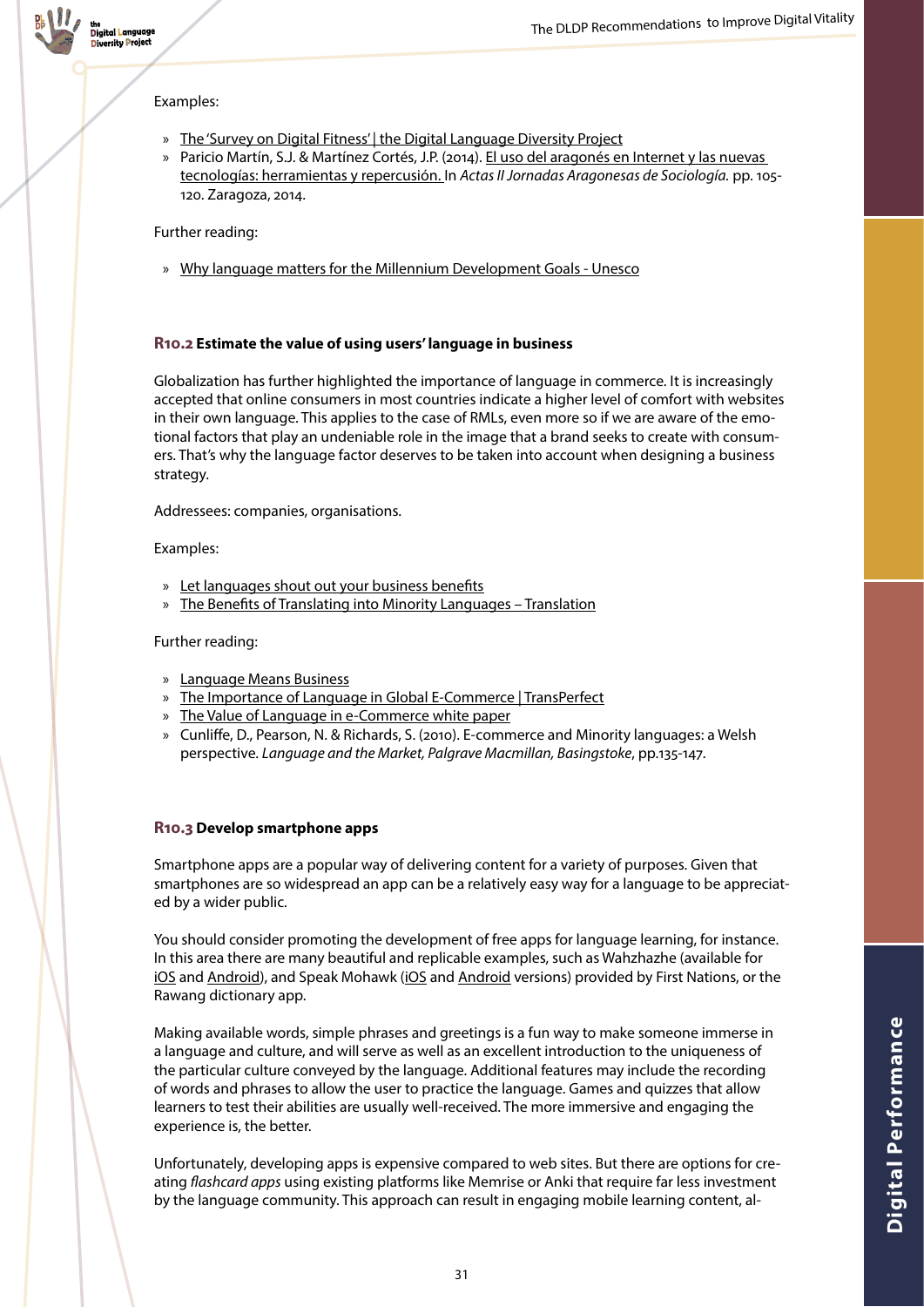

though perhaps without the prestige of a stand-alone app. Example of Lakota courses on Memrise[:](https://www.memrise.com/courses/english/lakota/) <https://www.memrise.com/courses/english/lakota/>

Addressees: individuals, collectives, organisations, software developers.

Examples:

- » [How Technology is Saving Native Tribe Language](https://www.youtube.com/watch?v=pPBI8oUXZ8Q)s
- » [Wahzhazhe, an Osage language app for phones and tablets](http://newsok.com/article/5577840?utm_source=NewsOK.com&utm_medium=Social&utm_campaign=ShareBar-Twitter)
- » [Six Nations school launches app that teaches people to speak Mohawk](http://www.cbc.ca/news/canada/hamilton/mohawk-language-app-1.4407431)

#### <span id="page-31-0"></span>**4.2 Localised Social Network**

#### <span id="page-31-1"></span>**R11 Initiatives for localising social media user interfaces**

#### *Suitable for: 3 Emergent, 4 Developing*

We have previously mentioned the important role that social media plays in the vitality of a language. Although the user interface may be in your language, it is not necessarily a condition for you to interact using it in social media, but it is a factor that has some influence on the language use and that can help more users start using it.

Unfortunately, in the last few years the options previously provided by companies such as Facebook, Twitter or Google to localise their interfaces have diminished (see below Scannell, 2012).

It is also necessary to emphasize the importance that the quality of the translation has in the prestige of the language, and in the effective value that this has for the users, as well as possibly increasing the use of the language. In addition, it should also be a goal for the translation to be completed.

Addressees: collectives, organizations, institutions.

Examples:

[Sa tradutzione de Facebook in sardu](https://doi.org/10.5565/rev/tradumatica.179)

Further reading:

- » Losse, K. (2008). [Facebook: Achieving quality in a crowd-sourced translation environment](https://www.youtube.com/watch?v=os5OjH_yPoo)
- » Scannell, K. (2012). [Translating Facebook into endangered languages.](http://cs.slu.edu/~scannell/pub/fel12.pdf) In *Proceedings of the 16th Foundation for Endangered Languages Conference* (pp. 106-110).
- » [Twitter available in Basque language starting today](https://www.eitb.eus/en/news/technology/detail/918791/twitter-basque--twitter-is-available-basque-language-today/)

Related module in TP: 3

32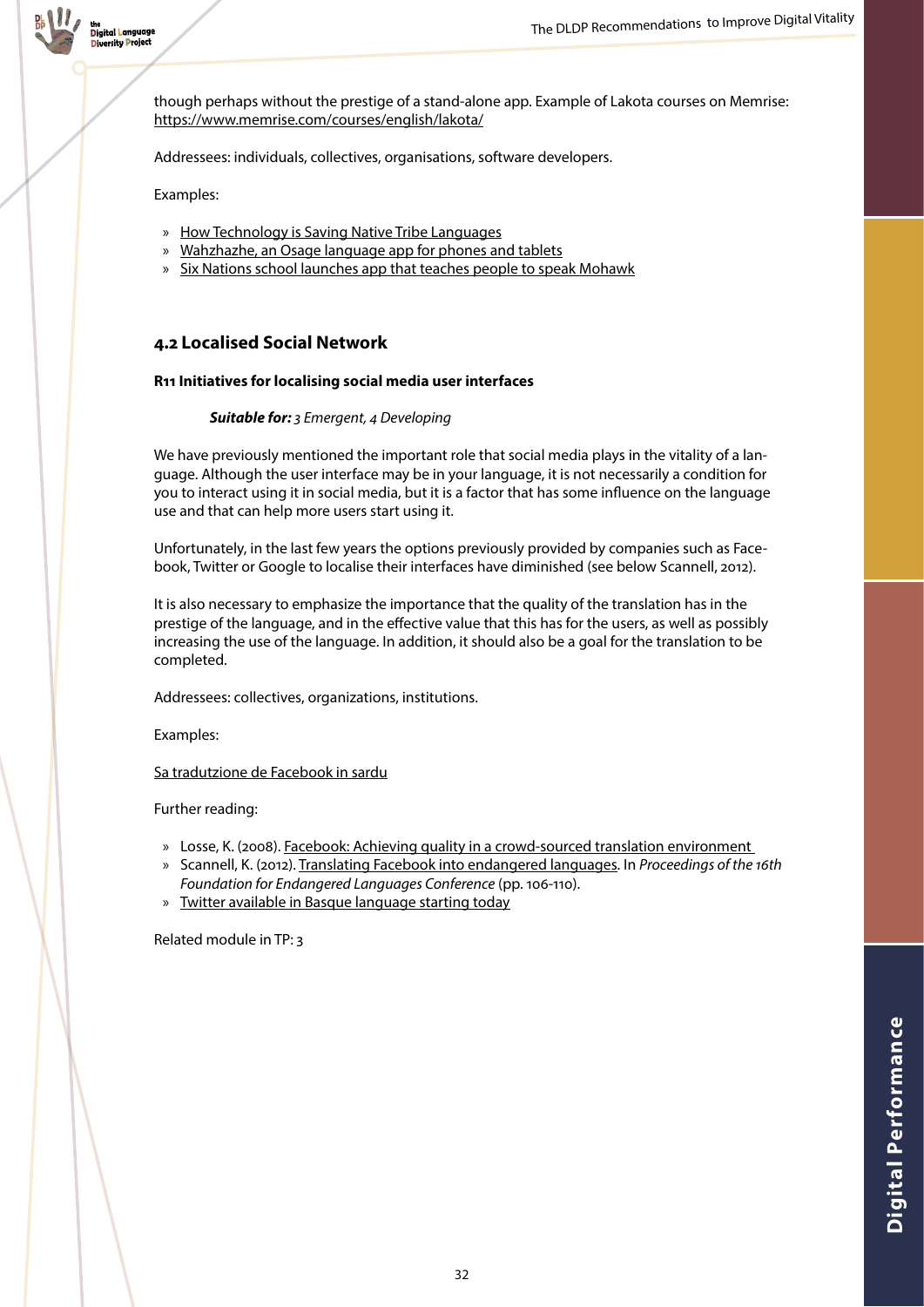

# <span id="page-32-0"></span>**4.3 Localised Software: Operating Systems and Basic Software**

Having the possibility to use software in your language is a sign of prestige, it indicates you can live digitally in your language, and all that is of great value, as it can encourage users to choose their RML as the language for communication and work.

#### <span id="page-32-1"></span>**R12 Start a community effort to localise free software**

#### *Suitable for: 3 Emergent*

Most likely a language in an emerging situation will have, at least, one operating system (either desktop or mobile, either open or commercial) localised in the language. If that is the case, these are the three objectives that may be achievable:

- » Operating system: Linux or Android (depending on which one is already localised);
- » Web browser: Mozilla Firefox
- » LibreOffice

Nevertheless, other alternative strategies could be equally convenient: an initial focus on smaller, friendlier user applications might be a good way to begin developing a new localization community. For instance, in Lakota and Cherokee, localising effort has been made on free education and game apps like [eduactiv8.](https://www.eduactiv8.org/en/home/)

As we have highlighted in the previous section, the quality of the translation and the fact that it is completed or at least considerably advanced is a factor that affects the decision of the users to choose or not the version in RML.

Addressees: collectives, organisations, institutions.

Examples:

[How to Localize Software: 10 Dos and Don'ts for a Watertight](http://content.lionbridge.com/how-to-localize-software-10-dos-and-donts-for-a-watertight-software-localization-process/)  [Software Localization Process](http://content.lionbridge.com/how-to-localize-software-10-dos-and-donts-for-a-watertight-software-localization-process/) [How to localize LibreOffice in your language](https://wiki.documentfoundation.org/LibreOffice_Localization_Guide) [mozilla l10n - Mozilla in your language](https://l10n.mozilla.org/) [How To Localize an Android Application](https://code.tutsplus.com/tutorials/how-to-localize-an-android-application--cms-22154)

Further reading:

[Localization 101: A Beginner's Guide to Software Localization](https://www.transifex.com/blog/2015/software-localization-guide/) [How to Localize your Software, App or Game : 7 Best Practices](https://www.at-it-translator.com/best-practicestips-for-software-application-and-game-localization/) [Localizing LibreOffice: A Community Effort To Expand the Benefits of Free Software](https://slator.com/features/localizing-libreoffice-community-effort-expand-benefits-free-software/) [Localization at Mozilla](https://developer.mozilla.org/en-US/docs/Mozilla/Localization)

#### <span id="page-32-2"></span>**R13 Strengthen initiatives to localise the general purpose free or proprietary software most used in the language community**

#### *Suitable for: 4 Developing*

Most likely, a language in an developing situation will have, at least, one desktop and one mobile operating system (either open or commercial) and some general purpose software (a word processor and a browser) localised in the language.

It is time to go beyond these basic applications, and expand the range of possibilities to use software localised in the language, be it free and open source software, or proprietary software.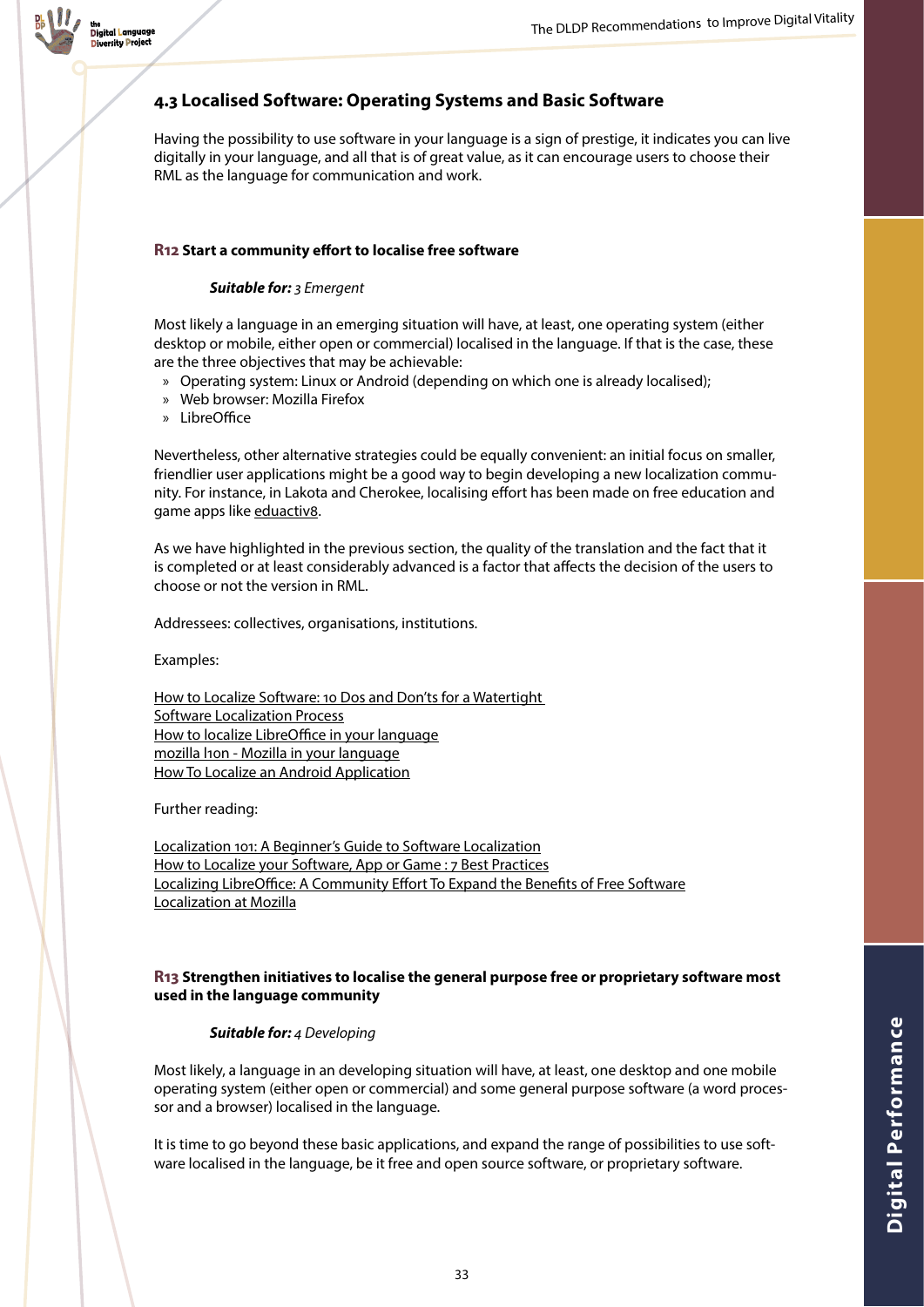

In order to achieve the greatest efficiency, and focus the effort on localising the most frequently used software, it is important to know the needs of MRL users, as well as to learn from the path taken by more advanced MRLs.

In the case of open source software, you can start a community effort to localise the general purpose free software most used in the language community. Some examples of that kind of initiatives are [Softcatalà \(](https://www.softcatala.org/)Catalan), [Meddal \(](http://www.meddal.com/meddal/)Welsh), [Librezale](https://librezale.eus/) (Basque), [An DROUIZIG](http://www.drouizig.org/index.php/en/) (Breton), [Softaragonés](http://www.softaragones.org) (Aragonese). For the localisation of commercial software (Windows, MacOS, MS office), local authorities play a key role as interlocutors with companies.

Addressees: collectives, organisations, institutions.

#### Examples:

- » How to Localize Software: 10 Dos and Don'ts for a Watertight
- » [Software Localization Process](http://content.lionbridge.com/how-to-localize-software-10-dos-and-donts-for-a-watertight-software-localization-process/)

#### Further reading:

- » [Localization 101: A Beginner's Guide to Software Localization](https://www.transifex.com/blog/2015/software-localization-guide/)
- » [How to Localize your Software, App or Game : 7 Best Practices](https://www.at-it-translator.com/best-practicestips-for-software-application-and-game-localization/)
- » [How To Localize an Android Application](https://code.tutsplus.com/tutorials/how-to-localize-an-android-application--cms-22154)

#### <span id="page-33-0"></span>**R14 Consider video games as a valuable revitalisation opportunity**

#### *Suitable for: 4 Developing*

Video games offer to users a high level of interactivity and therefore of engagement with a language. Developing or localising video games in local languages is a great way of giving new boost to them, as well as of showing to the younger generation that the language is alive and fit for the modern world.

As it can be imagined the market for video games for lesser used languages is quite limited. Big companies do not invest in small markets and therefore the responsibility is again on the shoulders of activists and enthusiasts, like Gwenn Meynier who translated into Breton the game *Steredenn*, or Frédéric Antonpietri and Fabien Mariani, who created the game *Winterfall* in Corsican. In the Basque Country [Game Erauntsia](https://gamerauntsia.eus/) is a group of Basque gamers who campaign for using the Basque language in the video game world.

Examples:

- » [Steredenn](http://steredenn.pixelnest.io)
- » [Winterfall](https://www.winterfallgame.com)

Further reading:

- » Get inspired by the story of Kisima Ingitchuna, the first video game in Inupiaq language that, in addition, drawn from indigenous culture for its story and characters: [Showcasing Alaska's](http://www.hcn.org/issues/48.21/can-this-video-game-make-alaskas-inupiat-more-visible)  [Inupiat culture through gaming](http://www.hcn.org/issues/48.21/can-this-video-game-make-alaskas-inupiat-more-visible)
- » [PES 2016 Introduces the First Welsh Language Video Game Box Art](http://www.ign.com/articles/2016/04/21/pes-2016-introduces-the-first-welsh-language-video-game-box-art)
- » [The video game: A challenging universe for minority languages](https://medium.com/r12n/the-video-game-a-challenging-universe-for-minority-languages-65c2cd7af7d2)
- » [Conquering digital worlds in Scottish Gaelic](https://medium.com/r12n/the-video-game-a-challenging-universe-for-minority-languages-65c2cd7af7d2)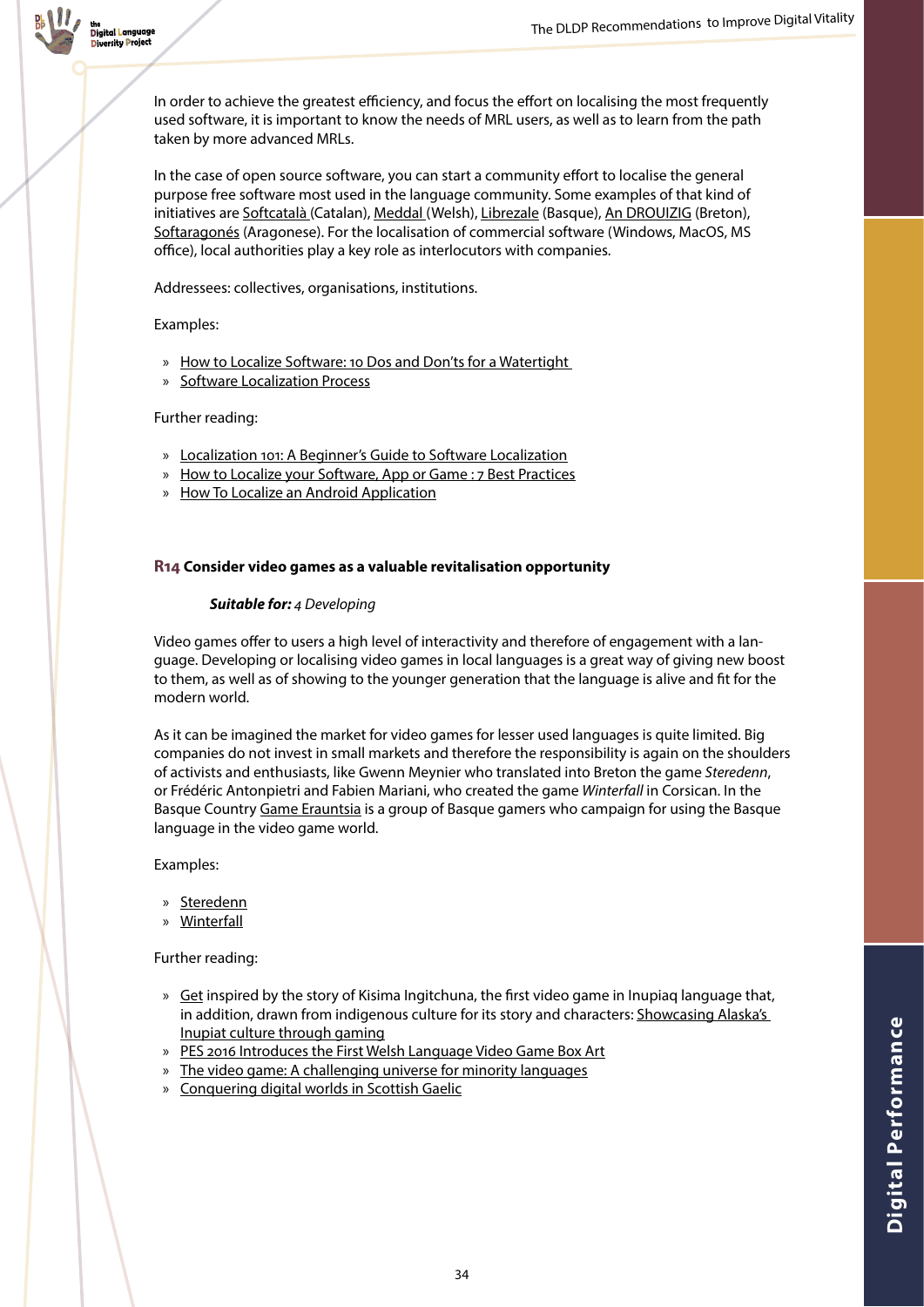

## <span id="page-34-0"></span>**4.4 Machine Translation Services**

The availability of machine translation services is considered as a indicator of strong and active digital use, as it presupposes a wide array of tools and resources. From the point of view of the digital usability of the language, the availability of reliable machine translation for a language is a sign that the language has gained a fairly high level of digital presence and importance.

In environments where a minority language must move and try to survive as a tool for communication, certain uses of machine translation can lead to situations that must be handled with care. A system with a minimum of quality can be useful and effective for assimilation, that is, to produce understandable texts, even if they are not suitable for publication (dissemination). But it is difficult, in every language and especially in the case of an RML, to reach the quality required for dissemination without the text needing to be edited by a translator. If this difference is not taken into account there may be an abuse of machine translation at the expense, unfortunately, of the RML itself. This misuse of machine translation has led to some bad experiences (e.g., the case of [the Cherokee Wikipedia](https://chr.wikipedia.org/wiki/%E1%8F%AB%E1%8E%A9%E1%8F%87%E1%8F%97%E1%8F%AF:%E1%8E%BE%E1%8E%A5_%E1%8F%84%E1%8E%BE%E1%8F%93%E1%8E%B8_%E1%8E%BE%E1%8E%BF%E1%8E%A2#Ideas_to_aggressively_delete_or_mostly_blank_poor-quality_entries)), and raised some criticism (see M. Bauer's When things are way, way, WAY [worse than you thought they might get;](https://akerbeltzalba.wordpress.com/2016/09/01/when-things-are-way-way-way-worse-than-you-thought-they-might-get/) M.B. Měchura's [Do minority languages need machine](https://multikulti.wordpress.com/2015/11/13/do-minority-languages-need-machine-translation/)  [translation?\)](https://multikulti.wordpress.com/2015/11/13/do-minority-languages-need-machine-translation/). Therefore, it is vital that potential users of MT are aware of these limitations in order to extend the good use of this technology. See, as an example, the Machine Translation Advice [Note](http://techiaith.cymru/translation/advice/?lang=en) emphasising this point for Welsh.

In the case of a language at level 3 of digital vitality, it is not surprising that the technology needed to provide automatic translation services has not been developed, or has not reached the level of maturity required. Even so it is convenient to start activating certain mechanisms that prepare the ground to be able to take that step in the future.

At level 4 of digital vitality, it is highly likely that the language has one online service/tool, with at least one language paired with the RML and available in at least one direction.

It is worth emphasizing here the need for the coordination of public administration of bilingual data. Most governments are not aware of the value of bilingual data to help them develop translation tools to help them meet translation needs (if official status in any way). Usually language technologists are required to advise in this respect, and to highlight the need for coordinated centralisation of translations to ensure the re-use of data (*translation memories*) and the easy access of bilingual data for the purposes of building MT systems. If specifically tuned to public administration, reasonable quality output can be achieved; that would then reduce the overall effort of translators (editing repetitious content instead of from scratch).

#### <span id="page-34-1"></span>**R15 Pave the way to Google translation through community involvement**

#### *Suitable for: 3 Emergent, 4 Developing*

It is very likely that a popular machine translation service such as Google is not yet available for a language, although the number of languages offered by Google is growing steadily. If this is the case, you do not have to give up but instead try to help the process. Google Translate derives its linguistic models from texts available on the Internet. To develop translation models for less widely used languages Google requires input from users and native speakers. This community input is essential for Google Translate to accommodate lesser-used languages.

You can take inspiration from the initiative carried out for Frisian, a minority language of the Netherlands. A number of Frisian organisations teamed up with Google and organised a "translation week" to make available quality translation from English sentences. This global community effort to translate one million words enabled to add Frisian to its online translation service.

Addressees: collectives, organisations, institutions.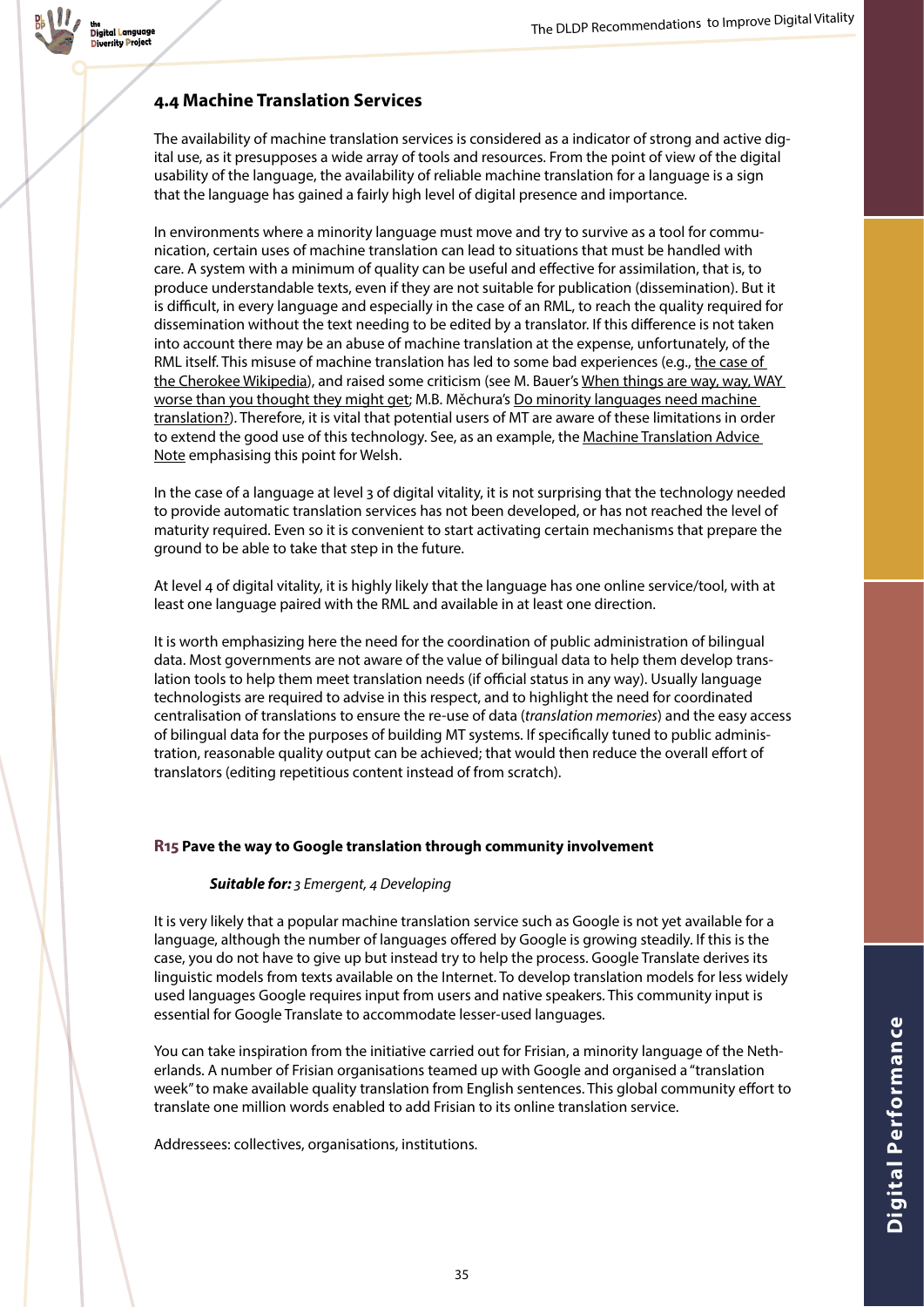

Further reading:

- » [Frisian Google Translate Day in Groningen](file://fs02/kruse$/Dokumente/DLDP/IO3%20-%20Language%20Vitality%20Scale/survival%20kits/frisian-fryske-google-translate-day-yn-grins-translate-english-frisian-google-translate-dei-in-groningen/)
- » [Learning the lingo: Here's how Google Translate copes with even the rarest languages](http://www.zdnet.com/article/learning-the-lingo-heres-how-google-translate-copes-with-even-the-rarest-languages/)

Related module in TP: 6

#### <span id="page-35-0"></span>**R16 Develop and promote at least one MT system to and from the majority language**

#### *Suitable for: 3 Emergent*

For a language at level 3 Emergent of vitality, the choices for the development of a machine translation system can be limited by the difficulties in having good parallel corpora to train statistical MT systems. A free or open source rule-based platform such as Apertium allows the development of MT for these languages, replacing the need of huge parallel corpora by reusable resources such as morphological dictionaries, bilingual dictionaries and transfer rules. If languages are close enough, high quality systems can be developed. A parallel advantage of this approach is that some modules can be used as independent tools (POS tagger, morphological analyzer, dictionaries).

Addressees: research groups, software developers.

#### Examples:

- » [Apertium | A free/open-source machine translation platform](https://www.apertium.org/index.eng.html?dir=slv-hrv)
- » [Opentrad translator. Open-source translator of texts and documents](http://www.opentrad.com/en/?)

#### Further reading:

- » Tyers, F.M., Alòs i Font, H., Fronteddu, G. & Martín-Mor, A. (2017). [Rule-Based Machine Translation](https://www.degruyter.com/downloadpdf/j/pralin.2017.108.issue-1/pralin-2017-0022/pralin-2017-0022.pdf) [for the Italian–Sardinian Language Pair.](https://www.degruyter.com/downloadpdf/j/pralin.2017.108.issue-1/pralin-2017-0022/pralin-2017-0022.pdf) *The Prague Bulletin of Mathematical Linguistics*, *108*(1), pp.221-232.
- » Bowker, L. (2009). [Can Machine Translation meet the needs of official language minority](https://lans-tts.uantwerpen.be/index.php/LANS-TTS/article/viewFile/248/149)  [communities in Canada? A recipient evaluation.](https://lans-tts.uantwerpen.be/index.php/LANS-TTS/article/viewFile/248/149) *Linguistica Antverpiensia, New Series–Themes in Translation Studies*, (8).
- » Martínez-Cortés, J.P, O'Regan J. & Tyers F. (2012). [Free/Open Source Shallow-Transfer Based Ma](https://www.researchgate.net/profile/Jim_Oregan/publication/266486889_FreeOpen_Source_Shallow-Transfer_Based_Machine_Translation_for_Spanish_and_Aragonese/links/54b5ad530cf2318f0f9a02ff.pdf)[chine Translation for Spanish and Aragonese](https://www.researchgate.net/profile/Jim_Oregan/publication/266486889_FreeOpen_Source_Shallow-Transfer_Based_Machine_Translation_for_Spanish_and_Aragonese/links/54b5ad530cf2318f0f9a02ff.pdf). In *LREC-2012*. Istanbul (Turkey).

Related module in TP: 6

#### <span id="page-35-1"></span>**R17 Expand the number of language pairs; if it is not already, try to make English one of the languages included**

#### *Suitable for: 4 Developing*

At the Developing level of vitality, it highly likely that the language has a rule-based MT system. In that case a first option to diversify language pairs is reusing linguistic data and tools (morphological dictionaries, POS taggers) developed for a pair in the development of a system for new pairs. This evidently limits the range of languages to which we can extend our system since they must be to a certain extent close (not too different in terms of morphology and syntax). Nevertheless, rulebased MT systems have also been developed for very different languages, such as Spanish-Basque (Matxin).

On the other hand it may be the case that the language has a not inconsiderable amount of parallel corpora, something that would enable it to enter the field of statistical machine translation. Some recent experiments with RMLs in the area of neural machine translation have given promis-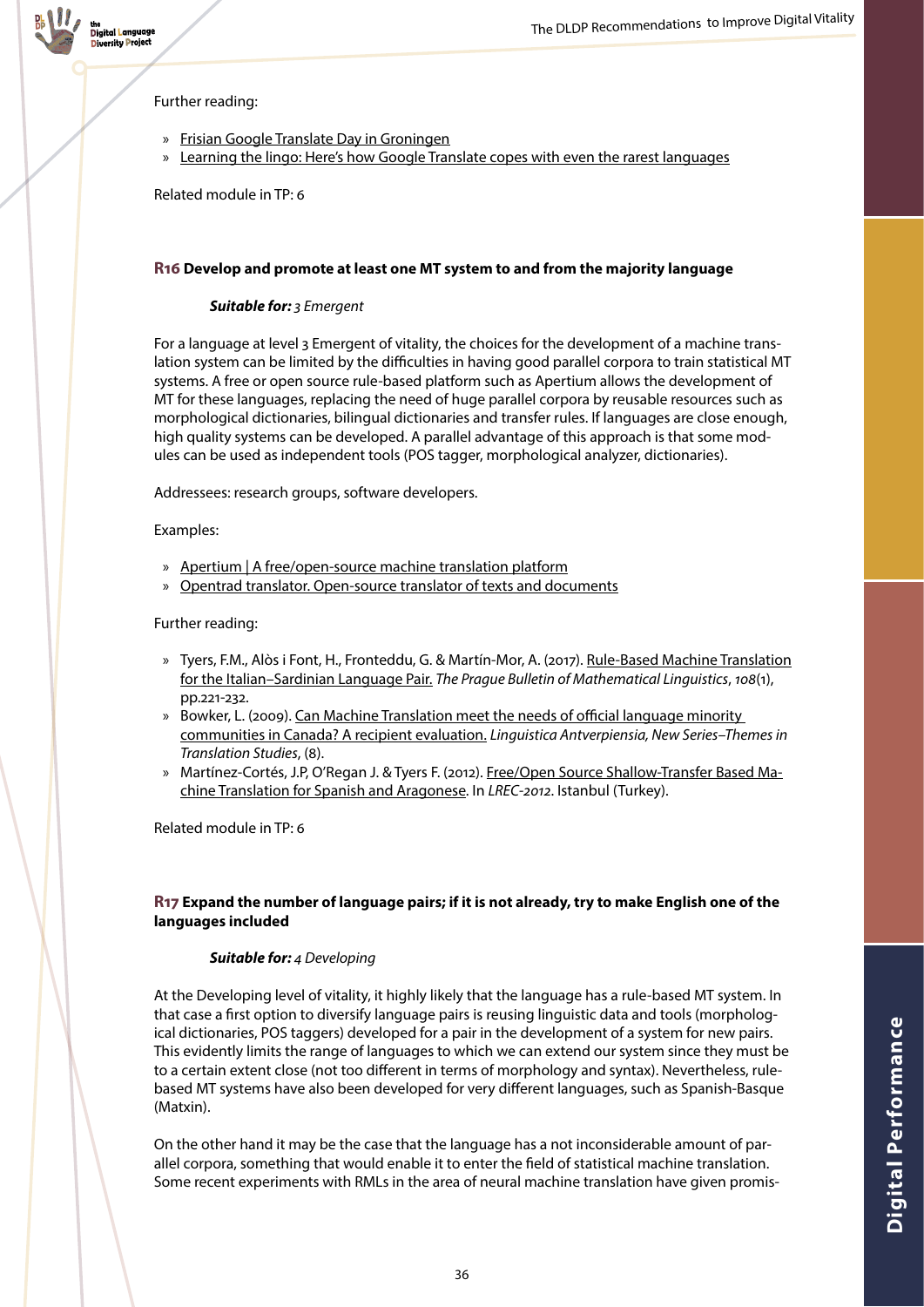

ing results. Perhaps this might be the way in which automatic translation for RMLs makes a qualitative leap and bring it closer to being able to be used as a daily tool in translation services.

Addressees: research groups, software developers.

Examples:

- » [Matxin: an open-source transfer machine translation engine](http://matxin.sourceforge.net/)
- » [Automatic translation Llengua catalana Gencat.cat](http://llengua.gencat.cat/en/eines_i_serveis/traduccio-automatica-en-linia/)
- » [Oersetter: Frisian-Dutch Statistical Machine Translation](http://www.ru.nl/lst/demos/oersetter/)
- » [You can now translate Wikipedia articles from Spanish into Basque, thanks to an open source](https://blog.wikimedia.org/2018/02/22/wikipedia-translate-spanish-basque/)  [machine learning too](https://blog.wikimedia.org/2018/02/22/wikipedia-translate-spanish-basque/)l

Further reading:

- » Popović, M., Arcan, M. & Klubička, F. (2016). Language related issues for machine translation [between closely related South Slavic languages.](http://www.aclweb.org/anthology/W16-4806) In *Proceedings of the Third Workshop on NLP for Similar Languages, Varieties and Dialects (VarDial3)* (pp. 43-52).
- » Dowling, M., Cassidy, L., Maguire, E., Lynn, T., Srivastava, A. & Judge, J. (2015). [Tapadóir: Devel](https://www.researchgate.net/profile/Teresa_Lynn/publication/285596097_Tapadoir_Developing_a_Statistical_Machine_Translation_Engine_and_Associated_Resources_for_Irish/links/5661917208ae15e7462c556a.pdf)[oping a statistical machine translation engine and associated resources for Irish](https://www.researchgate.net/profile/Teresa_Lynn/publication/285596097_Tapadoir_Developing_a_Statistical_Machine_Translation_Engine_and_Associated_Resources_for_Irish/links/5661917208ae15e7462c556a.pdf). In *Proceedings of the The Fourth LRL Workshop: Language Technologies in support of Less-Resourced Languages*, Poznan, Poland.
- » Screen, B. (2017). [Machine Translation and Welsh: Analysing free Statistical Machine Translation](http://orca.cf.ac.uk/95166/1/JosTrans Final.pdf)  [for the professional translation of an under-researched language pair.](http://orca.cf.ac.uk/95166/1/JosTrans Final.pdf) *Journal of Specialized Translation*, 28.
- » Mayor, A., Alegria, I., De Ilarraza, A.D., Labaka, G., Lersundi, M. & Sarasola, K. (2011). Matxin, an [open-source rule-based machine translation system for Basque.](https://www.researchgate.net/publication/225896052_Matxin_an_open-source_rule-based_machine_translation_system_for_Basque) *Machine translation*, *25*(1), p.53.
- » Gompel, M.V., van den Bosch, A.P.J. and Dijkstra, A. (2014). [Oersetter: Frisian-Dutch statistical](http://antalvandenbosch.ruhosting.nl/papers/oersetter.pdf)  [machine translation](http://antalvandenbosch.ruhosting.nl/papers/oersetter.pdf). Ljouwert: Fryske Akademy
- » Etchegoyhen, T., Martínez, E., Azpeitia, A., Labaka, G., Alegria, I., Cortes, I., Jauregi, A., Ellakuria, I, Martin, M. & Calonge, E. (2018). [Neural Machine Translation of Basque](http://modela.ametza.com/documentos/eamt2018_paper29_final.pdf). In *21st Annual Conference of the European Association for Machine Translation* (p. 139).

## <span id="page-36-0"></span>**4.5 Dedicated Internet Top-Level Domain**

#### <span id="page-36-1"></span>**R18 Time to get an internet domain for the language**

#### *Suitable for: 4 Developing*

The importance of having a [geographic top-level domain \(GeoTLD\)](https://en.wikipedia.org/wiki/GeoTLD) dedicated to the language has been pointed out by many experts. But, perhaps more important than that, it has been practically proven by some successful experiences.

It is broadly accepted that a GeoLTD helps strengthen the cultural and social identity of interest groups, such as minoritised language communities, and enhances language diversity. Moreover, a dedicated internet domain provides greater visibility to the language, encourages more agents and users to incorporate the use of the language in their usual communications, and it becomes an evident element of revitalization. The cases of Wales, Catalonia, Brittany and the Basque Country are clear evidence of the wide set of advantages that a minority language can obtain thanks to a dedicated internet domain.

Reaching this goal is by no means an effortless task. The communities that have obtained their own GeoTLD have had to go a long way to meet the requirements set by the Internet Corporation for Assigned Names and Numbers (ICANN) for its concession.

Before applying for a new GeoTLD within the [New gTLD Program,](https://icannwiki.org/New_gTLD_Program) we must check whether there is a domain in the language, or an application to obtain it has been submitted. ICANN provides this information at [New gTLD Geographic Applications](https://icannwiki.org/New_gTLD_Geographic_Applications).